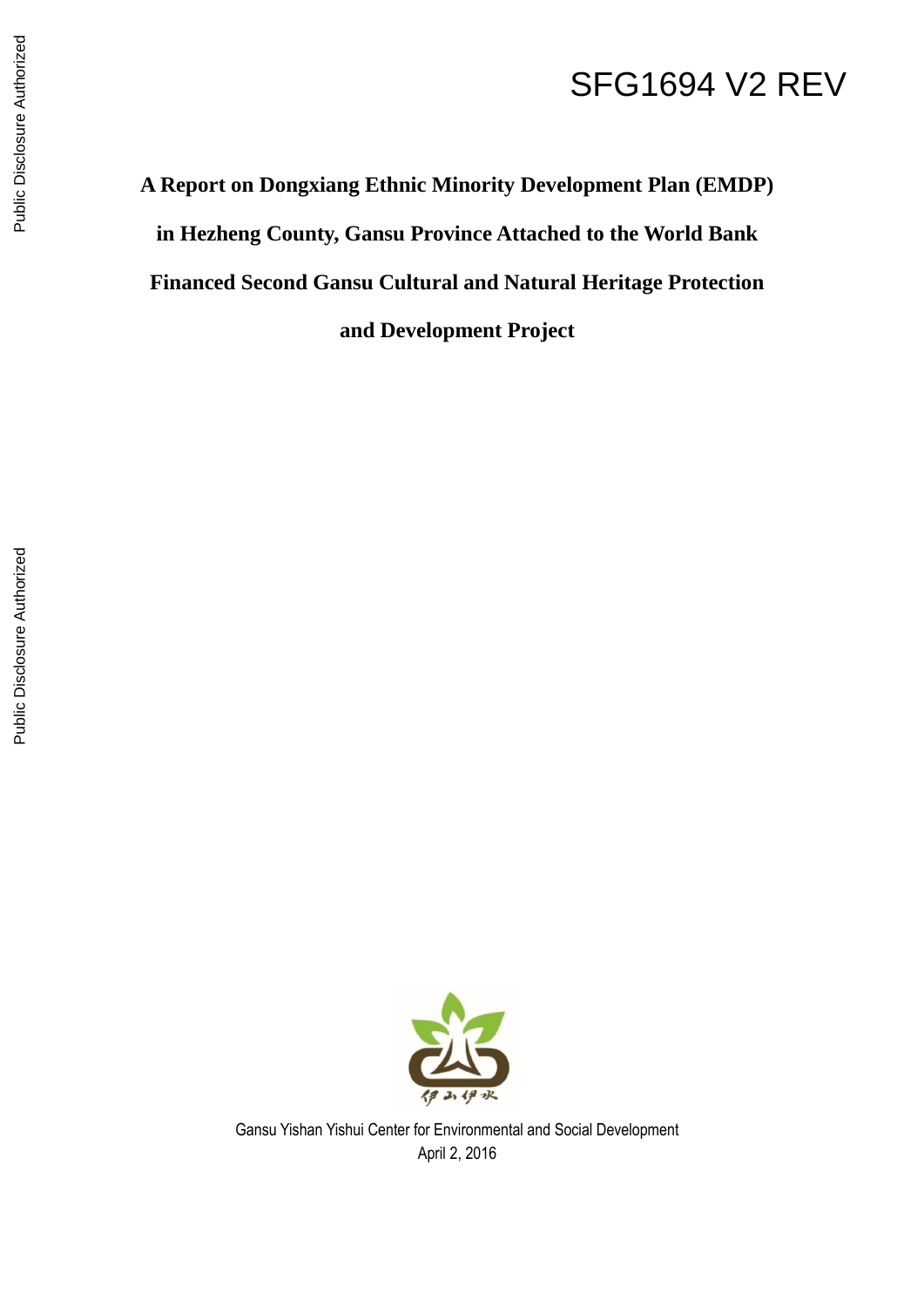| 2.3 The social and economic situation of ethnic minorities in the subproject-related area  11  |             |      |
|------------------------------------------------------------------------------------------------|-------------|------|
|                                                                                                |             |      |
|                                                                                                |             |      |
|                                                                                                |             |      |
| 2.4 Ethnic-Minority-concerning Law, Policy and Management System in Subproject-related Area.12 |             |      |
|                                                                                                |             |      |
|                                                                                                |             |      |
|                                                                                                |             |      |
|                                                                                                |             |      |
|                                                                                                |             |      |
|                                                                                                |             |      |
| 3.3<br>Key                                                                                     | Suggestions | from |
|                                                                                                |             |      |
|                                                                                                |             |      |
|                                                                                                |             |      |
|                                                                                                |             |      |
|                                                                                                |             |      |
|                                                                                                |             |      |
| 5.1 Cause and Effect Diagram of "The cause, consequence and solution measures for difficulties |             |      |
|                                                                                                |             |      |
| 5.2 Logical Frame of EMDP in the Subproject-related Area  Error! Bookmark not defined.         |             |      |
| We drew up the Logical Frame of EMDP in the Subproject-related Area shown as the following     |             |      |
| table 5-2 based on Cause and Effect Diagram of "The cause, consequence and solution            |             |      |
| measures for difficulties in community development".  Error! Bookmark not defined.             |             |      |
|                                                                                                |             |      |
|                                                                                                |             |      |
|                                                                                                |             |      |
|                                                                                                |             |      |
|                                                                                                |             |      |

## **Contents**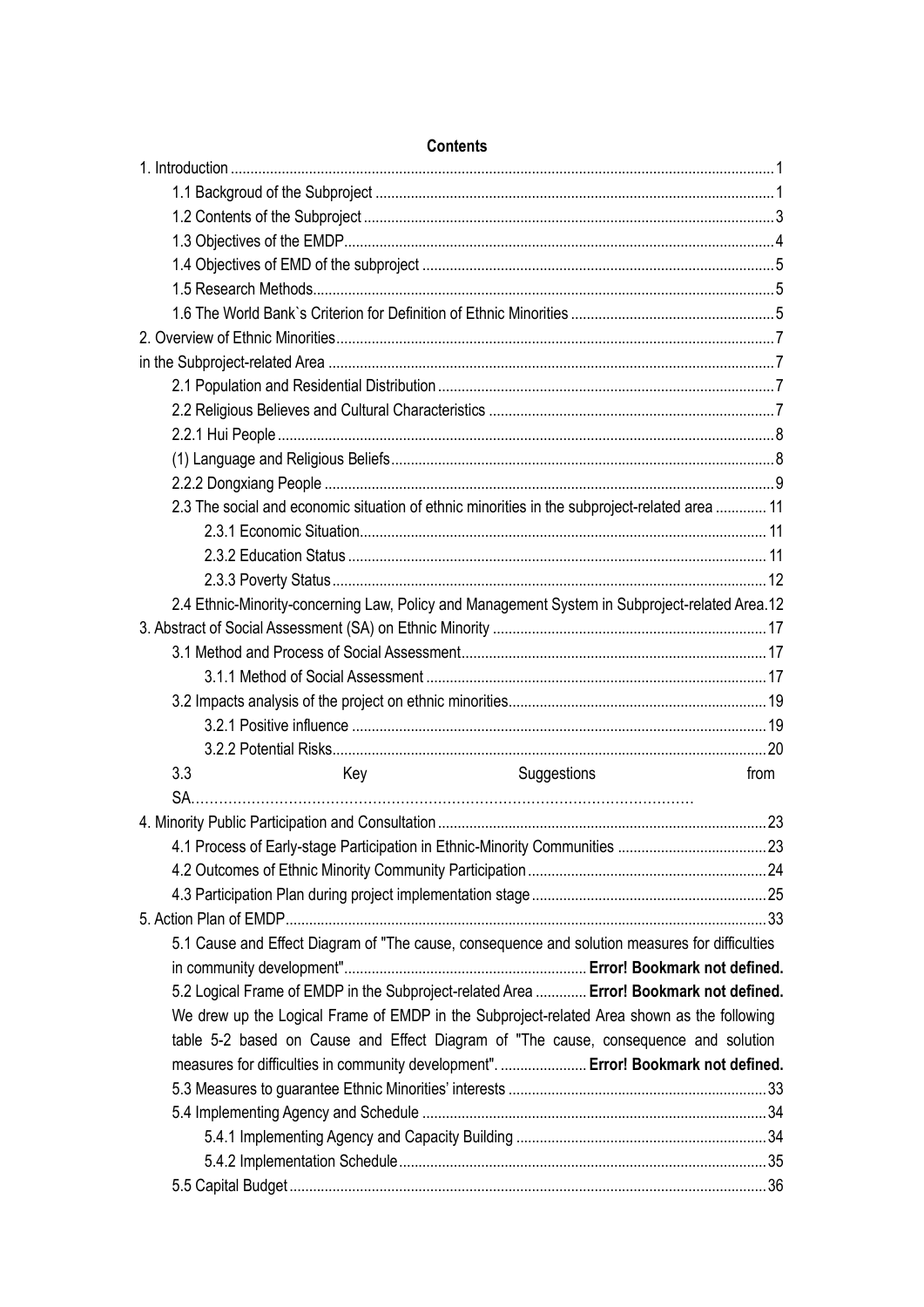| It is necessary to monitor and evaluate the implementation of the project in order to ensure that this |  |
|--------------------------------------------------------------------------------------------------------|--|
| EMDP is implemented effectively as expected. See detail in Table 6.1Terms of Reference for             |  |
|                                                                                                        |  |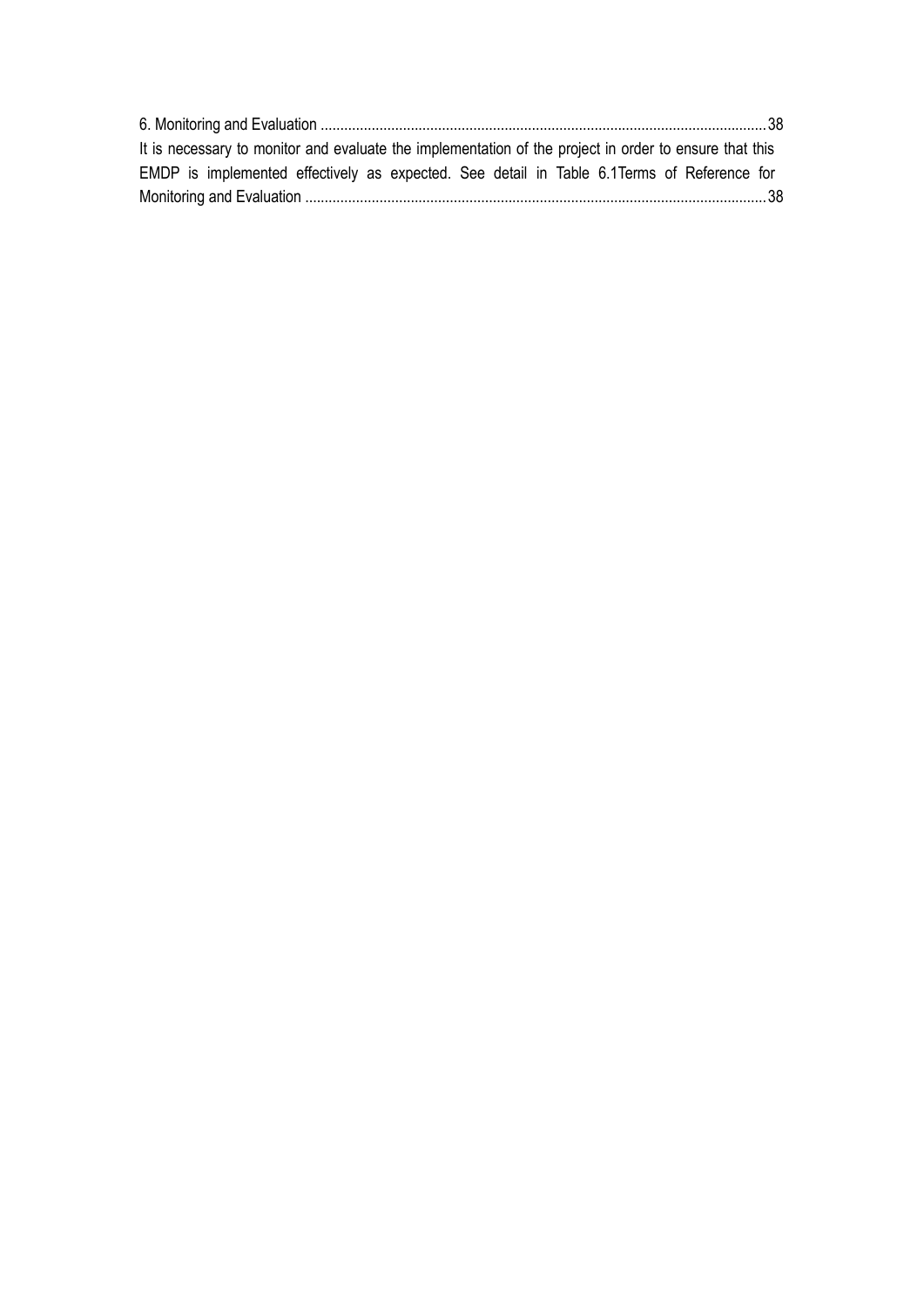## **1. Introduction**

## <span id="page-3-0"></span>**1.1 Background to the project**

In recent years, China implemented a series of policies and measures such as steady growth, structure adjustment, reform acceleration, livelihood improvement, as well as risk control to promote economy transformation and development. In this context, as an open and comprehensive industry and as an important part of modern services, tourism industry is brought out from numerous industries for its distinct advantage in increasing employment and income, in promoting development of mid-west and lifting rural area out of poverty, as well as in promoting stable and rapid economic growth and improving eco-environment. The state introduced a series of policies to promote tourism development, such as Several Opinions of the State Council on Promoting Reform and Development of Tourism Industry, and Vision and Actions on Jointly Building Silk Road Economic Belt and Maritime Silk Road. In the meantime, Gansu Provincial Government also issued a series of strong polices to leverage economy transformation and development, such as Overall Scheme on "Silk Road Economic Belt" Gansu Section, Opinions on Promoting Tourism Industry Reform and Development, Implementation Suggestions on Promotion of Establishment of Chinese Civilization Heritage Innovation Area.

Under the background of support from good policies and booming development of tourism industry, proportion of output of cultural and tourism industry in the whole province's GDP increased from 5.7% in 2005 to 10.24% in 2013. Meantime, Gansu Province actively made overall coordination and introduced various types of funding to develop cultural and tourism industry in the province. In 2004, the province applied RMB38.4 million from the World Bank to implement "World Bank Financed Gansu Cultural and Natural Heritage Protection and Development Project", implementation of which remarkably improved involving scenic spots' capacity in heritage protection, institutional capacity building, tourism development, spot operational management and community poverty alleviation. Implementation of the project was also a major impetus for Gansu Province to stand among domestic important tourist destination and also accumulated rich experience for the province in terms of utilization, management and operation of international capital. In light of the results from project implementation, Gansu Provincial Government would like to continue to seek for support from the World Bank and to make new exploration and innovation in heritage protection, sustainable development of tourism industry and lifting community residents out of poverty through tourism. The province applied for World Bank Financed Second Gansu Cultural and Natural Heritage Protection and Development Project in 2013, when the project was included in the pipeline of the Bank for fiscal year 2016.

A number of criteria have been used for project site selection. First, the Longdongnan Regional Strategic Planning Study for the Cultural and Natural Heritage Conservation and Sustainable Tourism Development (Longdongnan Regional Study) provided the basis to screen project sites for inclusion in the project. Second, selected sites have a complete set of planning tools to expedite implementation, including heritage conservation and development plans at both county and site level, as well as tourism development plans at both county and site level. Third, sites with higher development potentials, including attractiveness for private sector investments, job creation, and income generation for local communities, were prioritized.

Based on the criteria listed above, six sites have been selected for inclusion in the project: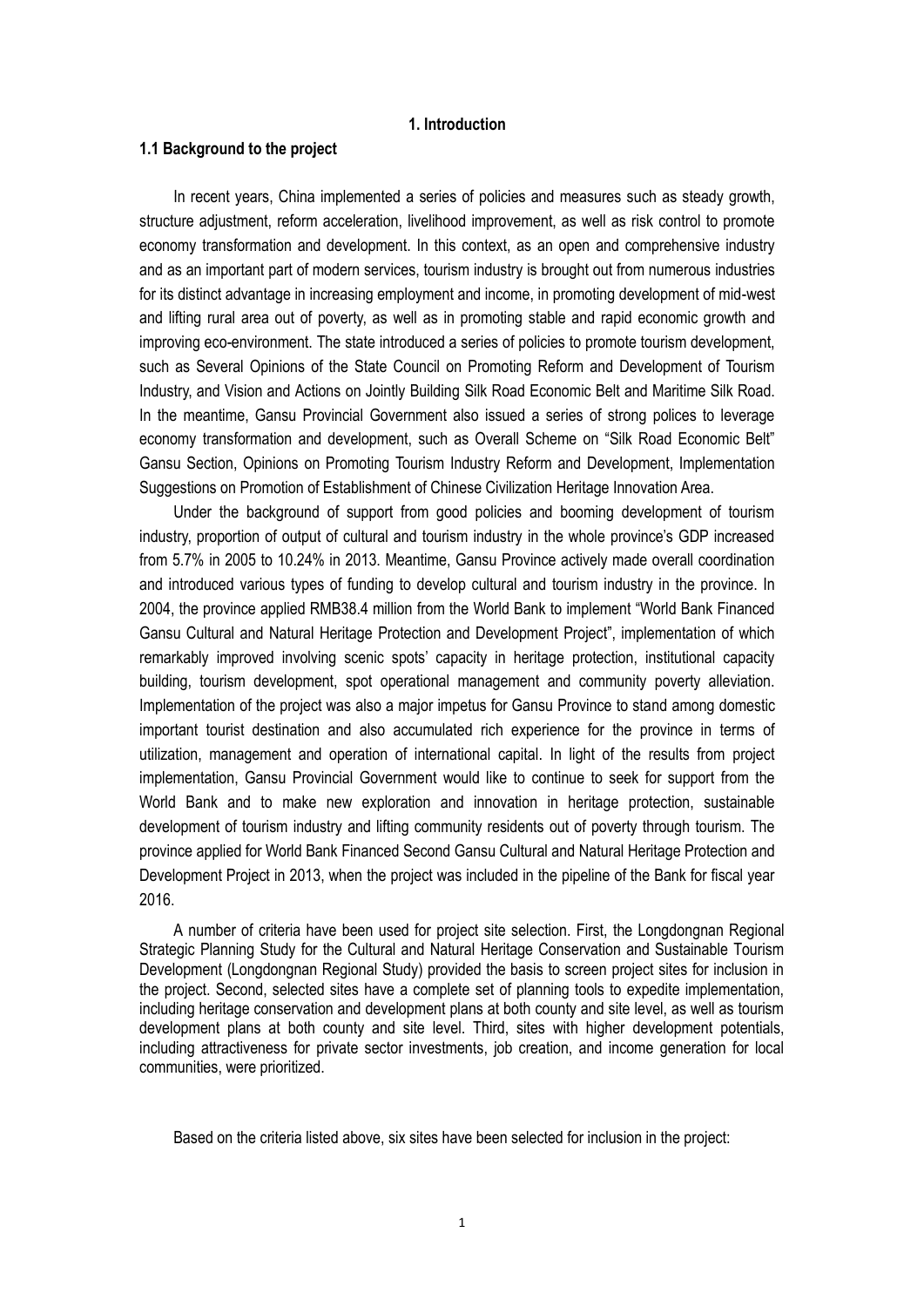| Kongtong District: | Kongtong Mountain Cluster of Historic Buildings,              | 5A |
|--------------------|---------------------------------------------------------------|----|
| Jinchuan County:   | <b>Hundred Mile Grottoes Corridor Conservation</b>            | 4A |
| Zhuanglang County: | Yunya Temple Cultural Heritage and Scenic Area,               | 4A |
| Tanchang County:   | Guan'egou Ethnic Cultural and Natural Heritage Conservation,  | 4A |
| Kangxian County:   | Yangba Natural Heritage Conservation,                         | 4A |
| Hezheng County:    | Hua'er Traditional Music Conservation and Inheritance Program | 4A |

The three project components described below would blend investments in sites and communities with capacity building.

**Component 1**: Heritage Conservation and Tourism Services Improvement This component will support carrying out of site conservation and protection activities, construction, upgrading and/or rehabilitation of basic infrastructure and services facilities within project sites, consisting of, inter alia:

i.) Protection and conservation of cultural and natural heritage and cultural heritage, including the carrying out of studies on Project-related activities and the design of cultural heritage preservation programs;

ii.)Construction, rehabilitation and/or upgrading of tourist roads, footpaths, pedestrian bridges, and scenic lookouts, including associated equipment;

iii.) Provision and upgrading of services including water supply, drainage, wastewater collection and disposal, solid waste collection, power, and tourist signage, including associated equipment;

iv.) Construction and/or rehabilitation of selected scenic areas' administration facilities, museums, heritage and service centers, and parking space associated thereto; and

v.) Implementation of mitigation measures and works for natural heritage aimed at landslides, floods, and other natural hazards; including associated equipment.

**Component 2**: Community Basic Services Delivery This component will support construction, upgrading and/or rehabilitation of basic infrastructure, and provision of basic services to the communities within and in proximity of areas targeted by Component 1, consisting of, inter alia: (i) improvement of pavement for village access roads and lanes; (ii) provision of water supply, wastewater collection and disposal; (iii) solid waste collection and sanitation improvements; (iv) street lighting; and (v) construction of village classrooms for teaching and practicing local intangible cultural heritage.

Component 3: Capacity Building for Project Sites, Institutional Strengthening, and Project Management Support This component consists of:

i.) Provision of training to selected project-related staff, scenic area administrators and operators, and residents of local communities in the project sites, as appropriate, on cultural heritage conservation, natural heritage conservation, intangible cultural heritage preservation, scenic area management, tourism development strategies, and tourism products and market development.

ii.) Provision of project management support and technical assistance on, inter alia: (i) design review; (ii) project management, monitoring and supervision; (iii) construction supervision; (iv) independent monitoring of the implementation of environmental and social safeguards; and (v) project reporting.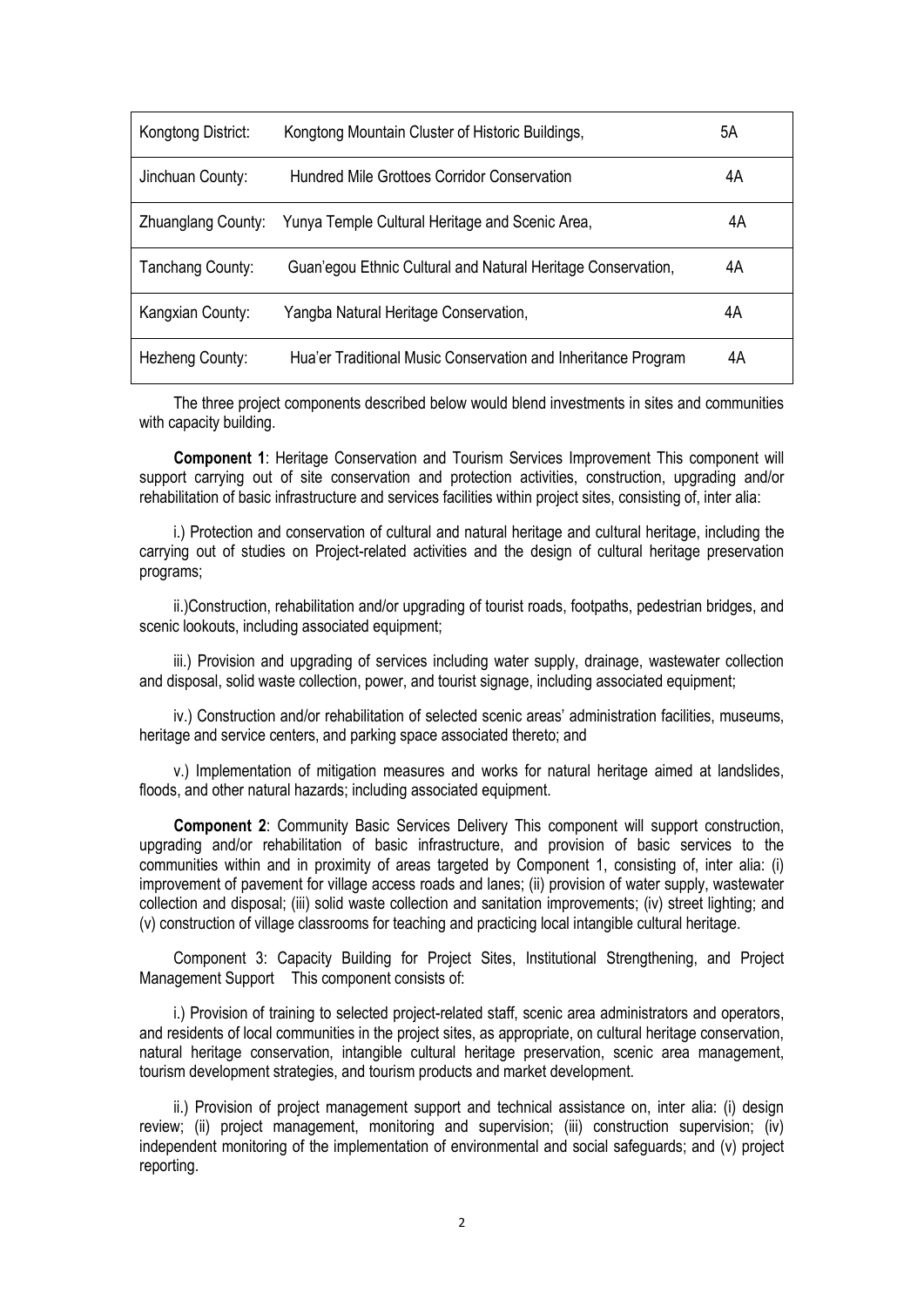iii.) Carrying out of studies on heritage preservation and the culture of local ethnic minorities.

iv.) Development of a tourism information system and website to be shared by all Project Sites, and fully integrated with the province-wide Gansu E-Tourism system.

The project is to be implemented in Songmingyan- Palaeotherium Fossils Geopark, which are located in Hezheng county.Hezheng County is a highly underdeveloped minority area in Linxia Hui Autonomous Prefecture, and a state-level county for poverty reduction. Hezheng county is characterized by a distinct area of minority, an area of fragile ecological condition and a poverty stricken area, which leads to its less developed. Currently, Hezheng County is a key area of national poverty alleviation.

Project activities compose of following 3 components: activities to protect cultural and natural heritage, activities to sustainably develop cultural and natural heritage, as well as activities to enhance value of cultural and natural heritage. Meanwhile, the project focuses on development of poor communities within and surrounding the scenic spots, and hopes to alleviate community poverty through tourism and income generation activities, so as to promote realization of double objective --"reduce absolute poverty and share prosperity".

The project focuses on rights of all stakeholders such as tourists and community residents, and pays special attention to sustainable livelihood and development of community women in project area. After implementation of the project by the year 2023, 5.6944 million of tourists and community residents will directly benefit from the project, among whom 5.5833 million are tourists and 111,100 are community residents, 62,216 of whom are women. Planned completion time of the project is 6 years (2017~2022) and estimated investment is RMB1.0449546 billion.

We can ensure by preparing the development report on minority communities that the World Bank's investment construction plan and the project is more suited to each related interest groups, which helps promote policies, plans, projects and engineering more robust and sustainable. We will try to make policies, plans, projects and engineering to be more inclusive through stakeholders and broader and more diverse community participation, know in depth the demand of residents from project-related area thorough through investigation done in minority communities so as to help in fully considering the social problems and avoiding the happening of social contradictions during project implementation, and get firsthand data and public opinions through collecting information and opinion survey, thus make evaluation on social impact of the implementation of the world bank projects making up for decision-making defects of government, providing for the local government an important reference in formulating of policy and plans.

## <span id="page-5-0"></span>**1.2 Contents of the Subproject**

There are four Ethnic Minority Communities identified as meeting the World Bank IP term requirements in Hezheng County. To address the rights and interests of these ethnic minorities and mitigate negative impacts on them of this project, the following project activities are planned and EMDP is prepared: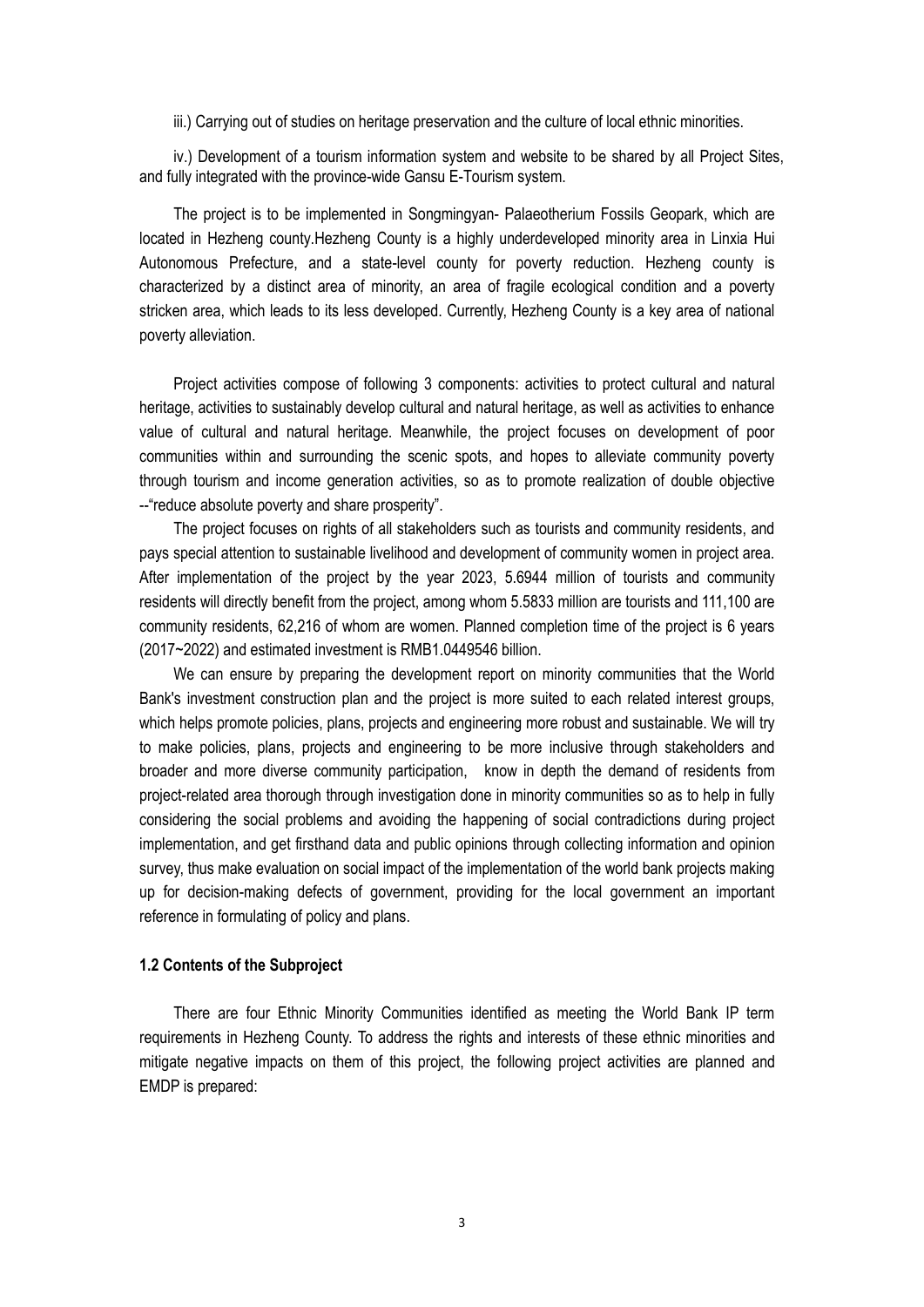| Project activity      | Project component                                          | <b>Budget</b> | Total ('1000) |
|-----------------------|------------------------------------------------------------|---------------|---------------|
|                       |                                                            | (1000)        |               |
| Intangible<br>culture | Establishment of Hua'er Exercise and<br>$\checkmark$       | 1396.5        | 2496.5        |
| heritage<br>and       | <b>Exhibition Halls</b>                                    |               |               |
| conservation          | Intangible<br>Hua'er cultural<br>heritage<br>✓             | 1000.0        |               |
|                       | resource investigation and research in                     |               |               |
|                       | Hezheng county                                             |               |               |
|                       | Hua'er culture popularization, publicity<br>✓              | 100.0         |               |
|                       | brochures                                                  |               |               |
| Community             | Hardening of rural road and paths<br>✓                     | 17729.8       | 52265.6       |
| development           | Construction of drainage works and<br>✓                    | 32855.8       |               |
|                       | sewage treatment plant                                     |               |               |
|                       | Courtyard solar energy lamps<br>✓                          | 1680.0        |               |
| Community             | Farmers training<br>$\checkmark$                           | 68 0.0        | 2050.0        |
| development<br>and    | Community organization incubation<br>✓                     | 24.00         |               |
| capacity building     | Monitoring and evaluation of community<br>✓                | 30.00         |               |
|                       | development                                                |               |               |
|                       | Monitoring and evaluation of ethnic<br>✓                   | 15.00         |               |
|                       | minority development                                       |               |               |
|                       | Office<br>facilities<br>$\checkmark$<br>performance<br>and | 68.00         |               |
|                       | equipment purchase                                         |               |               |
|                       | Total                                                      |               | 5681.21       |

Table 1.1 Project activities for ethnic minority communities in Hezheng county

<span id="page-6-0"></span>The project activities designed for the ethnic minority communities in Hezheng county cover conservation and promotion of heritage, community development and community capacity building, of which ethnic minority community development projects relative to heritage conservation and exhibition are to set up community based Hua'er exercise and demonstration halls, Intangible Hua'er cultural heritage resource investigation and research in Hezheng county and compilation of Hua'er culture popularization, publicity brochures. The budget for those activities are estimated to be RMB2.4965 million. Community development projects consist of hardening of rural road and paths, construction of drainage works and sewage treatment plant and courtyard solar energy lamps. The estimation budget is RMB52.2656 million. Community capacity building and community development project include farmers training, incubation of COs, monitoring & evaluation of community development projects, monitoring & evaluation of ethnic minority development plans, and procurement of office facilities for COs and performance equipment. The budget for this component is RMB2.05 million. The total budget of ethnic minority community development project is RMB56.8121 million.

### **1.3 Objectives of the EMDP**

This EMDP is made to encourage ethnic minorities to participate in subproject preparation and implementation, ensure their benefit from the subproject, mitigate their poverty and minimize negative impacts on them. This EMDP illustrates the demographic, social and cultural features of the local ethnic minorities, their needs for the subproject, the subproject's impacts on them, and measures to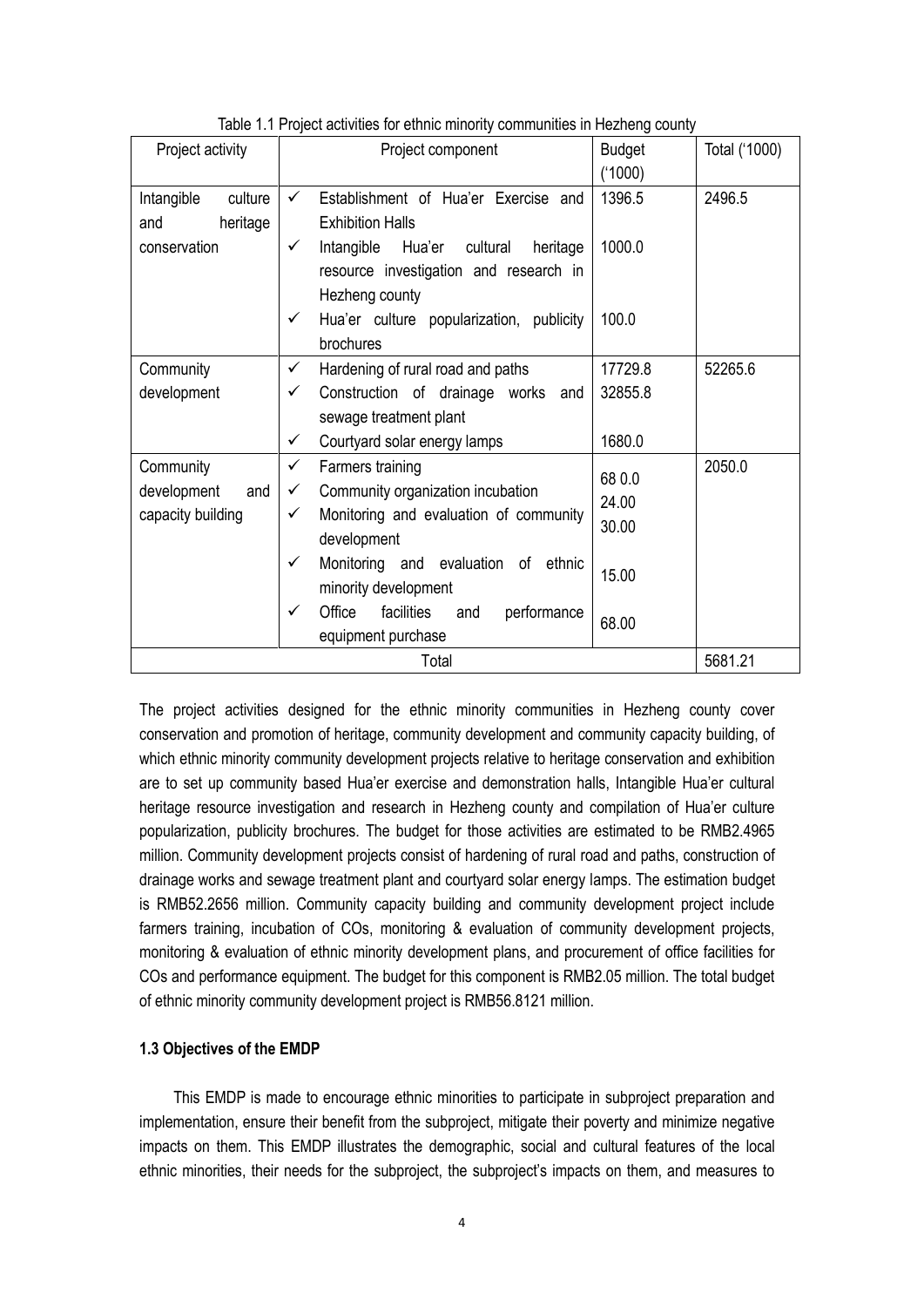<span id="page-7-0"></span>ensure that they benefit equally from the subproject and mitigate adverse impacts.

## **1.4 Objectives of EMD of the subproject**

 The direct beneficiary area of the subproject covers 6 villages: Diaotan , Zhongxin , Dashanzhuang, Ketuo and Cheba, and indirect beneficiary population is 13,311, in which minority population accounts for 39%.

The ethnic minority development objectives of the subproject are: (1) providing all subproject-related information through adequate communication and consultation by means of respecting Dongxiang minorities' needs, their traditions and customs; (2) incorporating their needs into the subproject designing; and (3) taking measures to minimize the subproject's potential negative impacts and social risks on them, and enhance their opportunities to benefit from the subproject in ways acceptable to them.

| General<br>Methods                   | <b>Specific Directions</b>                                                                                                                                                                                                                                                                                                                                                                                            |
|--------------------------------------|-----------------------------------------------------------------------------------------------------------------------------------------------------------------------------------------------------------------------------------------------------------------------------------------------------------------------------------------------------------------------------------------------------------------------|
| <b>Direct</b><br>observation         | Observing the surroundings of project-related area including road condition<br>(length and paths), forest, farmland and houses, clothing, appearance and<br>mentality of local residents                                                                                                                                                                                                                              |
| Villagers<br>(community)<br>meetings | Letting every household know the content of the project in order to<br>get<br>supports, inspire more villagers to participate; then share the collected<br>information with villagers in the community, make the information available to<br>different groups for modification and supplement, reach consensus on the basic<br>situation, main problems and its reasons and measures, and make the final<br>decision. |
| Semi-structured<br>interviews        | It is useful for illiterate and semi-illiterate groups.                                                                                                                                                                                                                                                                                                                                                               |
| Key person<br>interviews             | Ethnic minorities, the poor, women, children, seniors and the handicapped<br>people.                                                                                                                                                                                                                                                                                                                                  |
| Social gender<br>perspective         | Collecting and studying the information about women's income and working<br>situation with the help of the local women's Federation and field investigation<br>work; focusing on the gender issue in the individual and family interviewed, the<br>participatory observation and group discussions.                                                                                                                   |
| Participatory<br>mapping             | Encouraging local residents think about their living surrounding and discuss it<br>during the participatory mapping.                                                                                                                                                                                                                                                                                                  |
| Questionnaire<br>inquiry             | Cover all minority communities supported by the Bank project activities; Minority<br>sampling is not less than 70%, the poverty households samples are no less than<br>30%, women representative are not less than 20%, and the elderly sampling is<br>not less than 20%.                                                                                                                                             |

## <span id="page-7-1"></span>**1.5 Research Methods**

## <span id="page-7-2"></span>**1.6 The World Bank`s Criterion for Definition of Ethnic Minorities**

(1) Self identify as a unique member of the Ethnic Minority groups, and others also acknowledge the identification;

(2) The whole group attaches to the residential area or ancestral territory with unique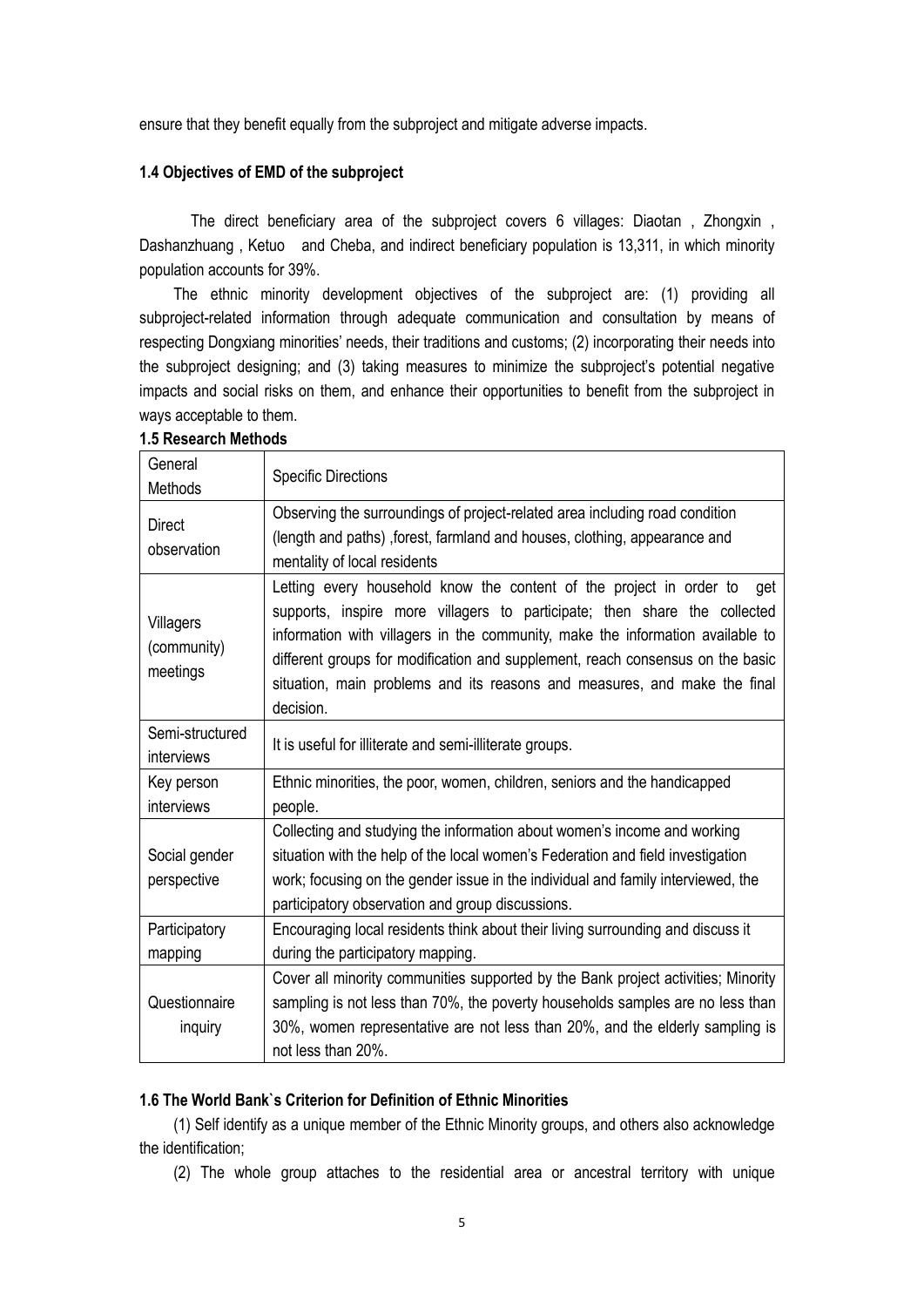geographical features in the project-related area, also attaches to the natural resources of these residential area and territory;

(3) Have unique cultural, economic and social or political system which is different from the mainstream society;

(4) Have their own language different from official language in the country or local area;

Social impact assessment methods include issuing questionnaires, taking interviews, making participatory mapping and holding community residents consultative conference. We did survey three times including government seminar twice and community forum five times, issued 90 copies of paper questionnaires and 33 copies of network questionnaires in project-related area of Hezheng County. We found out that the surrounding communities were mostly that of Hui, Dongxiang ethnic minority through our survey. We selected Bianpo village, Dashanzhuang village, Ketuo village, Cheba village as community samples composed mainly of the Hui and Dongxiang ethnic minority according to the World Bank`s Criterion for definition of ethnic minority which conforms to the minority community development projects with World Bank loan. So we did investigation and worked out a report on ethnic minority development plan based on these four minority communities.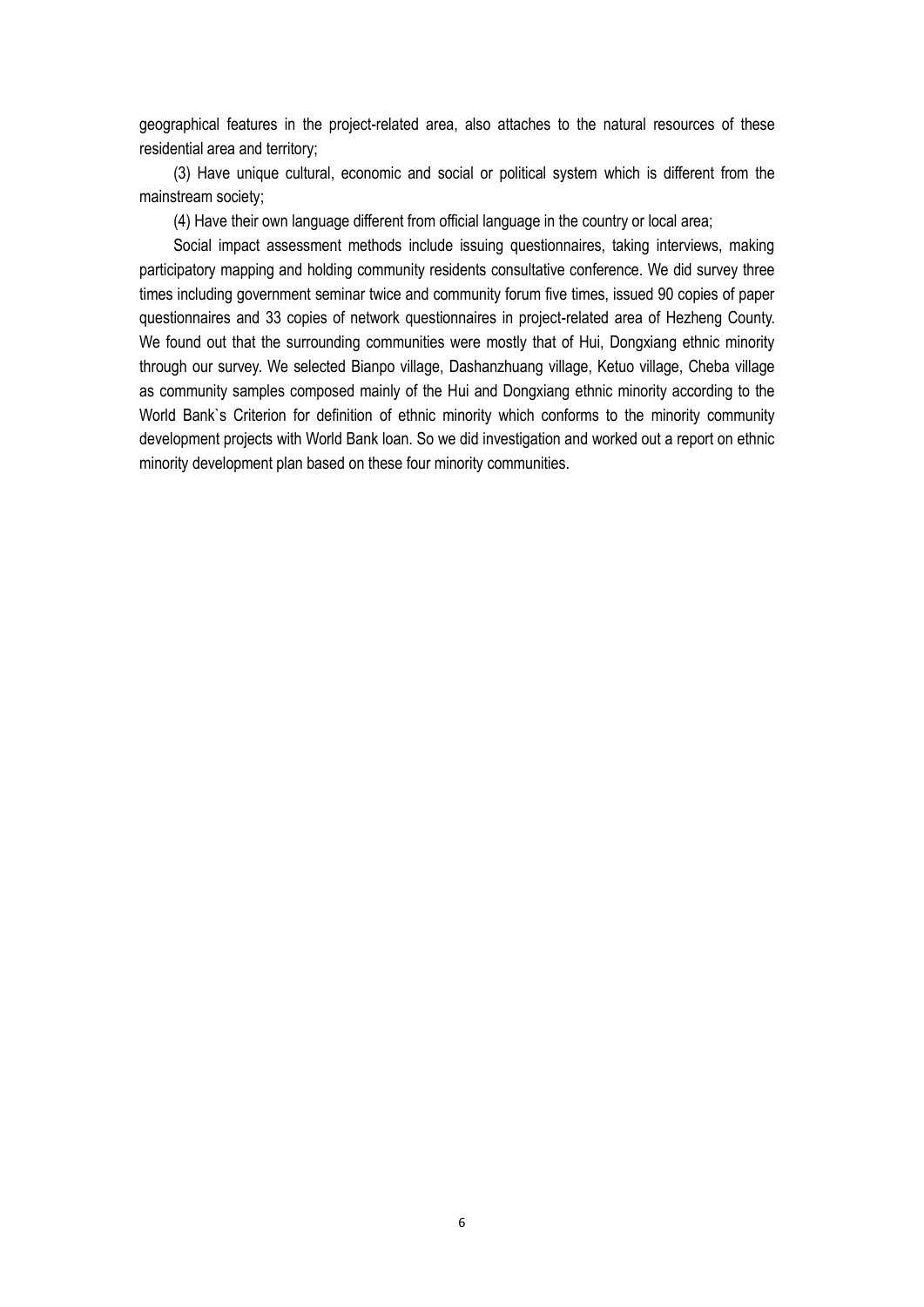## <span id="page-9-1"></span>**2.Overview of Ethnic Minorities in the Subproject Area**

### <span id="page-9-2"></span><span id="page-9-0"></span>**2.1 Population and Residential Distribution**

Dongxiang minority and Hui minority are the major residents in the above-mentioned four administrative villages in Songmingyan town in Hezheng County. Among these four villages, Dashanzhuang village has 529 households with population of 2,709,of whom 468 households with population of 2,318 are Dongxiang minority people, accounting for 85.6% of total population, and 61 households with population of 391 are Hui minority, accounting for 14.14% of total population; Cheba village has 468 households with population of 2,428, of whom 302 households with population of 1,208 are Dongxiang minority, accounting for 65% of total population, and 150 households with population of 300 are Hui minority, accounting for 12.4% of total population; Bianpo village has 335 households with a population of 1,812, of whom 110 households with a population of 450 are Dongxiang minority, accounting for 33% of total population, and 200 households with a population of 1,010 are Hui minority, accounting for 55.8% of total population; Ketuo village has 389 households with a population of 1,935, of whom 298 households with a population of 1,202 are Dongxiang minority, accounting for 77% of total population and 50 households with a population of 200 are Hui minority, accounting for 10.3% of total population. In conclusion, the representative feature of these four villages is residential distribution of population of Dongxiang and Hui minorities.

| City                                           | county           | town  | Village | Househ<br>olds | Popul<br>ation | Ethnic<br>househ<br>olds | Ethnic<br>Populat<br>ion | Type of<br>ethnic<br>minority | Ethnic<br>population<br>in the total<br>population<br>$(\% )$ |
|------------------------------------------------|------------------|-------|---------|----------------|----------------|--------------------------|--------------------------|-------------------------------|---------------------------------------------------------------|
|                                                |                  |       | Dashanz | 529            | 2709           | 468                      | 2318                     | Dongxi<br>ang                 | 85.6%                                                         |
| Hui Autonomous Prefecture<br>Hezheng<br>County | Songming<br>Town | huang |         |                | 61             | 391                      | Hui                      | 14.4%                         |                                                               |
|                                                |                  |       | Cheba   | 468            | 2428           | 302                      | 1208                     | Dongxi<br>ang                 | 65%                                                           |
|                                                |                  |       |         |                | 150            | 300                      | Hui                      | 12.4%                         |                                                               |
|                                                |                  |       | Bianpo  | 335            | 1812           | 110                      | 450                      | Dongxi<br>ang                 | 33%                                                           |
|                                                |                  |       |         |                |                | 200                      | 1010                     | Hui                           | 55.8%                                                         |
| Linxia                                         |                  | Ketuo |         | 389<br>1935    | 298            | 1202                     | Dongxi<br>ang            | 77%                           |                                                               |
|                                                |                  |       |         |                | 50             | 200                      | Hui                      | 10.3%                         |                                                               |

| Table 2.1 Dongxiang Population of Songmingyan Town in Hezheng County |  |  |
|----------------------------------------------------------------------|--|--|
|                                                                      |  |  |

## <span id="page-9-3"></span>**2.2 Religious Believes and Cultural Characteristics**

The cultural characteristics of Dongxiang minority in Hezheng County in this report refers to mainly feature of agricultural production, participation, decision-making and the mechanism for mediating social disputes in household and community affairs of Dongxiang and Hui minorities.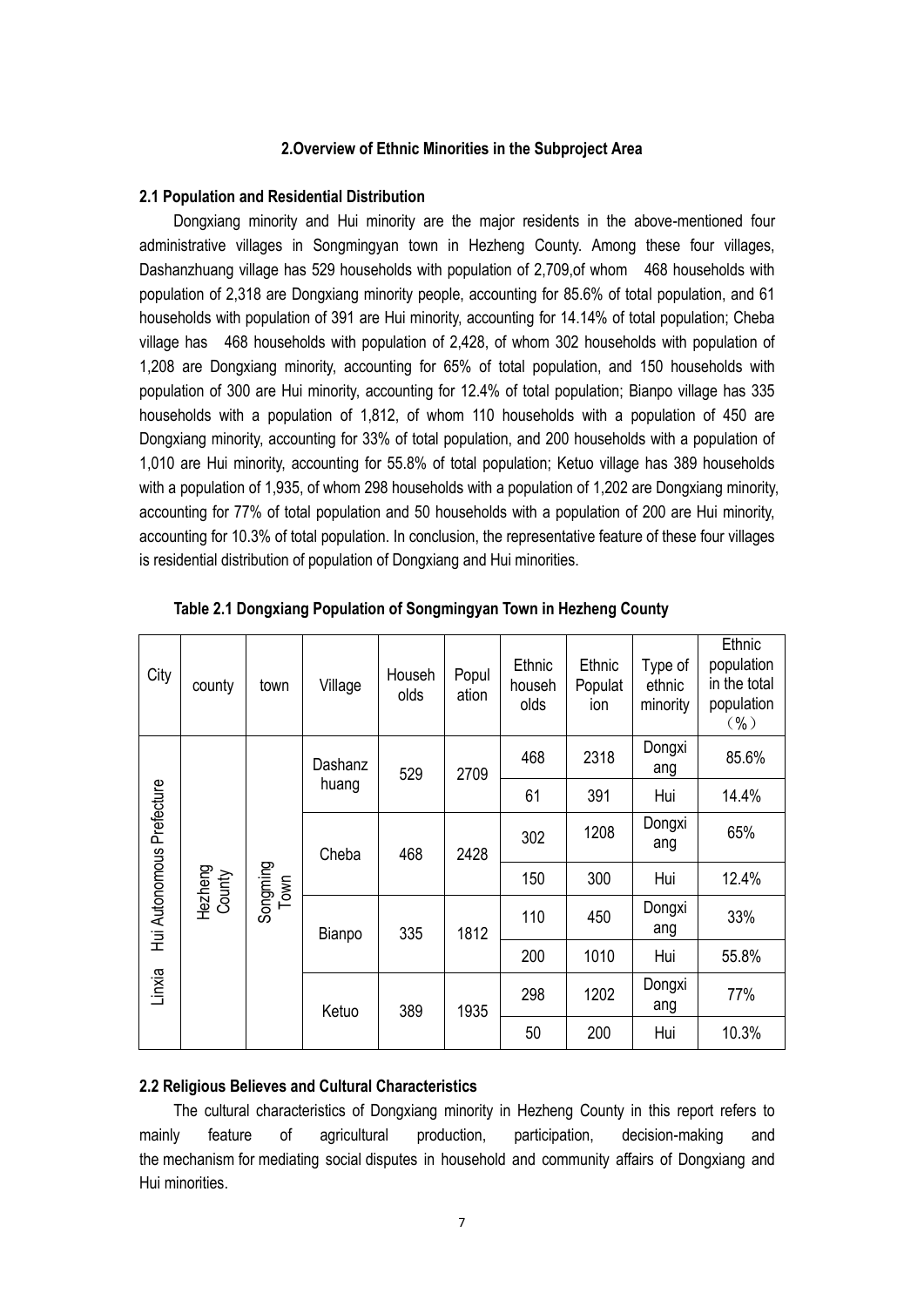## <span id="page-10-0"></span>**2.2.1 Hui People**

The Hui peoples in Songmingyan scenic spot of Hezheng county live concentrated in 4 villages in the project areas including Dashanzhuang, Cheba, Bianpo and Ketuo. The population of Hui peoples account for about 21.4% of the total population in the 4 villages.

(1) Language and Religious Beliefs

<span id="page-10-1"></span>Hui people who live in project-related area use Chinese in their daily life. However, they also use native language in internal communication, [religious](javascript:void(0);) ceremony and religious sutra teaching& learning and exchanging ideas. Hui people generally believe in Islam. Men usually go to mosques for pray for 5 times daily, but women do pray at home for five times daily. Mosques are not only religious places, but also important communities for message communications, social affairs discussions, etc.

## (2)Cultural customs

Hui men wear mandarin white shirt with blue or black waistcoat, white dome cap. Women usually wear scarf. Special national costumes make Hui peoples distinguish from the general Han Chinese residents, which make people easily tell them form other peoples. At the same time, the Hui nationality clothes also become one of the symbols of their self-identify.

The Hui peoples in the project area usually abide by internal marriage without marrying other peoples such as Han who have different religion and cultural background. If other peoples marry with Hui peoples, they believe in Islam and accept Hui people's tradition and customs. Generally, Hui women get married earlier with marriage age between 16 and 19 years old. After marriage, family division of labor is mainly that men are responsible for external issues including communications but that women are responsible for domestic affairs. Women usually abide by their husbands.

The distinctive features in community of Hui people is Mosque that not only play an important role in religious beliefs but also in wedding ceremony, regulating contradiction, charity and education.

#### *(3) Production and live Mode*

Hui people who live in project-related area of Songmingyan in Hezheng County mainly engage in agricultural production. The major crops they plant are wheat, corn and canola. They also engaged in animal husbandry mainly raising cattle and sheep, some of them do business. Their production mode is similar with that of Han people, but their life style is quite different from Han people especially in wedding, funeral, religious beliefs, diet and so on.

Economically, Hui peoples are good at business. For instance, Hui peoples are engaged in catering service such as beef noodles. 1/4 of laborers in the project area manage beef noodle restaurants outside of Linxia, forming a specialized beef noodle economy. The income generated from the beef noodles account for about 50% of a farmer's family income.

The ancestors of Hui people originated from businessmen and religious persons of Persian empire and Xiyu (an ancient country called West Region) and Hui peoples have lived in the region for centuries. The affected Hui peoples in the project area reach 1,901, accounting for 21.4% of the total population in the 4 project villages.

(4) The mechanism for negotiation, decision-making, management and mediating community disputes

Men and women of Hui people both actively take part in various meetings held by the village committee, consultation of community affairs, decision-making and management. The village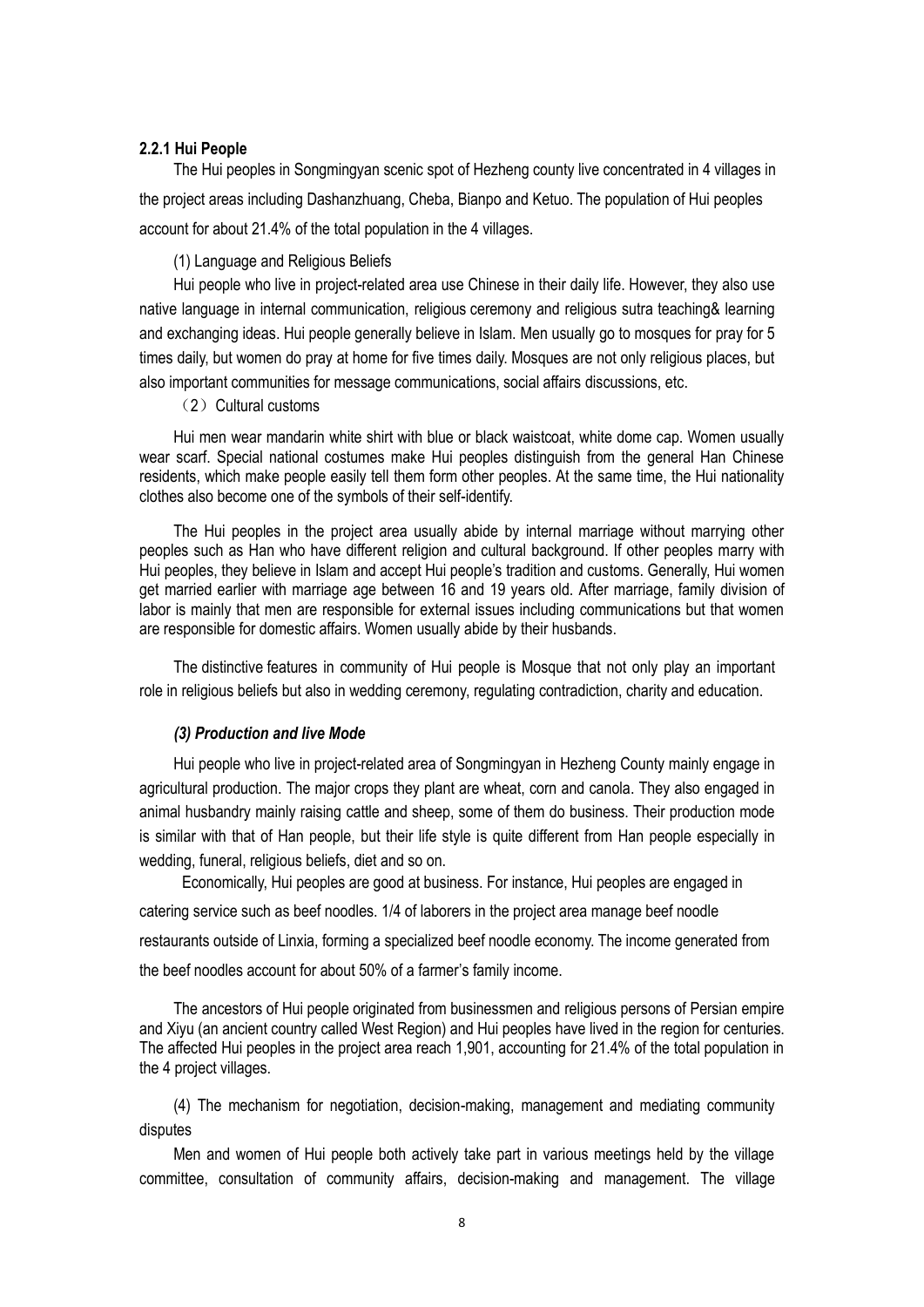committee takes the responsibility of mediating various community contradictions without any deviation caused by national differences. The elders play an important role in regulating in the family disputes. Public figure of religion generally don't involve in community affairs.

#### <span id="page-11-0"></span>**2.2.2 Dongxiang People**

The Dongxiang peoples living in Songmingyan project area of Hezheng county concentrate in 4 villages including Dashanzhuang village, Cheba village, Bianpo village and Ketuo village. Dongxiang peoples account for 58.3% of the total population in the 4 villages.

## (1) Language and Religious Beliefs

Dongxiang people have their native language which is the principal tool of their communication in production and daily life. Cadres and working staff of Dongxiang minority also mostly use their native language when performing official duties and making daily communication besides of having a meeting. Statistics collected by Research Society of Dongxiang Culture show that Dongxiang people have their own national characters and its utilization rate is not low. Some researchers believe that the word of "Mini Sutra" should be an expression in Dongxiang language. However, young people of Dongxiang nationality who live in project-related area of Songmingyan in Hezheng County can speak Chinese and write Chinese characters, and most Dongxiang people who live in the project-related area believe in Islam.

## (2) Culture and Customs

The most important festivals of Dongxiang people are the same as other ethnic groups who believe in Islam namely "Lesser Bairam", ["Corban](javascript:void(0);) [Festival](javascript:void(0);) " and "Maulid al-nabi". Maulid al-nabi is generally held in mosques which contains chanting sutra, praising Mohammed, narrating life story of Mohammed, etc.

Lesser Bairam is a traditional festival of Dongxiang people. According to provisions of Islam, each September in Islamic calendar is Ramadan. Muslims who keep with Islamic tenets have to stop eating and drinking from dawn to sunset every day of this month. The beginning and the end of the month of Ramadan should be fixed from the moment when Muslims see the crescent Moon, and the first day after this month is Lesser Bairam. Therefore, it is ethnic holiday and religious festival. Dongxiang Muslims clean their body and wear minority costumes, make a pray in the mosque and listen to imam's preaching during the festival just like other ethnic Muslims do, after that, they will mourn the deceased at the graves.

Dongxiang people also celebrate the Lantern Festival that is Han people's traditional holiday. In the evening of the festival, teenagers hold their torches and run out of the village. It is a spectacular scene that torches held by the youth form a queue of the fire looks like a fire dragon that is dancing around in the dark night. The elders and women watch this activity at the end of village. It is said that brighter the color of the fire is, a better harvest of wheat and flax they will have.

(3) Mode of production and residential distribution

Dongxiang people mainly engage in agricultural production and animal husbandry raising sheep. They live a way of self-sufficiency. The major crops they plant are wheat and corn. Dongxiang people who live in project-related area have limited amount of cultivated land, most young adults go out to do migrant work.

Most young men of Dongxiang minority don't wear the minority dress but white hats in daily life. The elders and women wear the minority costumes. In terms of diet, the priority is given to food made of wheat, millet and potatoes. They like eating chicken, beef and mutton especially mutton eaten with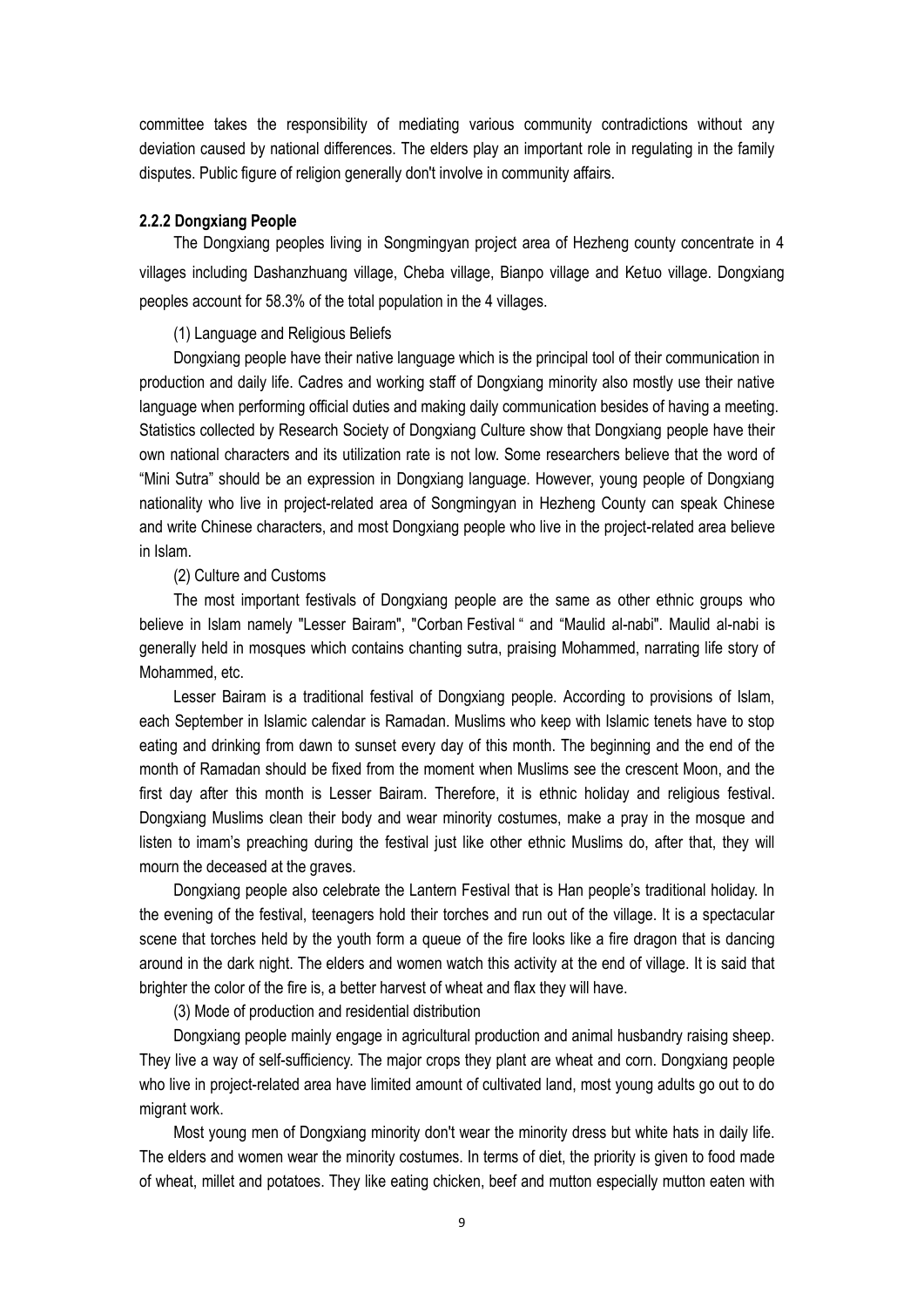hands is very delicious, and also making "Youxiang" that is local cruller. At the feast of festivals, they offer fried local food to the guests. They avoid eating pork strictly, and prohibit from eating meat of dead animals, , animal's blood, meat of the animals that is slaughtered before imams and Muslim prayers reciting the sutra for killing them, meat of horses, donkeys, mules, dogs, cats, and all ferocious birds and beasts. The food diet tradition is as same as other minorities who believe in Islam They all are not allowed to make jokes with fasting food and eat reproductive organs of male cattle, sheep and camels. Other people are forbidden to use Muslims` cooking utensils. Women are not allowed to smell food when they are cooking. One has to break the food into small pieces rather than eat it wholly when eating steamed bun, pancakes, fried food.

Dongxiang peoples have lived in the region for centuries. Dongxiang peoples formed from a mix of many different ethnic compositions. The ethnic origin source constitutes the main component of Islamic Semu and Mongols. The affected Dongxiang peoples in the project area consist of 5,178, accounting for 58.3% of the total Dongxiang population in the project are.



Picture 2.1 Sheep pen Picture 2.2 A farmer's House

#### (4) Social Status of Women

Women of Dongxiang minority usually stay at home and look after the elders and children in the above-mentioned four minority villages which had been investigated. They seldom go out for migrant work. We found out in field survey that Dongxiang women in Dashanzhuang village are still rather conservative, rarely present themselves when men are there, only a few young women are open-minded. Women of other ethnic minority communities under investigated are relatively more open-minded and easy to communicate with. Generally speaking, women's education level is lower than that of men.

(5) The mechanism for negotiation, decision-making, management and mediating community disputes

Dongxiang ethnic group have their own traditional community culture especially there is Menhuan organizations in the tribe (different Islamic schools) which playing an important role in the community management such as mediating community contradiction, but the management of Menhuan organization and the government have no contradiction yet. Instead, it helps to a certain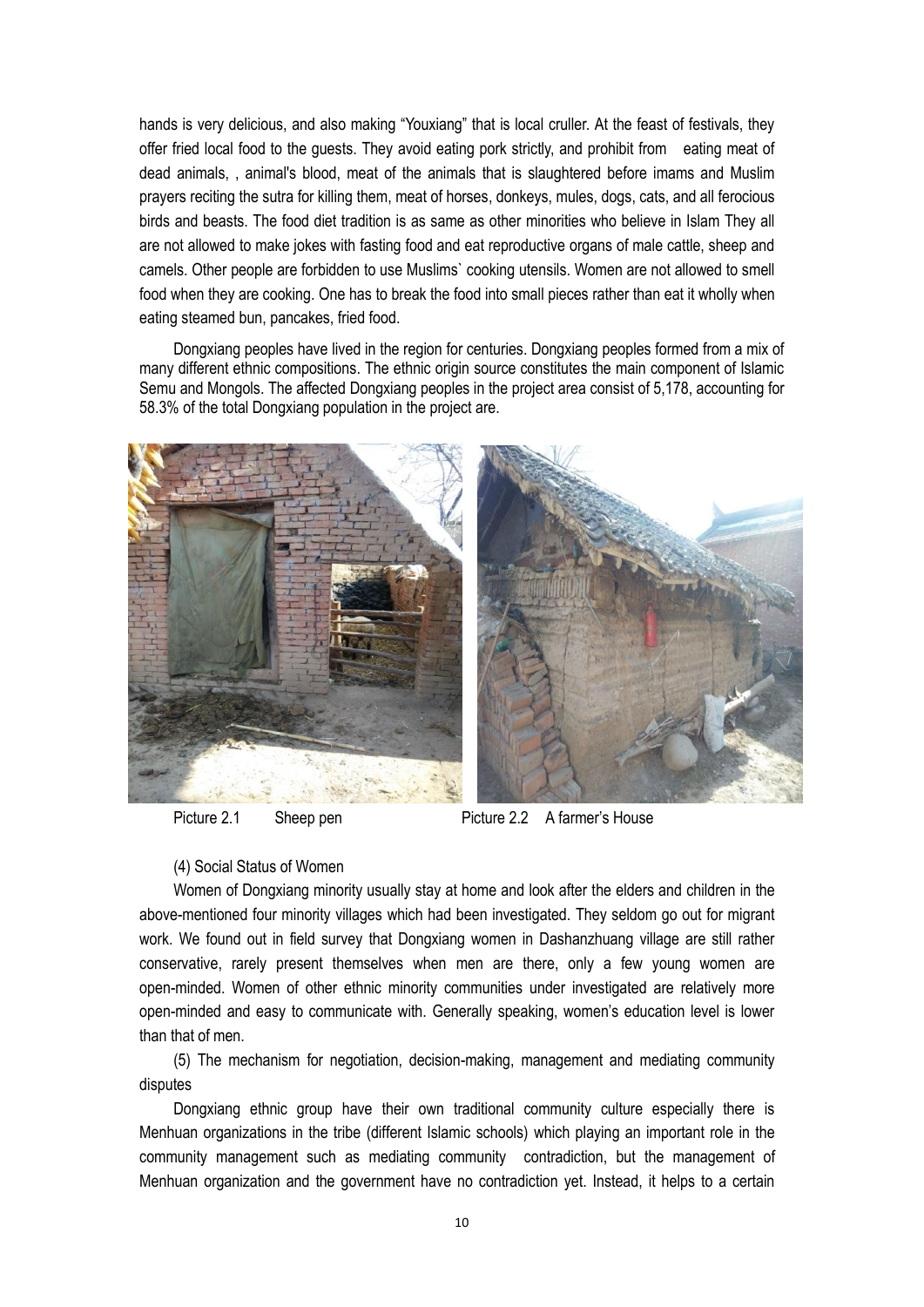extent the government management. Dongxiang people have to follow the management system of village committee and the government.

## <span id="page-13-0"></span>**2.3 The social and economic situation of ethnic minorities in the subproject-related area**

## <span id="page-13-1"></span>**2.3.1 Economic Situation**

The annual income per capita in the four ethnic communities in the subproject-related area are: Bianpo village RMB3,230, Dashanzhuang village RMB2,180, Ketuo village RMB2,900, Cheba village RMB3,230, respectively. They are all lower than the same period average level of Gansu province and China.

|                                                   |                |              |          |               | <b>Years</b> |          |               |
|---------------------------------------------------|----------------|--------------|----------|---------------|--------------|----------|---------------|
| <b>Index</b>                                      | Unit           | 2010         | 2011     | 2012          | 2013         | 2014     | 2015          |
| Population                                        | Thousand       | 201.0        | 208.1    | 209.8         | 215.7        | 220      | 223.0         |
| <b>GDP</b>                                        | <b>Billion</b> | 0.741        | 0.847    | 1.016         | 1.141        | 1.300    | 1.456         |
| Per capita<br><b>GDP</b>                          | <b>RMB</b>     | 3688.71      | 4069.63  | 4840.75       | 5287.67      | 6398.50  | 6530.80       |
| General<br>financial<br>rev-enue                  | <b>Million</b> | 107.100<br>0 | 63.0600  | 77.0800       | 100.5300     | 121.3076 | 130.6488      |
| Total financi<br>al<br>expenditure                | <b>Million</b> | 772.840<br>0 | 956.9600 | 1217.650<br>0 | 1548.2800    | 2238.400 | 2497.220<br>8 |
| Fixed asset<br>investment                         | <b>Billion</b> | 1.449        | 1.782    | 2.495         | 2.673        | 3.500    | 4.872         |
| The per<br>capita net<br>income of<br>rural areas | <b>RMB</b>     | 2230.00      | 2520.00  | 2962.00       | 3394.00      | 4258.67  | 4646.05       |

**Table 2.1 Social and economic situation of Hezheng County**

## <span id="page-13-2"></span>**2.3.2 Education Status**

The county issued the preferential policies in terms of birth and graduation for these four ethnic minority communities under investigated. We found that there are about 4 to 5 people in one Dongxiang and Hui family. Together with the fragile local ecological environment, graduation rate among minority community residents is not high. Young people choose to go out to do migrant work, thus, family income mainly relies on working and doing business. At present, although young couples attach great importance to child's education problem, due to the lack of national kindergarten in Dashan village. There are lots of school-aged children who are not able to go to school. Women's education level in Dongxiang and Hui communities is generally lower than that of men. Most family still seriously holds the idea that men are better than women in many aspects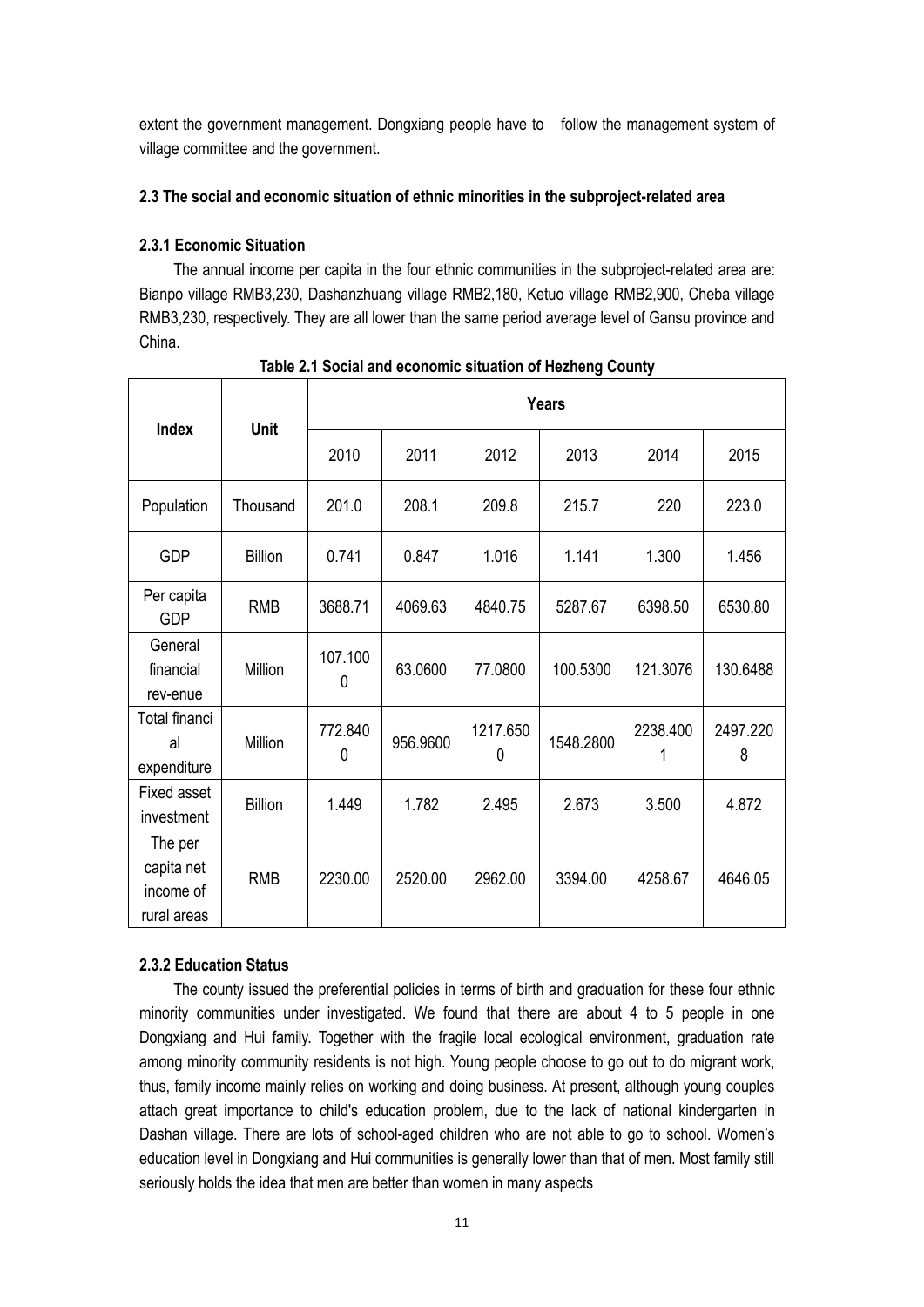#### <span id="page-14-0"></span>**2.3.3 Poverty Status**

Hezheng is one of the national poverty reduction counties, four minority communities have poverty problems at different degrees, basic poverty situation of each community is shown in table 2.2. The cause of poverty problem of Bianpo village includes village-entrance bridge collapse, no hardening of road, no lighting equipment and other infrastructure construction problems. It is believed that local poverty is also caused by that the villagers' overall quality is not high, that planting & breeding scale is not big, and that employment is difficult. The cause of poverty problem of Dashanzhuang village includes lower education level of the villagers, the information blocking and employment difficulty, etc. The causes of poverty problem of Cheba and Ketuo villages are the imperfect community infrastructure and the lower education level of residents leading to the lack of professional skills.

| Name of<br>Village | of Households<br>Number | people<br>Number of | Poor<br>households<br>৳<br>Number | Poor<br>Number of the | over<br>Number of the elders<br>꽁<br>60 years | Number of young people<br>꽁<br><b>Syears</b><br>$\overline{\phantom{0}}$<br>under <sup>-</sup> | ones<br>Disabled | per capita<br>income of<br>last<br>year/RMB | Standard<br>households<br>Minimum Living | Standard<br>people<br>Minimum Living | Number of rural<br>restaurants |
|--------------------|-------------------------|---------------------|-----------------------------------|-----------------------|-----------------------------------------------|------------------------------------------------------------------------------------------------|------------------|---------------------------------------------|------------------------------------------|--------------------------------------|--------------------------------|
| Dashan             | 529                     | 2709                | 131                               | 548                   | 260                                           | 600                                                                                            | 108              | 2180                                        | 148                                      | 548                                  | $\overline{2}$                 |
| zhuang             |                         |                     |                                   |                       |                                               |                                                                                                |                  |                                             |                                          |                                      |                                |
| Cheba              | 476                     | 2425                | 10                                | 60                    | 524                                           | 420                                                                                            | 34               | 3230                                        | 144                                      | 551                                  | $\mathbf 0$                    |
| Ketuo              | 389                     | 1935                | 35                                | 154                   | 435                                           | 500                                                                                            | 56               | 2900                                        | 126                                      | 453                                  | $\mathbf 0$                    |
| Bianpo             | 335                     | 1812                | 48                                | 219                   | 207                                           | 311                                                                                            | 41               | 3230                                        | 122                                      | 426                                  | $\mathbf 0$                    |

**Table 2.2 General Poverty Situation of Four Ethnic Minority Communities**

Data sources: Hezheng Development and Reform Bureau

## <span id="page-14-1"></span>**2.4 Ethnic-Minority-concerning Law, Policy and Management System in Subproject-related Area.**

The development of the ethnic minority development plan (EMDP) is mainly based on the relevant laws and regulations of the People's Republic of China, the national support policy, Gansu provincial government's laws and regulations, the policy and regulations promulgated by Hezheng county government as well as the World Bank's ethnic minority policy (OP4.10, BP4.10) .The specific policy framework please refers to Table 2.4.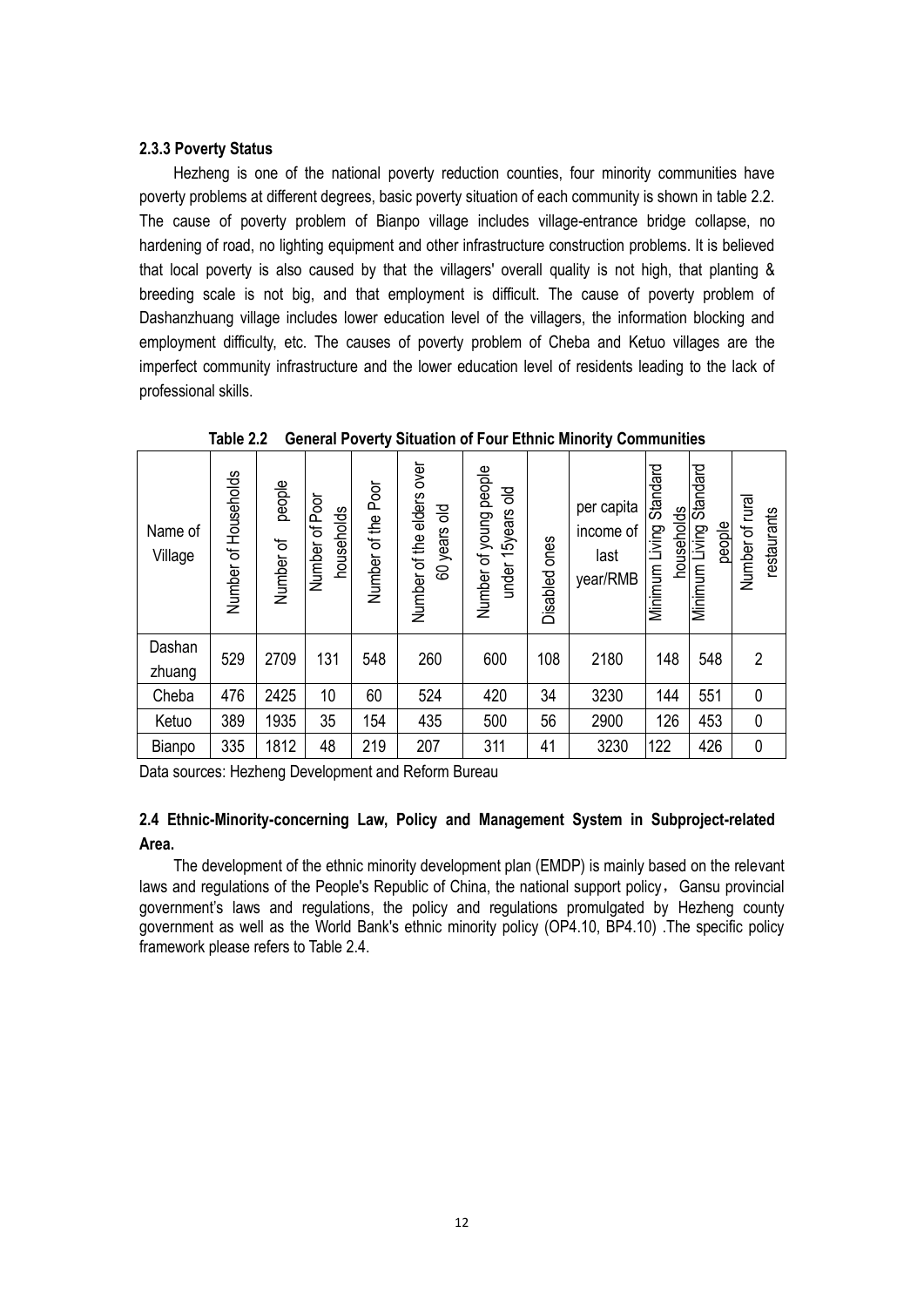## Table 2.4 Regulations and Policies for Ethnic Minorities in Hezheng County

| <b>Category</b>                                                                                      | <b>Title of Policies and Regulations</b>                                                                                                                                                                                                                                                                                                                                                                                                                                                                                                                                                                                            | <b>Main Content and Points of Policies</b>                                                                                                                                                                                                                                                                                                                                                                                                                                                                                                                                                                                                                                                                                                                                                                                                                                                                                                                                                                                                                                                                                                                                                                                                                                                                                                                                                                                                                                                                                                                                                                                                                                                                    |
|------------------------------------------------------------------------------------------------------|-------------------------------------------------------------------------------------------------------------------------------------------------------------------------------------------------------------------------------------------------------------------------------------------------------------------------------------------------------------------------------------------------------------------------------------------------------------------------------------------------------------------------------------------------------------------------------------------------------------------------------------|---------------------------------------------------------------------------------------------------------------------------------------------------------------------------------------------------------------------------------------------------------------------------------------------------------------------------------------------------------------------------------------------------------------------------------------------------------------------------------------------------------------------------------------------------------------------------------------------------------------------------------------------------------------------------------------------------------------------------------------------------------------------------------------------------------------------------------------------------------------------------------------------------------------------------------------------------------------------------------------------------------------------------------------------------------------------------------------------------------------------------------------------------------------------------------------------------------------------------------------------------------------------------------------------------------------------------------------------------------------------------------------------------------------------------------------------------------------------------------------------------------------------------------------------------------------------------------------------------------------------------------------------------------------------------------------------------------------|
| Related<br>state laws<br>and<br>regulations<br>and<br>related<br>regulations<br>of Gansu<br>Province | State laws and regulations: Constitution<br>of the People's Republic of China, Law<br>of the People's Republic of China on<br>Regional National Autonomy, Organic<br>Law of the Villagers Committees of the<br>People's Republic of China, Regulation<br>on Administrative Work of Nationality<br>Townships of the People's Republic of<br>China, Twelfth Five Year Plan for<br><b>Ethnic Minority Business</b><br>Gansu<br>Related<br>Regulations<br>of<br>on National<br>Province: Regulation<br>Commonly-Used Language and Scripts<br>in Gansu Province, Regulation on<br>Town/Township People's Congresses<br>in Gansu Province | UMinority autonomous regions enjoys same power as same local government. In addition, organs of power in<br>autonomous regions also enjoys following rights: autonomous legislative power; independently management of local<br>political affairs, local economy and financial affairs, local scientific, educational and cultural affairs, organization of<br>local security forces, as well as right to use and develop their own spoken and written languages, etc.<br>2All citizens of the People's Republic of China shall have freedom of religious belief. The state and organs of<br>self-government in national autonomous areas safeguards citizens of all nationalities enjoy freedom of religious<br>belief.<br>The state develops regulation on administrative work of nationality to promote economic and cultural development<br>in nationality townships. The state guarantees the lawful rights and interests of the minority peoples and strengthen<br>ethnic unity.<br>4All citizens aged eighteen but people deprived of political rights by law, regardless of nationality, race, gender,<br>occupation, family background, religious belief, educational background, property status and length of residence,<br>have a right to vote and to be voted.<br>SThe state helps all ethnic minorities to accelerate development of economy and culture in terms of finance,<br>resources and technical.<br>The state persists in the principle of equality of all national languages and scripts; ensure that all nationalities have<br>the freedom to use their own languages and scripts; and promote and encourage all nationalities to learn from each<br>other's languages and scripts. |
| National<br>supporting<br>policies                                                                   | Plan for Supporting Development of<br>Ethnic Minorities with Less Population<br>2011-2015                                                                                                                                                                                                                                                                                                                                                                                                                                                                                                                                           | 10 OAmong 55 ethnic minorities, support will be provided to 28 ethnic minorities with population less than 300<br>thousand. Duration of the plan is 2011-2015.<br>2Development goal: By 2015, ethnic-populated administrative villages with less population basically achieve 'five<br>open and ten have' and ethnic-populated areas with less population basically achieve "one decrease, two                                                                                                                                                                                                                                                                                                                                                                                                                                                                                                                                                                                                                                                                                                                                                                                                                                                                                                                                                                                                                                                                                                                                                                                                                                                                                                                |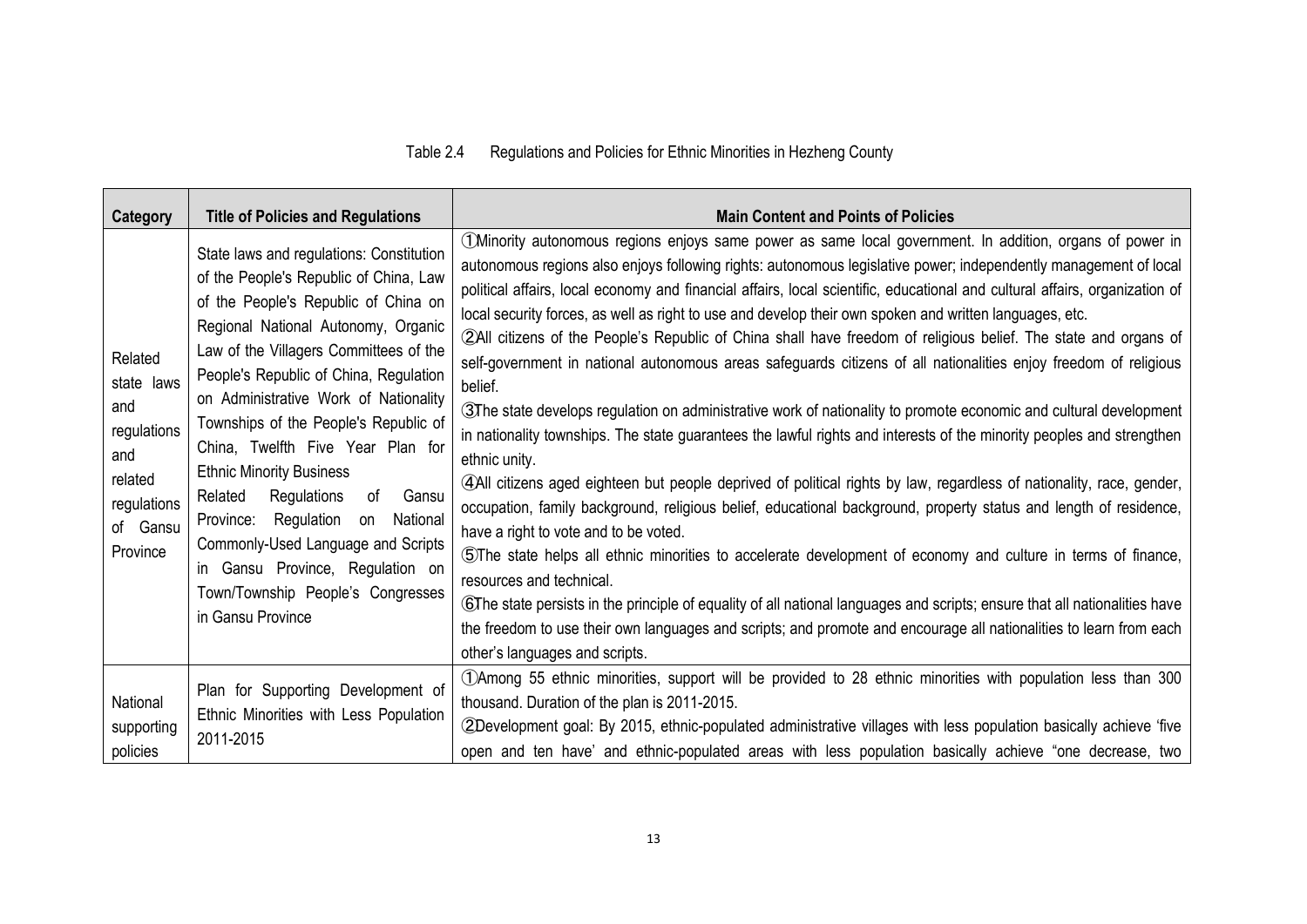|                                        | achievement, three improvement". Poor people in ethnic-populated areas with less population decrease by more           |
|----------------------------------------|------------------------------------------------------------------------------------------------------------------------|
|                                        | than a half; net per capita income of farmers and herdsmen reach or exceed local average level; net per capita         |
|                                        |                                                                                                                        |
|                                        | income of farmers and herdsmen in about one half of nationalities reach or exceed national average level;              |
|                                        | infrastructure level, people's livelihood level and self-development capacity significantly improve. By 2020,          |
|                                        | ethnic-populated areas with less population will develop more harmoniously, live a richer life, enjoy better           |
|                                        | environment and more harmonious society, and will build a comprehensive well-off society.                              |
|                                        | 3 Main tasks: strengthen infrastructure and realize a sharp rise in the development of support capability; promote     |
|                                        | the development of advantageous industries to increase the masses' income; protect and improve people's                |
|                                        | livelihood to promote the equalization of basic public services; develop cultural undertakings and cultural industries |
|                                        | to make national culture flourish; enhance human resource development and enhance the capabilities of                  |
|                                        | self-development; facilitate national unity and build a harmonious home.                                               |
|                                        | (Policy measures: enhance investment, finance service, counterpart assistance, talent team construction, and           |
|                                        | implementation of existing policies and regulations                                                                    |
|                                        | To realize the importance of supporting economic development of Gansu Province, we should take solving of the          |
|                                        | rural poverty problem and improvement of living standard of people of all nationalities as the starting point and      |
|                                        | ultimate goal, and should focus attention to livelihood issues which are most directly, most concern, and most         |
|                                        | realistic interests for people.                                                                                        |
|                                        | 2Supporting goal: By 2015, the gap of per capita GDP with average level of western area is narrowed. Income of         |
| Several Opinions on Further Supporting | urban and rural residents reach average level of western area. Poor population sharply decline. Infrastructure         |
| Economic and Social Development in     | conditions improve significantly. Environmental deterioration tendency is effectively controlled. Advantageous         |
| Gansu Province, by the State Council   | industries grow rapidly. Circular economy forms a large scale. Energy consumption of per unit GDP reaches              |
|                                        | expected objective.                                                                                                    |
|                                        | 3 Key work: strengthen ecological conservation and construction; intensify efforts to alleviate poverty through        |
|                                        | development and make tangible improvements on production and living conditions of agricultural and pastoral            |
|                                        |                                                                                                                        |
|                                        | areas; increase income of farmers and herdsmen; energetically develop all social undertakings and provide better       |
|                                        | public services; strengthen infrastructure and improve the supporting ability of regional development; promote the     |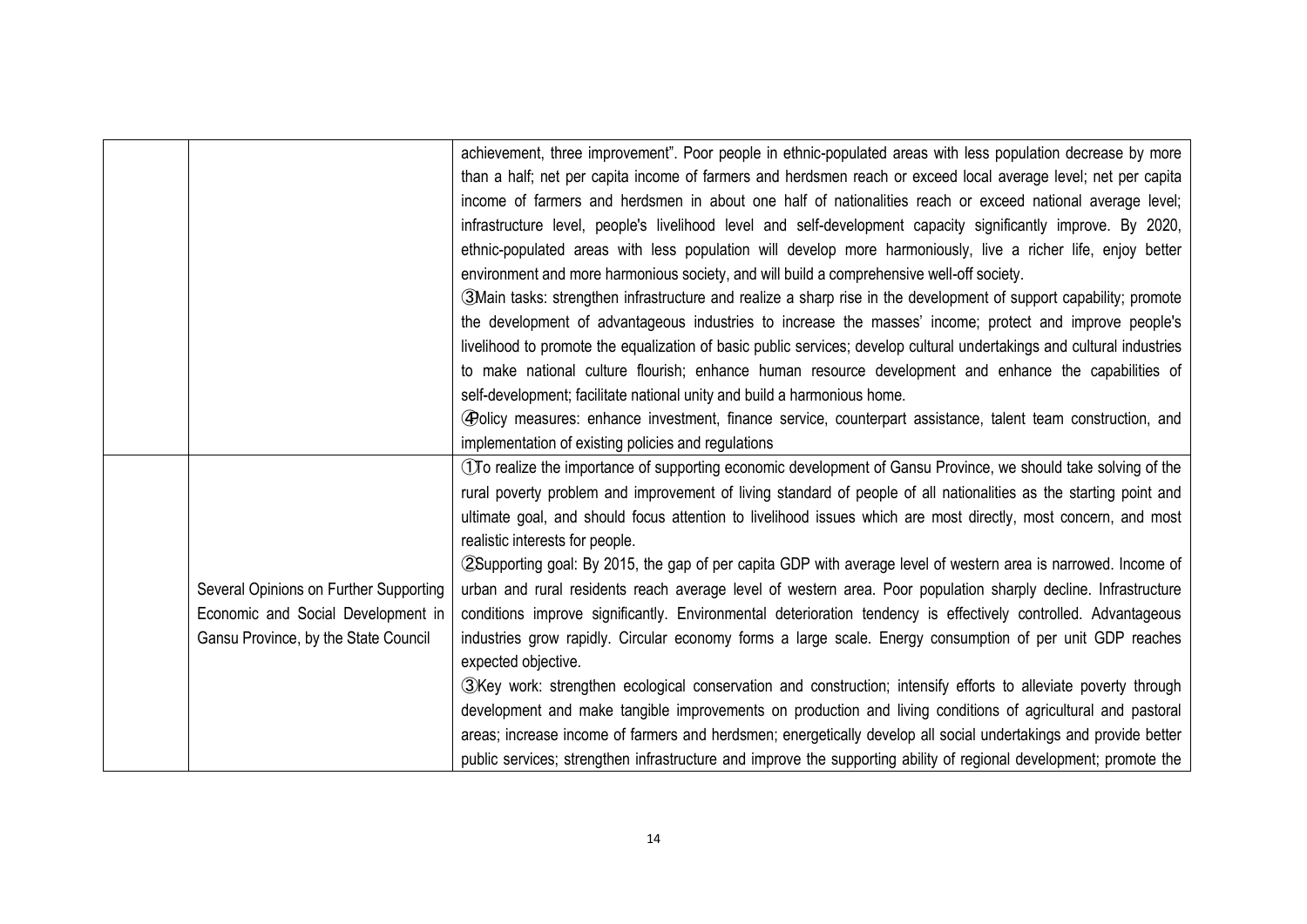|                                  |                                                                                                                                                                                             | development of advantageous industries and foster new sources of economic growth.                                                                                                                                                                                                                                                                                                                                                                                                                                                                                                                                                                                                                                                                                                                                                                                                                                                                                                                                                                                                                                                                                                                                                                                                                                                                                                                                                                                                                                                                                                                                                                                                                                                                                                                                                                                                                                                                                                                                                                                                                                                                                                                                                                                                                                                                                                                                                                                                                                         |  |  |
|----------------------------------|---------------------------------------------------------------------------------------------------------------------------------------------------------------------------------------------|---------------------------------------------------------------------------------------------------------------------------------------------------------------------------------------------------------------------------------------------------------------------------------------------------------------------------------------------------------------------------------------------------------------------------------------------------------------------------------------------------------------------------------------------------------------------------------------------------------------------------------------------------------------------------------------------------------------------------------------------------------------------------------------------------------------------------------------------------------------------------------------------------------------------------------------------------------------------------------------------------------------------------------------------------------------------------------------------------------------------------------------------------------------------------------------------------------------------------------------------------------------------------------------------------------------------------------------------------------------------------------------------------------------------------------------------------------------------------------------------------------------------------------------------------------------------------------------------------------------------------------------------------------------------------------------------------------------------------------------------------------------------------------------------------------------------------------------------------------------------------------------------------------------------------------------------------------------------------------------------------------------------------------------------------------------------------------------------------------------------------------------------------------------------------------------------------------------------------------------------------------------------------------------------------------------------------------------------------------------------------------------------------------------------------------------------------------------------------------------------------------------------------|--|--|
| Regional<br>Developm<br>ent Plan | Outline of the 12th Five-Year Plan for Economic and Social Development in Gansu Province,<br>Comprehensive Transportation Development Plan of Gansu Province during the 12th Five-Year Plan |                                                                                                                                                                                                                                                                                                                                                                                                                                                                                                                                                                                                                                                                                                                                                                                                                                                                                                                                                                                                                                                                                                                                                                                                                                                                                                                                                                                                                                                                                                                                                                                                                                                                                                                                                                                                                                                                                                                                                                                                                                                                                                                                                                                                                                                                                                                                                                                                                                                                                                                           |  |  |
| World<br><b>Bank</b>             | World Bank's Policy on Ethnic Minority<br>Business (OP4.10) and Its Procedures<br>(BP4.10)                                                                                                  | World Bank's policy on ethnic minority aims to ensure fully respect to dignity, authority, economy and culture of<br>ethnic minorities during project development process. Main content of the policy include the following aspects:<br>10 World Bank is aware of the fact that features and cultures of ethnic minorities are always closely related to the<br>land and the natural resources that they live on. These special cases exposed ethnic minorities under different types<br>of risks and different degrees of impacts brought by project development, such as loss of ethnic characteristics,<br>cultures and traditional livelihoods, as well as disease attacks. The gender and generation problems are also<br>complicated problems for ethnic minorities. As a social group which has significantly different features from<br>mainstream society, ethnic minority are always the most marginalized and fragile group in local population.<br>Meanwhile, World Bank also realizes that ethnic minorities play a crucial role in sustainable development. National<br>and international laws attach increasing emphasis on protection of their rights.<br>Chiterventions of World Bank financed projects include: 1) to avoid potential adverse impact to ethnic minority<br>communities, or 2) if inevitable, the impacts should be reduced and mitigated or be compensated. Meantime, World<br>Bank financed projects aim to make sure that ethnic minorities get social and economic benefits that are appropriate<br>for their cultures, and are gender and generation inclusively.<br>3If project affects ethnic minorities, project team of World Bank should assist borrower in conducting indefinite<br>pre-phase informed-consultation with affected communities with regard to the newly established project in whole<br>project circle. During all phases of project preparation and implementation, all project information should be provided<br>to ethnic minority communities in a manner that is in line with cultural customs of ethnic minorities. Besides, whether<br>affected ethnic minorities provide wide support for the project is determined upon results of social assessment and<br>the indefinite pre-phase informed-consultation.<br>4Development of Ethnic Minority Development Plan (EMDP) should be flexible and pragmatic. As required, EMDP<br>is composed of following elements: law and institutional framework applicable to ethnic minorities; population, social, |  |  |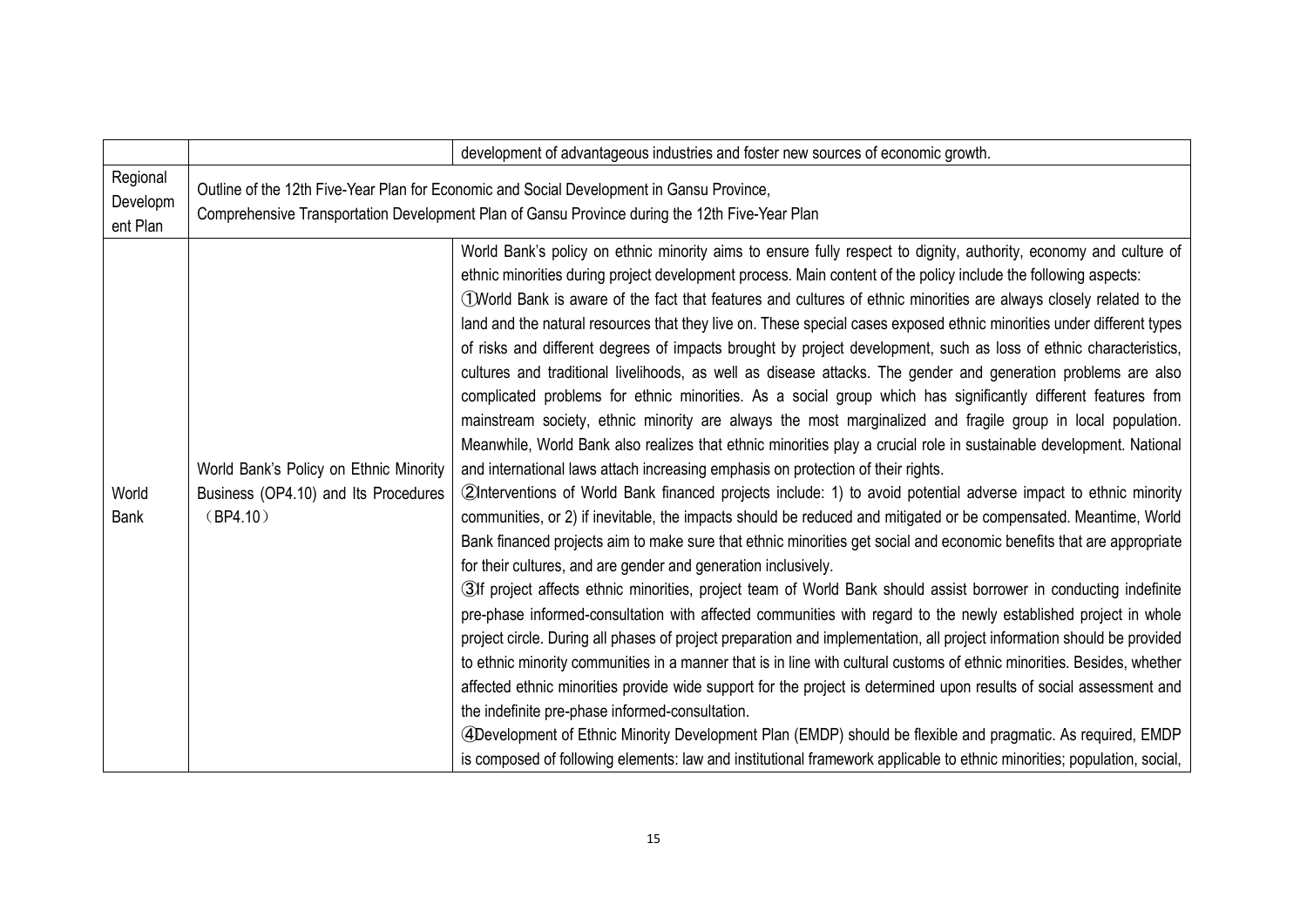|  | cultural and political features of affected ethnic minority communities, information of land and territory that ethnic |
|--|------------------------------------------------------------------------------------------------------------------------|
|  | minority own, use or possess and of natural resources they live on; summary of social assessment; outline of results   |
|  | of indefinite pre-phase informed-consultation conducted in ethnic minority communities in project preparation phase,   |
|  | which wins widespread support from communities for the project; identification of framework for indefinite pre-phase   |
|  | informed-consultation with affected ethnic minority communities in project implementation phase; identification of     |
|  | action plan to ensure that ethnic minorities get social and economic benefits that are in line with their culture;     |
|  | appropriate action plan to avoid, or to maximum reduce and mitigate impacts, or to compensate impacts, after           |
|  | potential adverse impacts to ethnic minorities are identified; budget summary and financing plan of EMDP;              |
|  | appropriate procedures to process ethnic minority appeals caused by project implementation; monitoring, evaluation     |
|  | and reporting mechanism and indicator system for execution of EMDP which fits the project.                             |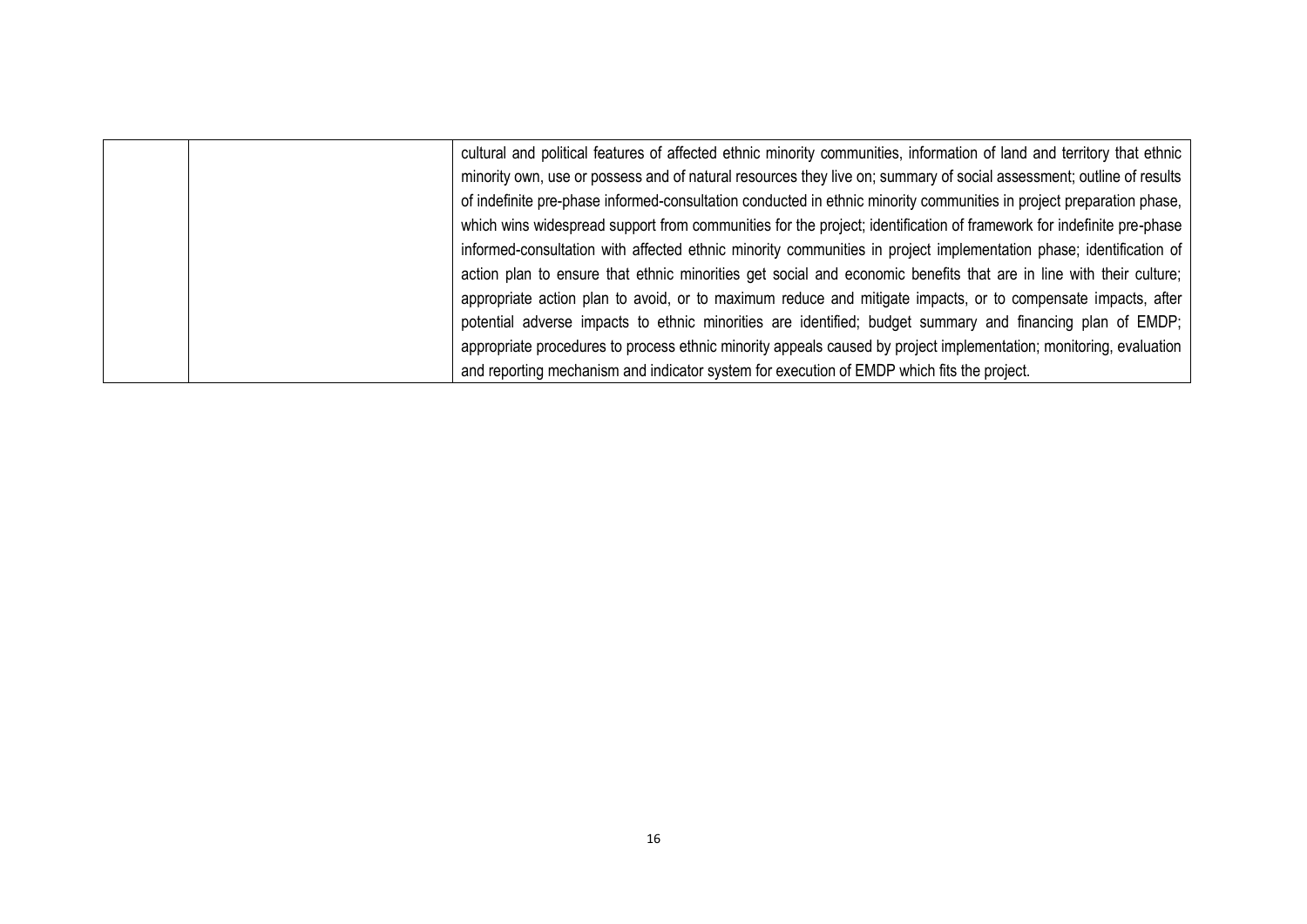#### **3.Abstract of Social Assessment (SA) on Ethnic Minority**

<span id="page-19-0"></span>Free prior informed consultation was used to do SIA and field survey in the 4 villages located around the Songmingyan scenic spot of Hezheng county including Dashanzhuang, Bianpo, Cheba and Ketuo villages where ethnic minority groups concentrate. Following approaches were also adopted including consultation meetings with local government officials, farmers representative meetings, PRA approaches for farmer representative meetings based on gender sensitivity, and semi-structural interviews for illiterate and semi-illiterate groups. Questionnaires were used for community literate people.

# <span id="page-19-1"></span>**3.1 Method and Process of Social Assessment**

## <span id="page-19-2"></span>**3.1.1 Method of Social Assessment**

(1)Consultative seminar: An official meeting was held by the team of SA. The Poverty Alleviation Office, the Tourism Bureau, the Culture and Sports Bureau, the Development and Reform Bureau, the Religious Bureau and the Human Resources and Social Security Bureau of Hezheng County sent delegates to exchange ideas about the current situation and potential problems in the tourism development. In addition, data were collected from the officials of different functional departments .

(2)Village representative meetings. Village meetings were held in Dashanzhuang, Bianpo, Cheba and Ketuo ethnic minority communities. Community resource mapping, seasonal calendar and other PRA approaches were adopted when consulting with farmers. 38 farmers with 75% of ethnic minority peoples from Dashanzhuang attended the meeting. 28 farmers with 60% of minority peoples from Bianpo village attended the consultation meetings. In addition, 20 farmers with 80% of ethnic minority peoples from Cheba and 25 farmers with 80% of ethnic minority peoples from Ketuo attended the consultation meetings. Male and female accounted for 82.1% and 17.9%, respectively of farmer representatives who attended the consultation meetings.

(3)Semi-structured interviews: The team of social assessment interviewed four ethnic minority communities in Dashanzhuang Village, Bianpo Village, Cheba village and Ketuo Village , 9 households of Dongxiang minority and 8 households of Hui nationality from Dashanzhuang and Cheba Villages, 8 households of Dongxiang minority and 8 households of Hui nationality from Bianpo and Ketuo Villages took part in the interviews. Among all participators, 82.1% were men and 17.9% were women. The interviews were mainly designed to know the demand of the community residents.

(4)Key figure interviews: The team of SA interviewed the officials from the Poverty Alleviation Office, the Tourism Bureau, the Culture and Sports Bureau, the Development and Reform Bureau, the Human Resources and Social Security Bureau and the residents in poverty, women and ethnic minorities in Hezheng county trying to know mainly the development of the ethnic minorities and women in the communities, the relevant policies, implementation of this project and the proposal for this project .

(5)Questionnaire survey : The working units dealing with SA report issued paper questionnaires to the residents around the Songmingyan scenic spot in Hezheng county, managers in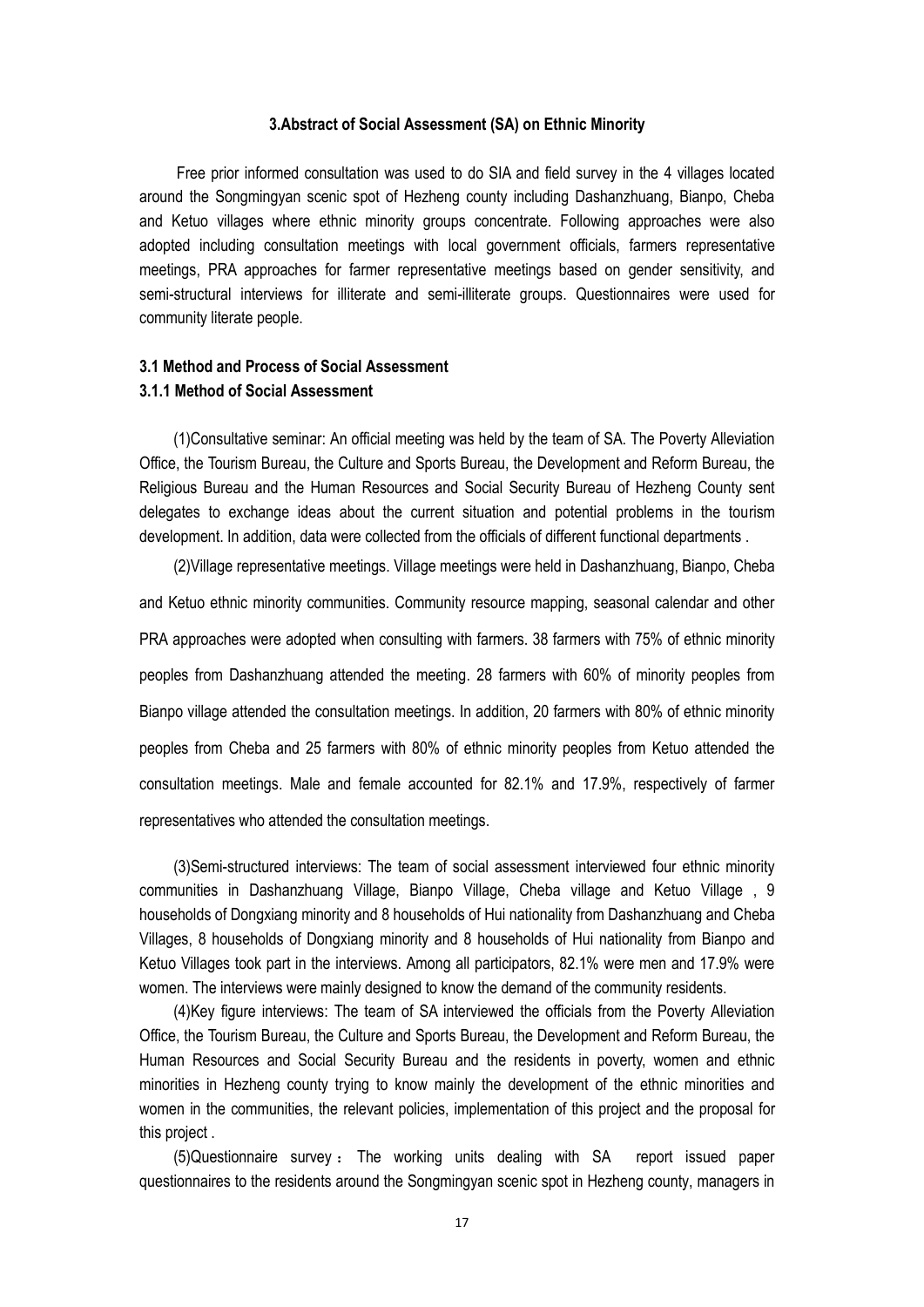the scenic spot aiming at knowing the degree of their satisfaction and suggestions about the future of this scenic spot. 90 paper questionnaires and 33 internet questionnaires were issued. 30 questionnaires were distributed to local residents of ethnic minorities and the recovery rate was 100%. The Male interviewees accounted for 56.7% and the female accounted for 43.3%.





Picture 3.1 Interview of residents Picture 3.2 Interview of residents

## **3.1.2 Process of SA**

The SA process of the subproject consists of the preliminary preparation, fieldwork, data analysis, report preparation and revision stages as shown in Table 3-3.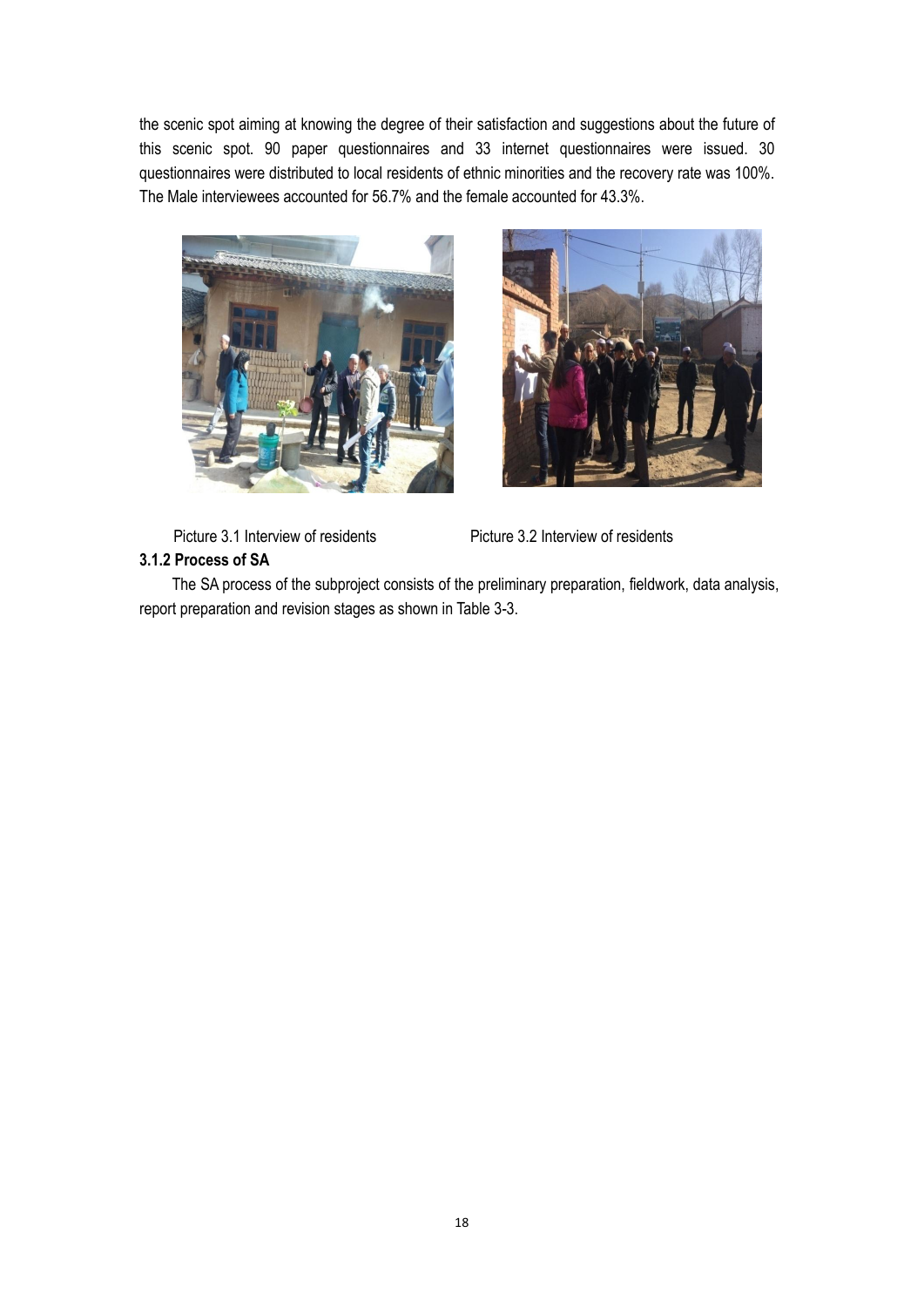



## <span id="page-21-0"></span>**3.2 Impacts analysis of the project on ethnic minorities**

## <span id="page-21-1"></span>**3.2.1 Positive impacts**

(1) There is no other way for the local residents to involve in the development of museum tourism besides of being hired as museum exhibition explainer and ticket seller. The residents of the ethnic minority communities in Songmingyan scenic area can benefit through participating in community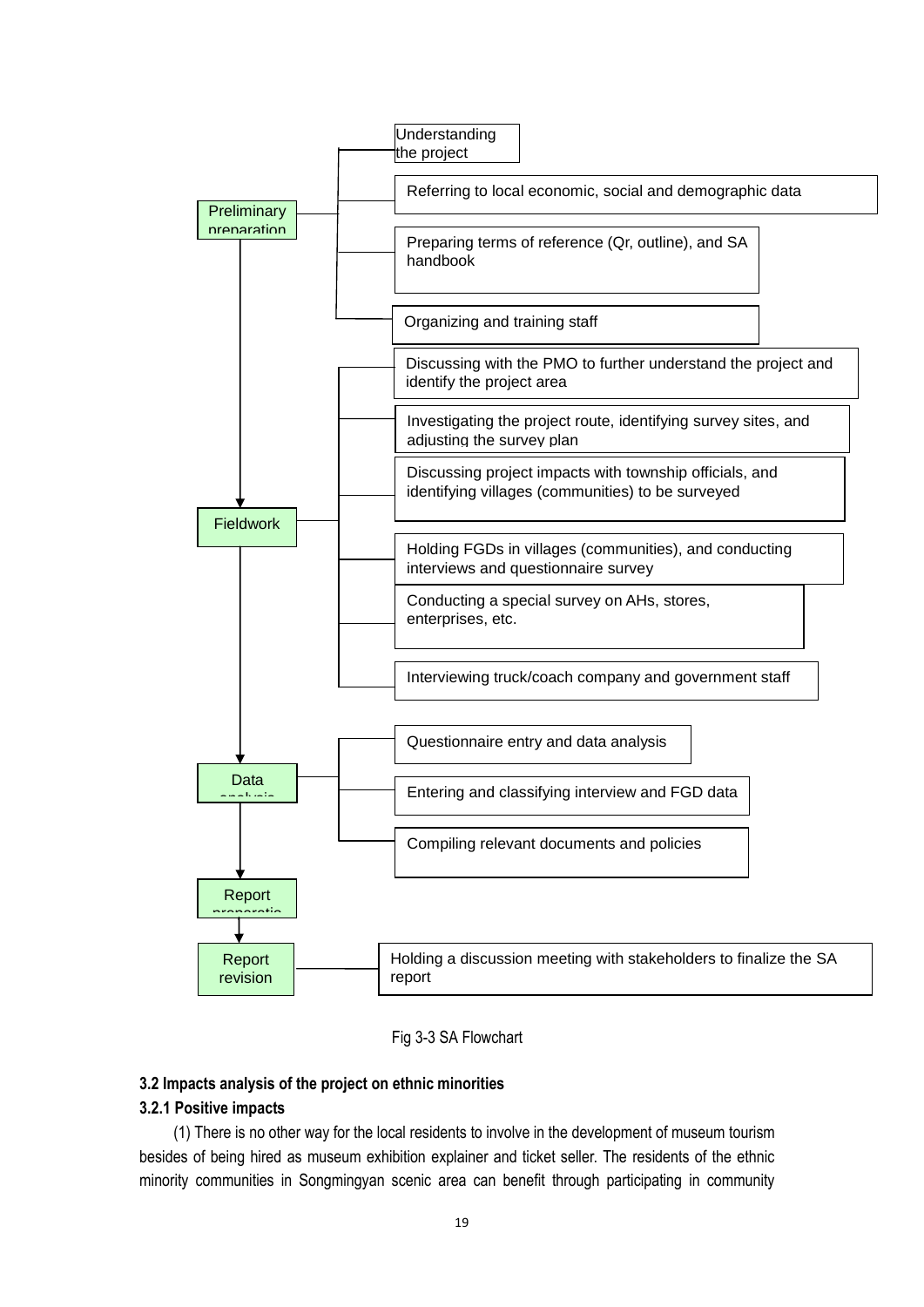organizations or service industry after this project is implemented especially 40 unemployed women and 390 poor people who live in the project-related area can improve their capability, obtain employment opportunities and improve their living conditions through the activities such as culture poverty alleviation, skills training and job training, etc. organized by ethnic minority community.

(2) The impacts of the project on the development of local religious culture shows that the number of people participating in the Buddhist activities increases at the same time. Local residents hope to attract more visitors to come here through the implementation of this project. As to another local culture - "Hua`er", the implementation of this project will stimulate and accelerate the development of cultural tourism in the region, get a wider range attention from the public for the Songmingyan "Hua`er", at the same time, the plan of establishing the "Hua`er" Inheriting Center will play a positive effect on the protection and inheritance of this intangible cultural heritage— "Hua`er".

(3) The number of tourists will reach 300,000 each year and working chances of extra 100 farmhouse restaurants and more than 40 commercial vendors will be created after the implementation of this project. The successful establishment of "Hua`er" Inheriting Center will further expand service capacity of local cultural tourism and indirectly drive the development of minority community economy.

(4) The implementation of this project will improve the traffic and living environment for local residents, save traffic time and costs, and make it more convenient than before shopping, seeing a doctor, going to school and participating in social activities. It is believed that implementation of the project will improve their quality of life.

(5) Minority residents will enjoy more smooth connections with the outside and minority women will have more nonagricultural job opportunities and higher social status after the completion of the subproject.

## <span id="page-22-0"></span>**3.2.2 Potential Risks**

(1) Dust, noise and waste generated during the implementation of this project will affect the local environment and cause traffic inconvenience temporarily for minority residents. Engineering vehicles, solid waste and wastewater may threaten the personal safety of local minority residents especially old people, children and pregnant women.

(2) During the construction period, migrant workers may have some impact on local security. During construction period, some potential infectious diseases and disease carriers might increase, which would bring about a serious health hazard to project staff and local communities. For example, the construction team is intensive, they live together, thus it is easy to cause epidemic diseases. Moreover, they need to know how to prevent HIV and strengthen advocacy of the AIDS prevention.

(3) In the process implementation or after the completion of this project, different ethnic groups and migrant workers who may have a totally different living habit and diet habit from the local Hui and Dongxiang ethnic group will come to the community, making the local ethnic minority feel discomfort even cause conflict because of different living customs.

(4) More and more tourists will be attracted with the development of the scenic spot. The influx of the external culture may make some residents in surrounding communicates of the scenic spot raise the price of goods intentionally or even sell their goods by force in order to increase income. There will emerge the issues of value and moral degradation.

(5) Risk of weak community participation. It is found that there is only one Professional Farmers' Co-operatives on Tourism Service . There are few community organizations (Cos) in Hezheng county project area, which restricts COs from playing their roles in community development. The risk of weak community participation is likely to be one of the major social risks of the project,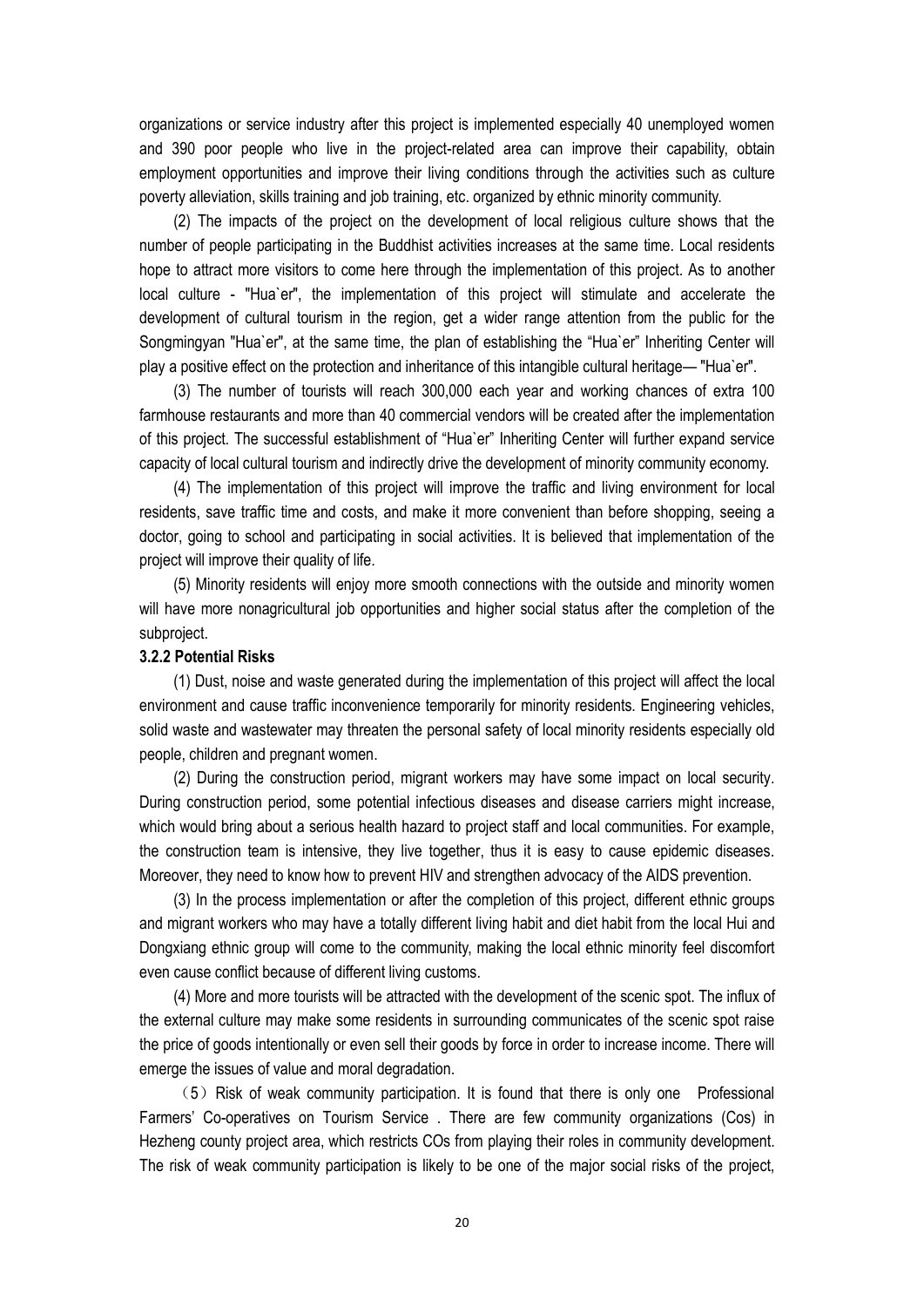which would result in failure in achieving the Bank's "Twin Goals".

(6) Risk of a large proportion of poverty population. Hezheng county project area and the surrounding ethnic minority region is a rather impoverished region in China with the densest poverty population. The region is marked by bad social and economical conditions, vast and severe poverty, ecological venerability, geological calamity frequency, the backwardness of the protection and exploitation of local heritage. Community poverty and scenic spot prosperity contrast sharply. How to coordinate the poor communities to share the fruits of the development in scenic spots is not only a challenge for the project, but also an opportunity for project innovation.

(7)Risk of lagging development in minority communities. Due to negative impact of geographical location, natural conditions, infrastructure, education and other factors, the region where the ethnic minorities live in Hezheng has been one of the poorest region in southeast of Gansu. The region had lagged behind in social and economic development for a long term, making higher poverty population and more difficulty in poverty alleviation.

(8) Risk of less gender equality. Due to the unbalanced social and economic development level, most farmers leave home for migrant work, causing imbalance of local labor structure. As a result, the community labor forces mainly comprise left-behind women and the elderly. And women have much lower educational level than men, which causes them to lack participation right, expression right, decision-making right and the right to be heard in community affairs.

(9) By project appraisal construction of all planned civil works will not need land acquisition or resettlement. All civil works will be conducted on existing public land. In case land acquisition occurs during project implementation, the RPF will be strictly followed.

(10)Community residents might not know how to address their grievances during project implementation.

### **3.3 Main Actions Recommended by Social Assessment**

Social assessment offered the following suggestions for action taken under the project:

(1)Strengthen Intangible cultural conservation in ethnic minority communities. The conservation activities will cover establishment of Hua'er exercise and performance halls, investigation and research on intangible cultural resource and modern heritage of Hua'er, and compilation of Hua'er cultural promotion and publicity information booklets.

(2)Improve community infrastructure. This consists of road hardening, construction of drainage works and sewage treatment plant, community solar energy courtyard lamps. During project implementation, noises and pollution might occur. It is recommended to arrange proper timing of operation and timely dispose construction waste and life rubbish and minimize any road accessible or other inconveniences caused to local communities.

(3) Strengthen community resident's skill and know-how training such as integrated tourism training, professional training of home stays. Capacity building in local specialty products development and services, especially women's employment capacity and poor households in reducing poverty.

(4) Provide support for incubation of community organizations (CO). It is planned to set up four COs in Hezheng County. In addition, capacity building will be carried out for the COs including peer mentoring, communications among COs in capacity, experience, public participation, etc.

(5) Conduct monitoring and evaluation of EMDP implementation. It shall include internal and external monitoring and evaluation, 1-2 times annually. Professional and experienced external monitoring and evaluation consulting institute will be hired to conduce EMDP monitoring and evaluation and submit report to the PMO and World Bank.

(6) Prevent and tackle cultural shocks and value system conflicts between tourists, migrant workers and ethnic minority people. Awareness training and campaign shall be offered for local ethnic residents, tourists and migrant workers on relevant regulations promulgated by government on ethnic minority and respecting cultural customs of Hui and Dongxiang peoples. Local residents should be guided to maintain the correct values and culture of ethnic minorities.

(7) In case of additional land requisition during project implementation, selection of project sites should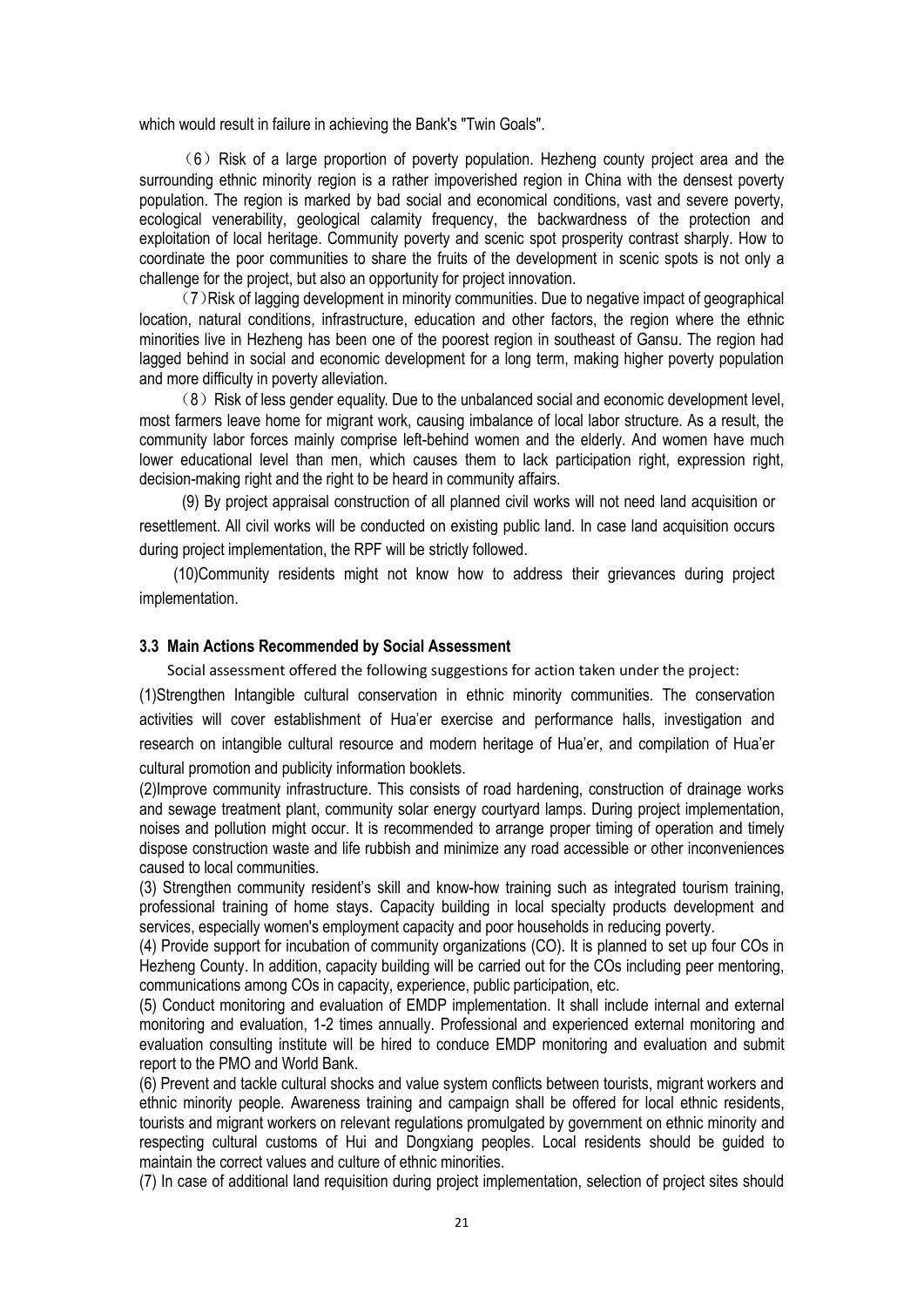avoid land expropriation by making full use of existing public land. If land acquisition is inevitable, the RPF should be strictly followed.

(8) Organize training to assist local residents in project sites to know their legal rights, grievance and appeal procedures and responsible agencies. Local resident's grievance shall be handled in a culturally appropriate way. Project promotion and advocacy should be conducted in the project areas so as to engage local residents and communities for thorough understanding of and broad support to the project. (9)Strengthen integrated development between scenic spots and their surrounding ethnic communities. The specific project activities can be seen in the action plan of the social assessment report.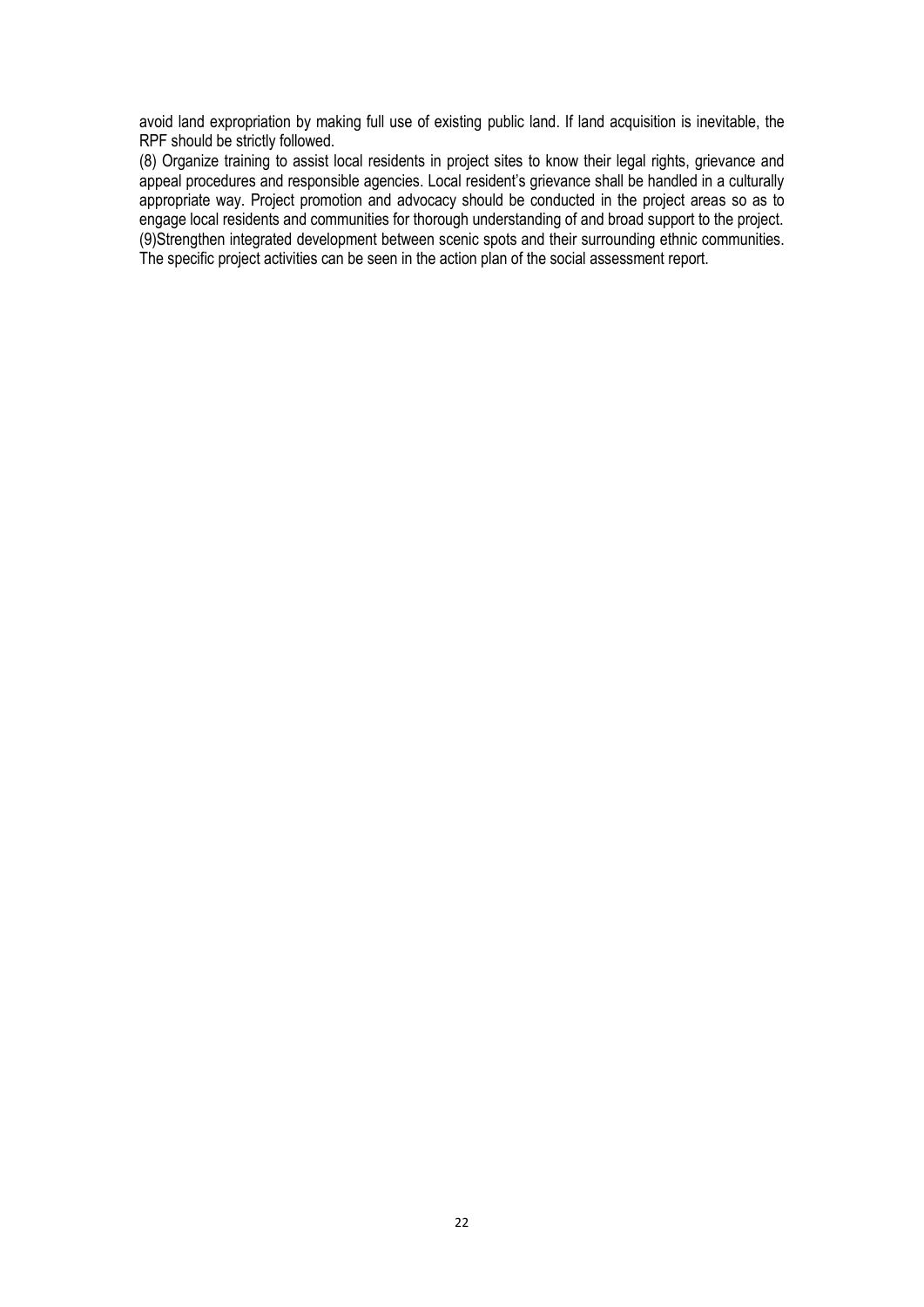## <span id="page-25-1"></span><span id="page-25-0"></span>**4. Public Participation of and Consultation with Ethnic Minority 4.1 Process of Early-stage Participation in Ethnic-Minority Communities**

The working units dealing with feasibility study report, social impact assessment, resettlement plan & EMDP, environmental impact assessment shall conduct free and fully informed public participation and consultation preparation aiming at information and request of the subproject in minority communities of Hezheng County in the preparation stage.

The formulation of the developmental plan for ethnic minorities is based on the participatory rural assessment (PRA) method including home interviews, consultative seminars, semi-structured interviews, map-drawing of the community's resources, seasonal calendar, household type classification, villagers' representative meetings and key informant interviews, etc.

(1) Field Investigation. The World Bank expert panel, the working units dealing with feasibility study report, SA report and environmental impact assessment report conducted a number of field investigations in the subproject-related area. They visited and communicated local officials and residents in townships and communities in 2014.

(2) Questionnaire survey. The working units dealing with SA report issued paper questionnaires to the residents around the Songmingyan scenic spot in Hezheng county, managers in the scenic spot from October 1<sup>st</sup> to 14<sup>th</sup> in 2015 aiming at knowing the degree of their satisfaction and suggestions about the future of this scenic spot. 90 paper questionnaires and 33 internet questionnaires were issued. 30 questionnaires were distributed to local residents of ethnic minorities and the recovery rate was 100%. The Male interviewees accounted for 56.7% and the female accounted for 43.3%.

(3) Consultative seminars. An official meeting was held by the team of SA. The Poverty Alleviation Office, the Tourism Bureau, the Culture and Sports Bureau, the Development and Reform Bureau, the Religious Bureau and the Human Resources and Social Security Bureau of Hezheng County sent delegates to exchange ideas about the current situation and potential problems in the tourism development. In addition, data were collected from the officials of different functional departments from October 1<sup>st</sup> to 14<sup>th</sup> in 2015.

The team of SA conducted community consultations in four ethnic minority communities including Dashanzhuang Village, Bianpo Village, Cheba village and Ketuo Village by adopting the methods of PM&E such as drawing the map of the community's resources, seasonal calendar etc. from late November to middle of December in 2015. 38 representatives from Dashanzhuang Village among whom the ethnic minority representatives accounted for 75%, 28 representatives from Bianpo Village among whom the ethnic minority representatives accounted for 60%, 20 representatives from Cheba Village among whom the ethnic minority representatives accounted for 80% and 25 representatives from Ketuo Village among whom the ethnic minority representatives accounted for 80% attended community consultations, expressing their supportiveness and demand for the project.

(4)Semi-structured interviews.The team of SA issued questionnaires to the surrounding residents and other related groups, conducted semi-structured interviews towards the illiterates and semi-literates among them from October  $1<sup>st</sup>$  to  $14<sup>th</sup>$  in 2015. Totally 90 paper questionnaires were handed out with 80% recovery rate. The semi-structured interviews towards the ethnic minorities accounted for 85%. The questionnaire was designed to study the degree of their satisfaction and suggestions about the future of the scenic spot.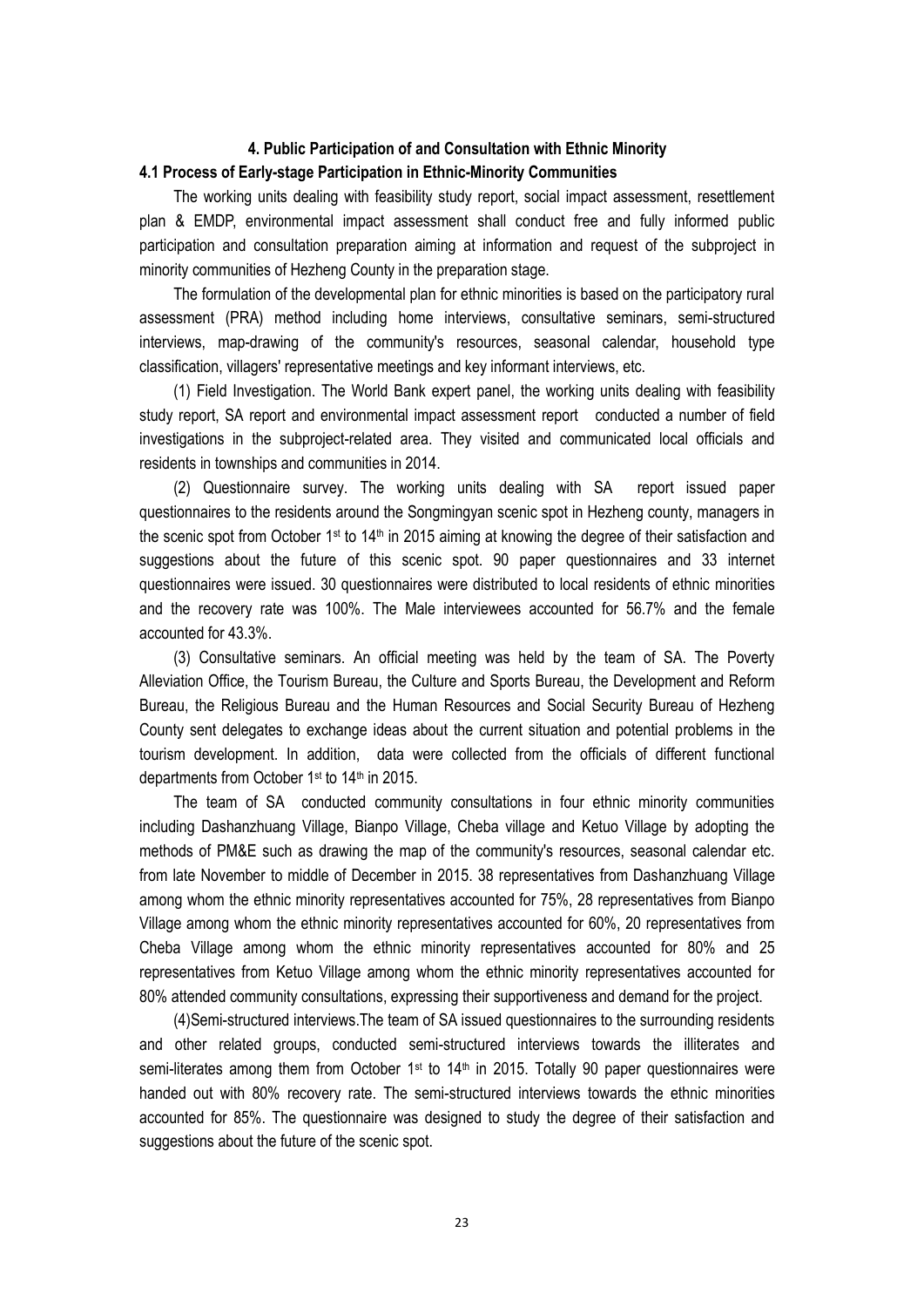The team of social assessment interviewed four ethnic minority communities in Dashanzhuang Village, Bianpo Village, Cheba village and Ketuo Village from late November to middle of December in 2015, 9 households of Dongxiang minority and 8 households of Hui nationality from Dashanzhuang and Cheba Villages, 8 households of Dongxiang minority and 8 households of Hui nationality from Bianpo and Ketuo Villages took part in the interviews. Among all participators, 82.1% were men and 17.9% were women. The interviews were mainly designed to know the demand of the community residents.

(5)Key figure interviews. The team of SA interviewed the officials from the Poverty Alleviation Office, the Tourism Bureau, the Culture and Sports Bureau, the Development and Reform Bureau, the Human Resources and Social Security Bureau and the residents in poverty, women and ethnic minorities in Hezheng county trying to know mainly the development of the ethnic minorities and women in the communities, the relevant policies, implementation of this project and the proposal for this project from October 1<sup>st</sup> to 14<sup>th</sup> in 2015.

The team of SA interviewed the key figures such as impoverished residents, women and ethnic minorities from those four ethnic minority communities including Dashanzhuang Village, Bianpo Village, Cheba village and Ketuo Village to clarify their major needs and recommendations for community development from late November to middle of December in 2015.

## <span id="page-26-0"></span>**4.2 Outcomes of Ethnic Minority Community Participation**

The community consultation was completed with kind assistance of all representatives of villagers from four ethnic minority villages in the survey of the Songmingyan subproject area. Firstly, the representatives were divided into two teams of men and women by gender, then the representatives held the group discussions about the current problems in the development of the communities; then they made their respective results known to others and continued to discuss the problems the community are facing and the possible solutions. The process of discussion is listed in the following Table 4.1.

| Name of<br>village | Participants                                                                | Content of consultation                                                                                                                                                                                                                                                                                        | Result of consultation                                                                                                                                                                                                                              |
|--------------------|-----------------------------------------------------------------------------|----------------------------------------------------------------------------------------------------------------------------------------------------------------------------------------------------------------------------------------------------------------------------------------------------------------|-----------------------------------------------------------------------------------------------------------------------------------------------------------------------------------------------------------------------------------------------------|
| Bianpo             | Representati<br>ves of<br>Dongxiang,<br>Hui, Han<br>cadres and<br>villagers | problems:<br>-infrastructure construction is not<br>perfect (village entrance bridge,<br>garbage disposal, drainage and<br>flood control facilities)<br>-capital shortage(breeding,<br>farmhouse restaurants, house<br>repair)<br>-lack of training and work<br>opportunity<br>-lack of flood control facility | Consultation with famers on their<br>needs.<br>Needs will be met:<br>Hardening 20.5 km of road in<br>Diaotan, Zhongxin, Bianpo,<br>Dashanzuang, Ketuo, and Cheba<br>villages.<br>Installation of sewage drainage<br>pipe network (25.076 km). Newly |

**Table 4.1 Process and results of Dongxiang community consultations**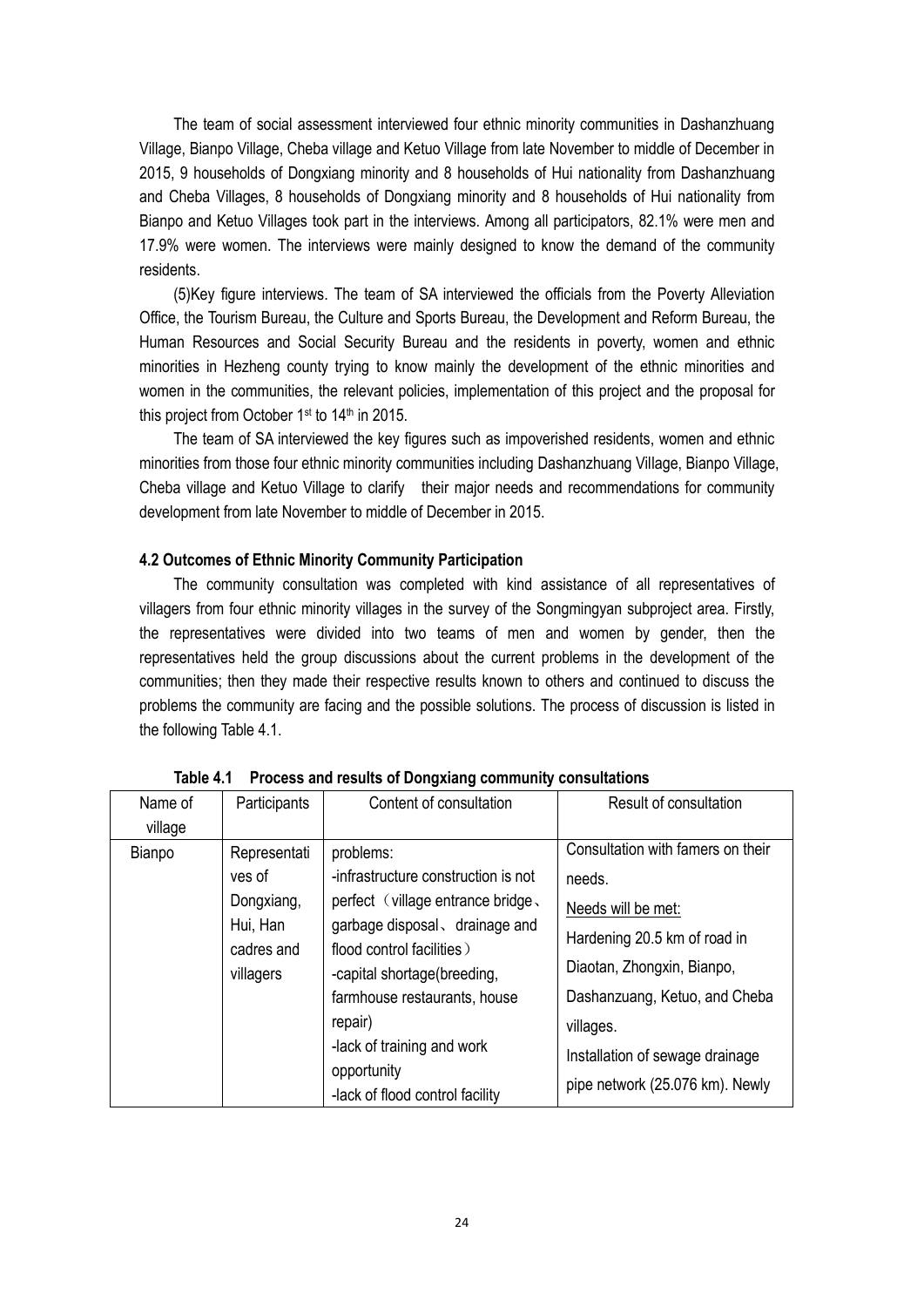| Dashan<br>zhuang | Representati<br>ves of<br>Dongxiang,<br>Hui, Han<br>cadres and<br>villagers | problems:<br>-lack of ethnic kindergartens<br>-Employment difficulties<br>-capital shortage(breeding<br>industry, shop operation)<br>-Difficulty in getting loan and its<br>high interest                                                                                                                             | establishment of a sewage<br>treatment plant.<br>Installation of 240 street solar<br>energy lamps.<br>Incubation of 4 COs including<br>Diaotan village tourism service                                                                          |
|------------------|-----------------------------------------------------------------------------|-----------------------------------------------------------------------------------------------------------------------------------------------------------------------------------------------------------------------------------------------------------------------------------------------------------------------|-------------------------------------------------------------------------------------------------------------------------------------------------------------------------------------------------------------------------------------------------|
| Ketuo            | Representati<br>ves of<br>Dongxiang,<br>Hui villagers                       | problems:<br>-infrastructure construction not<br>perfect (water pipe laying, road<br>hardening, lighting facilities,<br>garbage disposal)<br>-capital shortage(breeding, house<br>repairing, farmhouse restaurant,<br>greenhouse for planting)<br>-lack of training and work<br>opportunity                           | association, Zhongxin village<br>tourism service association, Huaer<br>Performance Team, and<br>Dashanzhuang and Cheba<br>Tourism and Community<br>Development Association.<br>Needs that will not be met:<br>Lack of flood control facilities; |
| Cheba            | Representati<br>ves of<br>Dongxiang,<br>Hui villagers                       | problems:<br>infrastructure construction not<br>perfect (road hardening, lighting<br>facilities, water pipe laying,<br>drainage and flood control<br>facilities, garbage disposal)<br>-capital shortage(breeding<br>industry)<br>-lack of training and work<br>opportunity<br>-imperfect of flood control<br>facility | Children have no access to basic<br>education;<br>No ethnic minority kindergartens.<br>These needs will be resolved by<br>domestic projects.                                                                                                    |

## <span id="page-27-0"></span>**4.3 Participation Plan during project implementation stage**

The participation and consultation of Dongxiang people and Hui people during project implementation should be composed of the community organizations, the regulations and the rules of procedure based on the results of SA and ethnic minority community consultations mentioned above. The outline of the participation of the ethnic communities in the project is presented in Table 4.2.

(1)The community organization should be established by the local villagers. The capable villagers should be elected as the organizers who are responsible to hold regular meetings to consult the different problems in the community development and its corresponding solutions. The organization should hire some community organization experts to help enhancing the capacity building and fostering the development of this organization.

(2) The role of community organization should be strengthened because the community organization is a self-management organization established by the villagers and its managing staff is selected by the villagers. The election of the managing staff should be transparent with credibility and representatives. Therefore, community organizations should be authorized to take part in consultation and discussion on project planning and project management representing different ethnic groups,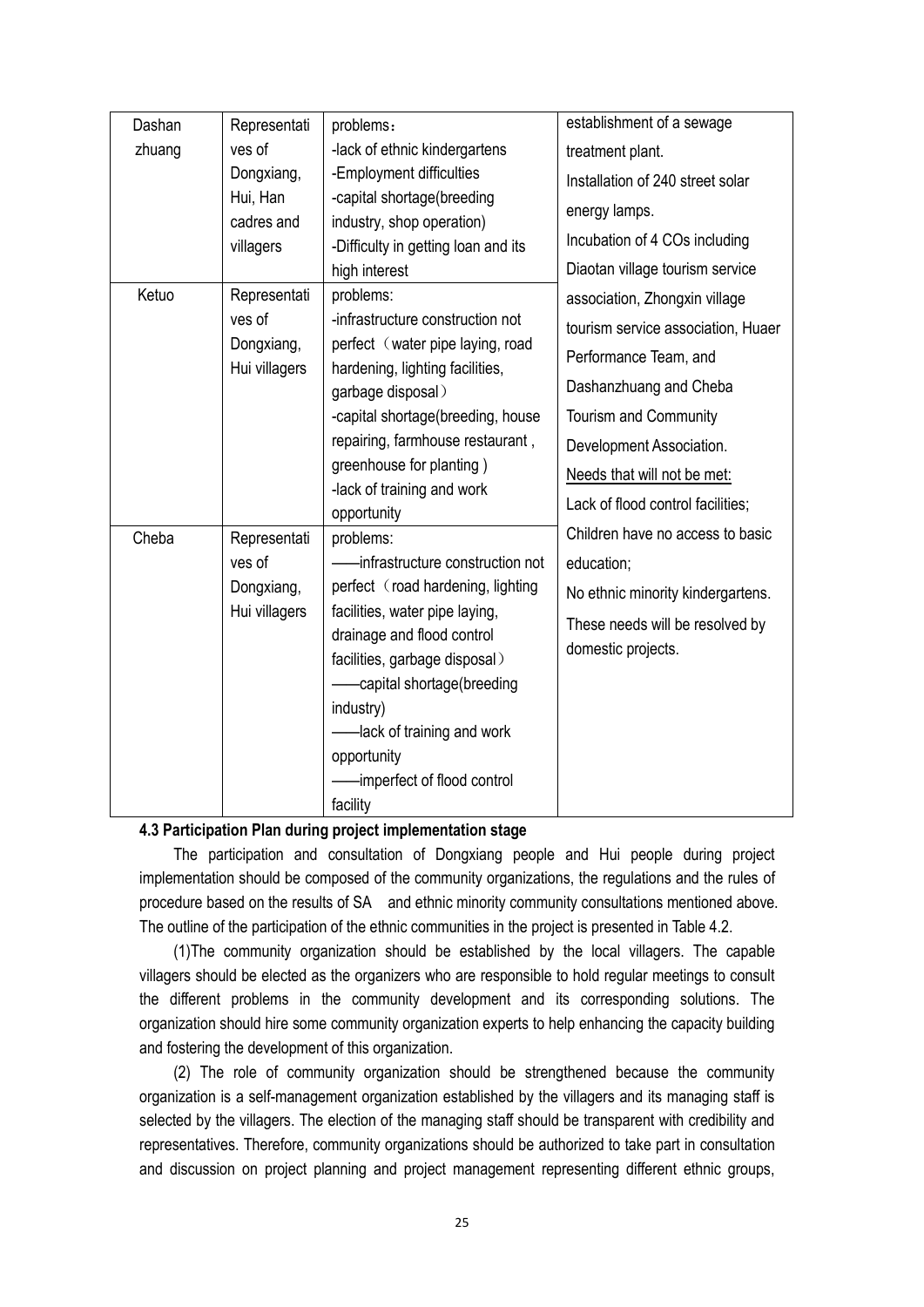genders, peasant households and villager groups and provide program and reach a consensus, and submit it to all the villager meetings or each village group for further discussion, modifying and voting.

(3) The representativeness of community organizations should be improved by electing 1 representative from 5 to 15 households, such proportion of the representative election should be assigned to each villager group in proportion to the number of households. The women should account for above 1/3 of total number of the representatives, and the number of representatives of ethnic minorities and impoverished households should be kept the same proportion as that of those households in total. If the number of representative(s) from ethnic minority is too few, their representative should also be ensured. It is better for ethnic minorities, women and impoverished families to elect representatives among themselves.

(4) The supervisory body of community organization should be established through villagers meetings or villagers' representatives meetings. A supervisory committee should be recommended and elected by the villagers or the villagers' representatives meetings. Village committee and members of the different ethnic groups should not be the members of the community organizations and their close relatives should be excluded from the supervisory body of community organization.

## **4.4 Complaints and appeals handling mechanism**

To better maintain the interests of the ethnic minority communities and residents, the project will establish a convenient, effective public complaint mechanism. The victim of the developmental project of the ethnic minorities can [lodge](file:///C:/Users/wb371432/AppData/Administrator/AppData/Local/Yodao/DeskDict/frame/20160111203412/javascript:void(0);) his/her [complaint](file:///C:/Users/wb371432/AppData/Administrator/AppData/Local/Yodao/DeskDict/frame/20160111203412/javascript:void(0);) at any time. The principles of the mechanism are as follows.

⑴The mechanism should guarantee the establishment and operation of the framework of the ethnic minorities participation and consultation, the benefit for the ethnic minorities from the project, the avoidance or mitigation of the negative impacts and minimization of the problem and social risk.

⑵Based on the World Bank's opinions on the project and Chinese governmental demands for the complaint reporting system, along with the relative successful experience at home and abroad, the project should make a good use of the current complaint reporting system, establish, better and operate the mechanism of the opinions and demands about the project in the Project Office and some relevant government departments.

⑶The leaders in the committees of subproject villages should improve and perfect their consciousness of ethnic policies and their awareness and methods of the services for the mass in a democratic way. Besides, the local leaders should open to the public opinions, solve the problems and disputes fairly and reasonably, or report the issues to the higher authority and ask for the earliest responses.

⑷Every community in each ethnic minority village should establish their own community organizations.

Under the guidance of the community organization and the village committees, the specialized agency mainly composed of members of these two groups in charge should be founded to report and deal with the public opinions and demands of the project. It is necessary to point out that the COs will only deal with grievances and appeals from the members of COs, but the village committee will deal with all grievances from villagers.

(5) Imams in the communities of Hui and Dongxiang peoples are respectful persons who have obligations to coordinate issues relatives to ethic moral, cultural customs and internal affairs. Grievances about the project are none of their business.

## **Grievance Redress.**

A mechanism has been established for grievance redress for affected people. Grievances can be filed both orally and in writing. Starting at village and neighborhood committee level and COs, the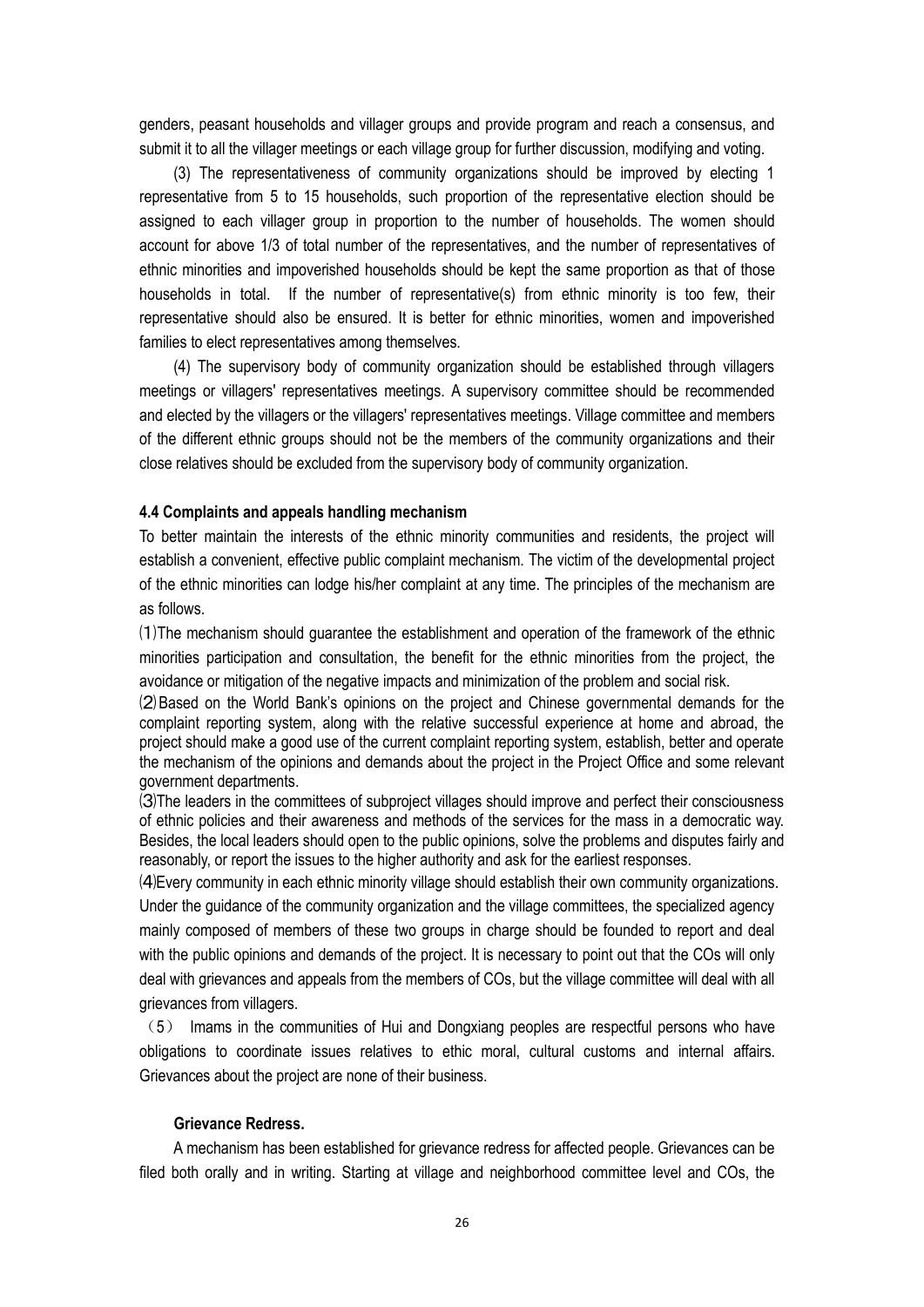grievances can be elevated to county/district, city and provincial level if they are not satisfied with the resolution at the lower level. The affected people could also file their cases in court if they are not happy with the resolution by the project authority. All grievances and their resolution will be recorded. This mechanism has been disclosed to the local population and will be further disseminated through the Resettlement Information Booklets.

The mechanism are addressed in detail as follows.

#### I. The institution of complaints acceptance

The primary institution of complaint acceptance should be the community organizations and the village committees that principally cope with the residents' problems during project implementation. When encountering the problem beyond their capability, the village committees and community organizations should hand it over to township government. If the township government is unable to deal with the grievances, they will be delivered to the county PMOs; in turn, the grievances could be delivered to city (prefecture) PMOs and finally to provincial PMO. If the provincial PMO cannot resolve the grievances, civil law court will be used to deal with the grievances.

II. The complaints procedure

The first stage.

When generating some comments or dissatisfaction of the project, the villagers and households in the subproject area can appeal to the community organization and the village committees in oral or print. After getting oral appeal, the organization should cope with the complaints and make the written record. In general, the reasonable request should be dealt within 2 weeks.

The second stage.

If the complaint is still unsatisfied with the decision made by the level, he or she can appeal to the township government when receiving the decision. The township government should make a decision within 2 weeks after receiving the appeal.

The third stage.

Discontent with the decisions or solutions of the community organization, the complainant could appeal to the Project Office in county. The Project Office in county should deal with the complaints in 2 weeks.

The fourth stage:

If the complaint is still unsatisfied with the decision made by the county level PMO, he or she can appeal to the city (prefecture) government PMO when receiving the decision.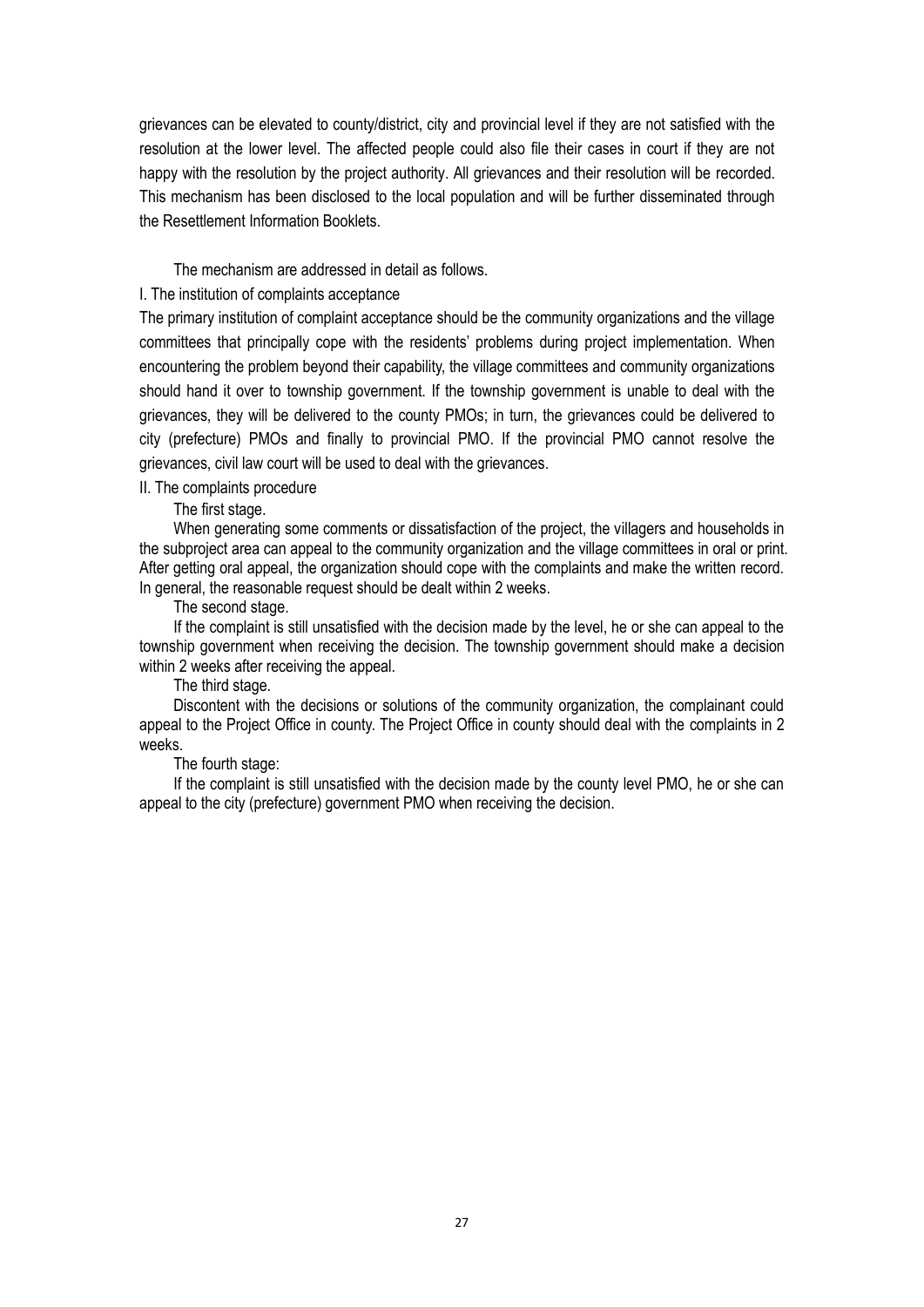

Fig 4.2 Appeal and grievance mechanism.

The fifth stage:

If plaintiff is still discontent with the decisions of the Project Office at city level, the complaint is allowed to appeal to the Project Office in Gansu Province.

The sixth stage:

If plaintiff is still discontent with the decisions of the Project Office in Gansu Province, the complaints could appeal to the civil court, according to the civil procedural laws.

The complaint handling procedure illustrated above will be informed the villagers in the subproject area by meetings and other ways, making them understand their own right of complaints. At the same time, the media would be recruited to publicize it on news report. Besides, different opinions and suggestions on the ethnic minority developmental plan should be organized in information items which should be timely studied and responded by governments at all levels. The agencies of complaints acceptance are not allowed to charge.

III. Complaints feedback mechanism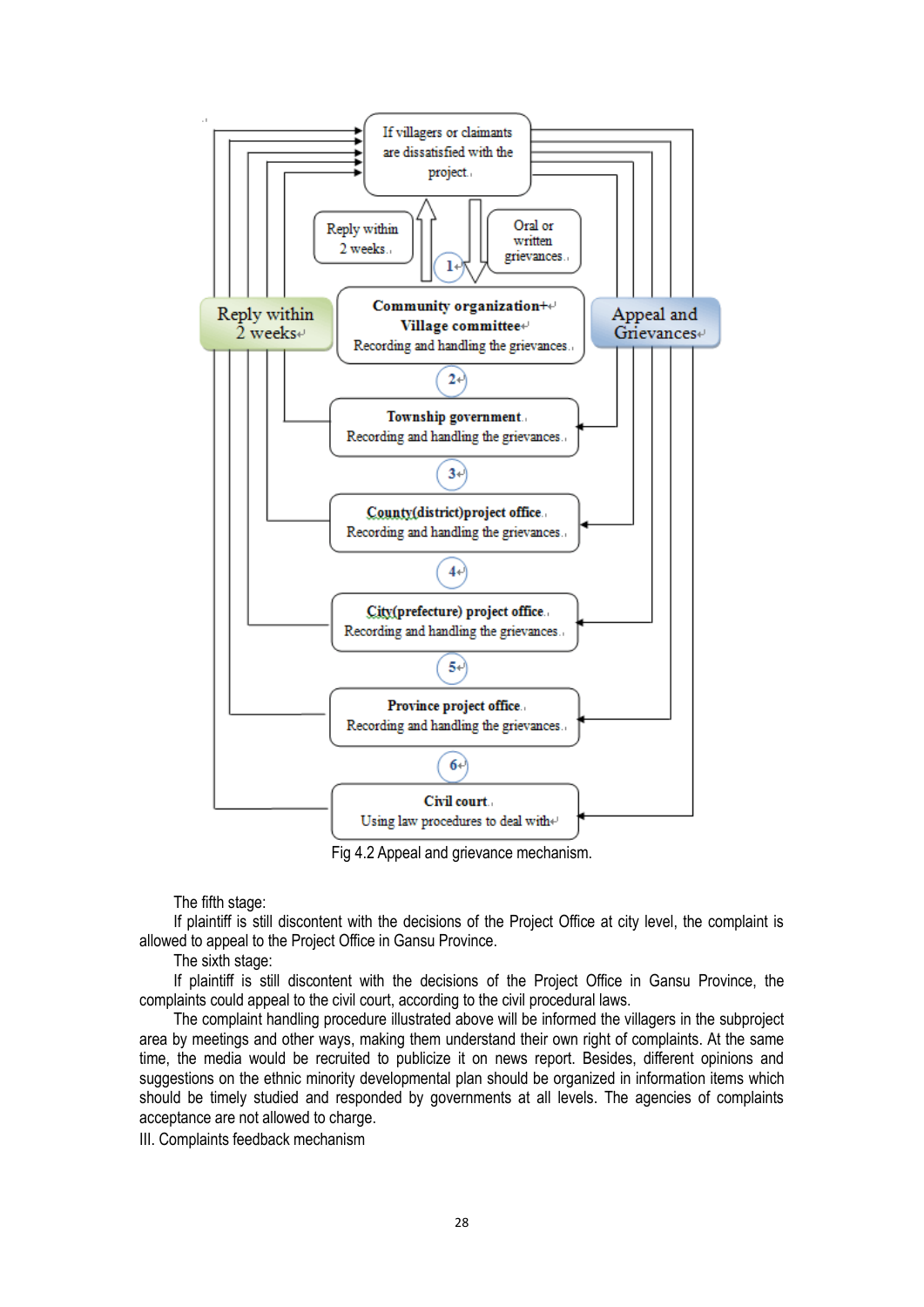The mechanism of complainant's feedback is the internal monitoring mechanism founded in the process of complaint by the project. The significance of establishment of such mechanism are:

⑴The complainants would get the feedback as early as possible, implying the project executor' attention to the affected families. As a result, the residents deserved rights and interest can be well protected and their activeness in participation can be preserved.

⑵Presenting the problems and deficiencies in the developmental plan, the timely feedback would reach to the owner of the project and operators who would attach great importance to the problems and deficiencies and make improvements.

The effective mechanism of complaints feedback consists of the standardized system of recording, tracking and regular reporting.

(1)The standardized system of recording. A standardized record is the precondition of the collection, classification and organization of the information. The complaint record primarily includes the basic information of the complainer, his/her complaints, the responder and situation checking.

(2)The system of tracking. Chances are that a complaint covers many a situation, which cannot be fully solved by the members of the community organization. Therefore, the complaint should be assigned to the relevant professionals to reply. The assignment results in the tracking which is an assurance of the reply reaching to the complaint before the official deadline.

**(3)**The system of regular report. The report is the final step in the procedure of feedback. In fact, the tracking mentioned above has basically realized the feedback to the owner and operators of the project. But the basic feedback just covers every single complaint without a whole picture. As a result, it is significant to analyze, summary and report the whole situation of all the complaints during a certain period of time. The report is supposed to cover the current situation of the unfinished processing of complaints in the last period of time, the major problems uncovered by the complaints in the current period, the recommended solutions and rectification measures, etc. These aspects can be formulated as a single report or contained in the regular internal monitoring report.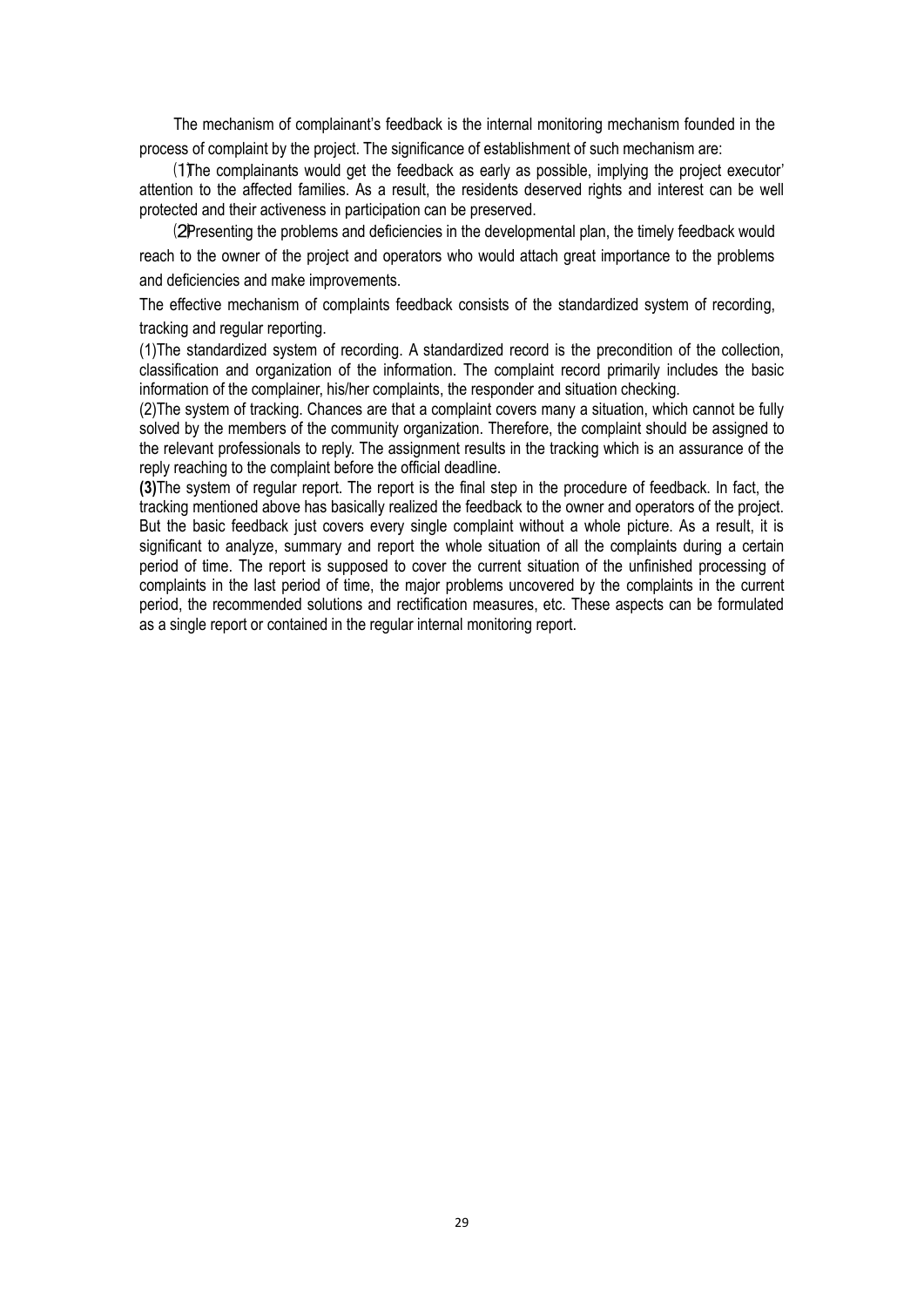| <b>Time</b>                             | <b>Activity</b>                                                                                                                                                                           | Personnel/organizatio<br>n in charge | Participant                                                                            | <b>Requirements</b>                                                                                                                                                                                                                                             | The method of<br>monitoring                                                               |  |
|-----------------------------------------|-------------------------------------------------------------------------------------------------------------------------------------------------------------------------------------------|--------------------------------------|----------------------------------------------------------------------------------------|-----------------------------------------------------------------------------------------------------------------------------------------------------------------------------------------------------------------------------------------------------------------|-------------------------------------------------------------------------------------------|--|
| Current -<br>May 12, 2016               | Formulating and distributing<br>"Guidelines for the Implementation of<br>the World Bank Loan Project in Gansu<br>Province" and other related<br>documents to every household              | Project Office in Linxia<br>City     | Persons designated by the<br>Project Office in Gansu<br>Province and Hezheng<br>County | Formulating the documents in<br>the plain and localized language<br>with detailed contents:<br>producing documents as<br>portable, wear-resistant and<br>strong (in binding) as possible;<br>Timely distributing to the<br>households in the subproject<br>area | Monitoring the<br>progress by the<br>Project Office in<br><b>Gansu Province</b>           |  |
|                                         | Founding the project<br>management<br>team in Dashanzhuang Village,<br>Bianpo Village, Cheba Village and<br>Keduo Village                                                                 | Project Office in<br>Hezheng county  | every household in the list of<br>the participants of the project                      | The team founded by<br>negotiation and election;<br>representatives from every<br>ethnic minority; more than 3/1<br>women representatives                                                                                                                       |                                                                                           |  |
| At the<br>beginning of<br>the implement | Formulating developmental plans for<br>ethnic minorities and communities:<br>establishing various community<br>organizations based on the community<br>reality and villagers' willingness | Project Office in<br>Hezheng county  | Every household in the<br>subproject area                                              | Adopting participatory<br>negotiation method; focusing on<br>the community residential<br>demands; Establishing<br>community organizations in<br>voluntary or negotiation;<br>Electing the person in charge in<br>every community organization                  | Hiring the<br>independent<br>monitoring<br>organization<br>adopting the<br>method of PM&E |  |
| of the project                          | Establishing the community<br>corporation participated by different<br>ethnic minorities                                                                                                  | Project Office in<br>Hezheng county  | Representatives from the<br>community organization                                     | Electing 5 to 9 capable<br>administrators in community<br>organizations                                                                                                                                                                                         | Hiring the<br>independent<br>monitoring<br>organization<br>adopting the<br>method of PM&E |  |

## **Table 4.2 The framework of the ethnic minority communities' participation in project implementation in Hezheng County**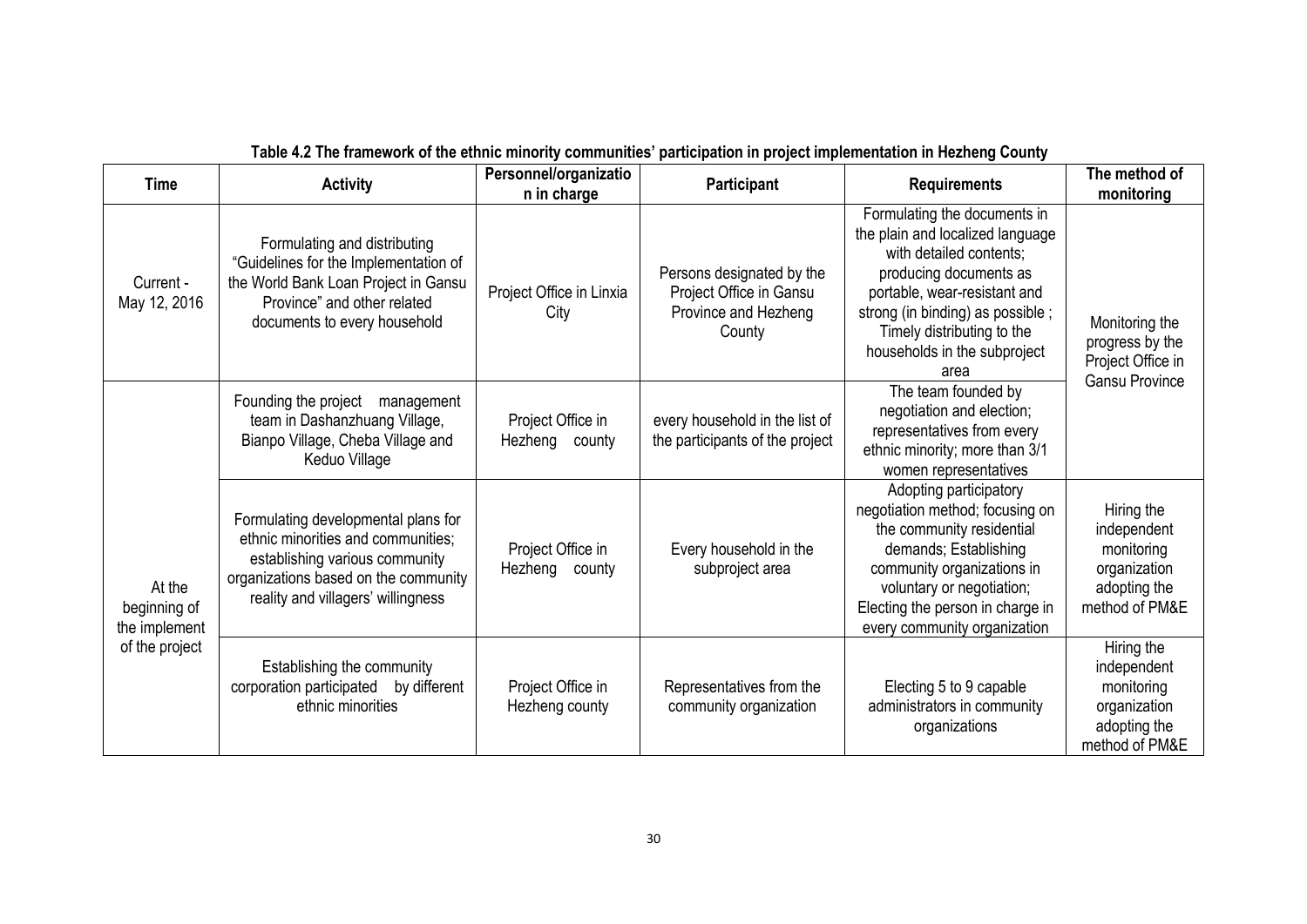| <b>Time</b>                               | <b>Activity</b>                                                                                                                                                                                               | Personnel/organizatio<br>n in charge                                                    | Participant                                                                                                                                                                                                                                                                                                   | <b>Requirements</b>                                                                                                                                                                                                                       | The method of<br>monitoring                                                               |
|-------------------------------------------|---------------------------------------------------------------------------------------------------------------------------------------------------------------------------------------------------------------|-----------------------------------------------------------------------------------------|---------------------------------------------------------------------------------------------------------------------------------------------------------------------------------------------------------------------------------------------------------------------------------------------------------------|-------------------------------------------------------------------------------------------------------------------------------------------------------------------------------------------------------------------------------------------|-------------------------------------------------------------------------------------------|
| During the<br>implement of<br>the project | Formulating agreement of rights and<br>obligations and working procedures of<br>the coordinate/management groups<br>with ethnic minorities in three levels of<br>community organizations, village and<br>town | Project Office in<br>Hezheng county                                                     | the residential representatives<br>participating the community<br>organizations;<br>residential team leaders and<br>members of management<br>groups joining the village<br>organizations;<br>representatives of village<br>organizations and members<br>of township groups going in<br>the town organizations | Standard and feasible<br>regulations;<br>Distinct responsibilities and<br>authorities;<br>Decisions made by farmers in<br>participation and publicized in<br>written form                                                                 | Hiring the<br>independent<br>monitoring<br>organization<br>adopting the<br>method of PM&E |
|                                           | Examining and approving the<br>community organizations and<br>developmental plans for the ethnic<br>minorities                                                                                                | Project Office in<br>Hezheng county;<br>village committee;<br>community<br>Organization | Farmer households                                                                                                                                                                                                                                                                                             | Focusing on the reasons for the<br>appealing of village<br>organizations and farmer<br>households<br>Listing grounds clearly if revising<br>needed                                                                                        | Hiring the<br>independent<br>monitoring<br>organization<br>adopting the<br>method of PM&E |
|                                           | Allocating funds under the guidance of<br>the World Bank's ethnic village project<br>operation                                                                                                                | Project Office in<br>Hezheng<br>county                                                  | staff in concerned area from<br>Project Office of different<br>levels                                                                                                                                                                                                                                         | Auditing and presenting the bill<br>of expenses in terms of the<br>capital supportability program                                                                                                                                         | Hiring the<br>independent<br>monitoring<br>organization                                   |
|                                           | Gradually organizing trainings in<br>support of operating of the project of<br>ethnic villages                                                                                                                | Project Office in<br>Hezheng<br>county                                                  | All residents of the ethnic<br>minority communities                                                                                                                                                                                                                                                           | Hiring professionals of the<br>business as the trainers<br>Regarding the training as a<br>non-profit program<br>Setting each class in scale of 15<br>to 30 students<br>Making some presentations in<br>class<br>Encouraging questions and | Hiring the<br>independent<br>monitoring<br>organization                                   |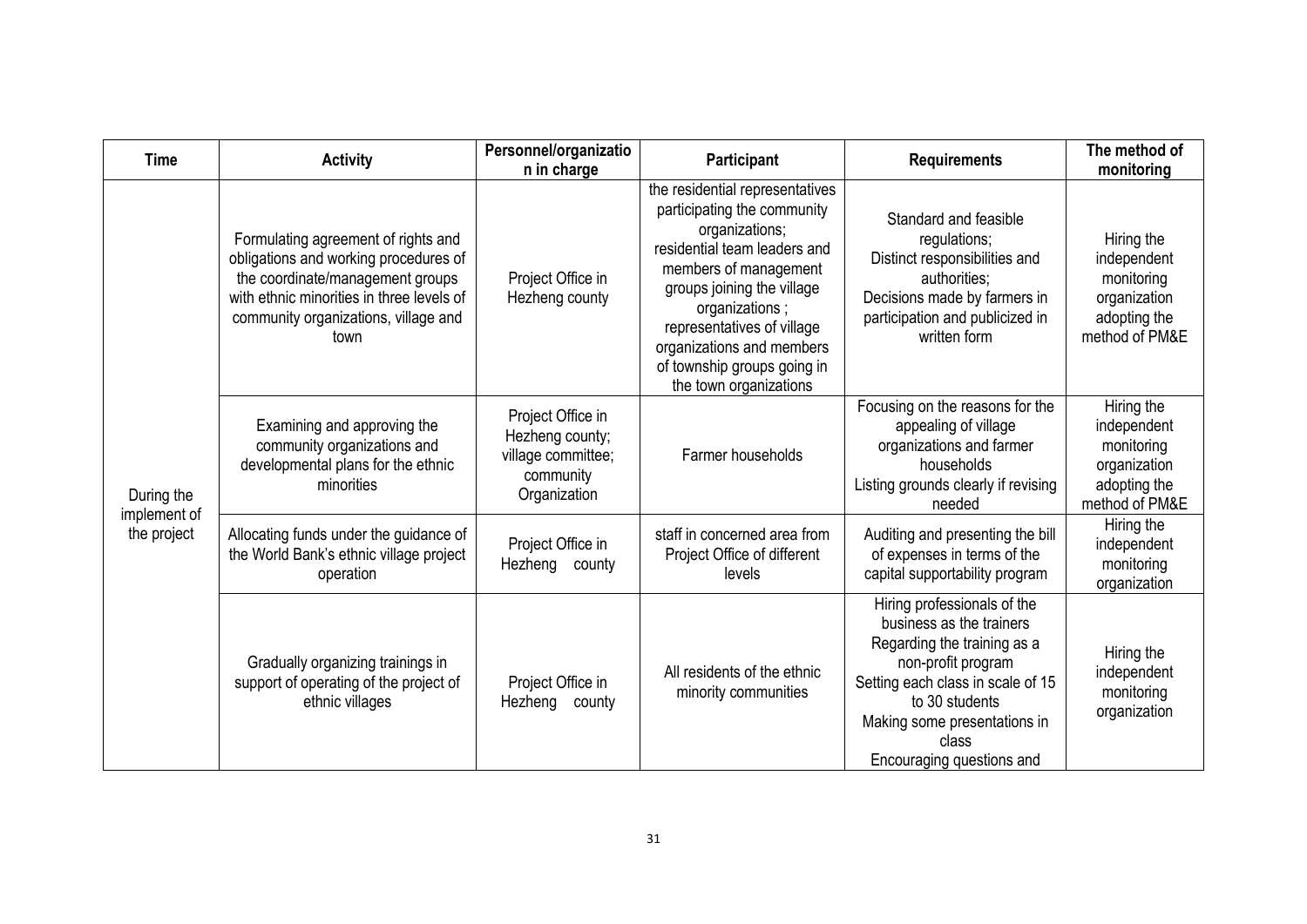| Time                                                         | <b>Activity</b>                                                                                                                                         | Personnel/organizatio<br>n in charge                             | Participant                                                                                                                                                                                         | <b>Requirements</b>                                                                                                                            | The method of<br>monitoring                                                               |
|--------------------------------------------------------------|---------------------------------------------------------------------------------------------------------------------------------------------------------|------------------------------------------------------------------|-----------------------------------------------------------------------------------------------------------------------------------------------------------------------------------------------------|------------------------------------------------------------------------------------------------------------------------------------------------|-------------------------------------------------------------------------------------------|
|                                                              |                                                                                                                                                         |                                                                  |                                                                                                                                                                                                     | discussions<br>Making a rational proportion of<br>genders and ages                                                                             |                                                                                           |
|                                                              | Participatory implementing and<br>supervising the project construction in<br>Dashanzhuang Village, Bianpo<br>Village, Cheba Village and Keduo<br>Villag | Project Office in<br>Hezheng county                              | Village committees<br>Community organizations                                                                                                                                                       | Conducting a whole-process<br>supervision on the community<br>infrastructures and capacity<br>building                                         | Hiring the<br>independent<br>monitoring<br>organization                                   |
| Once in 2 years<br>after the<br>initiation of the<br>project | Conducting in-process inspection on<br>the project construction in in<br>Dashanzhuang Village, Bianpo<br>Village, Cheba Village and Keduo<br>Villag     | Project Offices all<br>levels;<br>Agency of social<br>assessment | Staff in concerned area from<br>Project Office;<br>Social assessment experts;<br>Management groups in the<br>subproject villages;<br>Farmer households<br>representatives in the ethnic<br>villages | Hiring independent agencies;<br>Making decisions by the joint<br>consultation of the World Bank<br>and the Project Office in Gansu<br>Province | Hiring the<br>independent<br>monitoring<br>organization<br>adopting the<br>method of PM&E |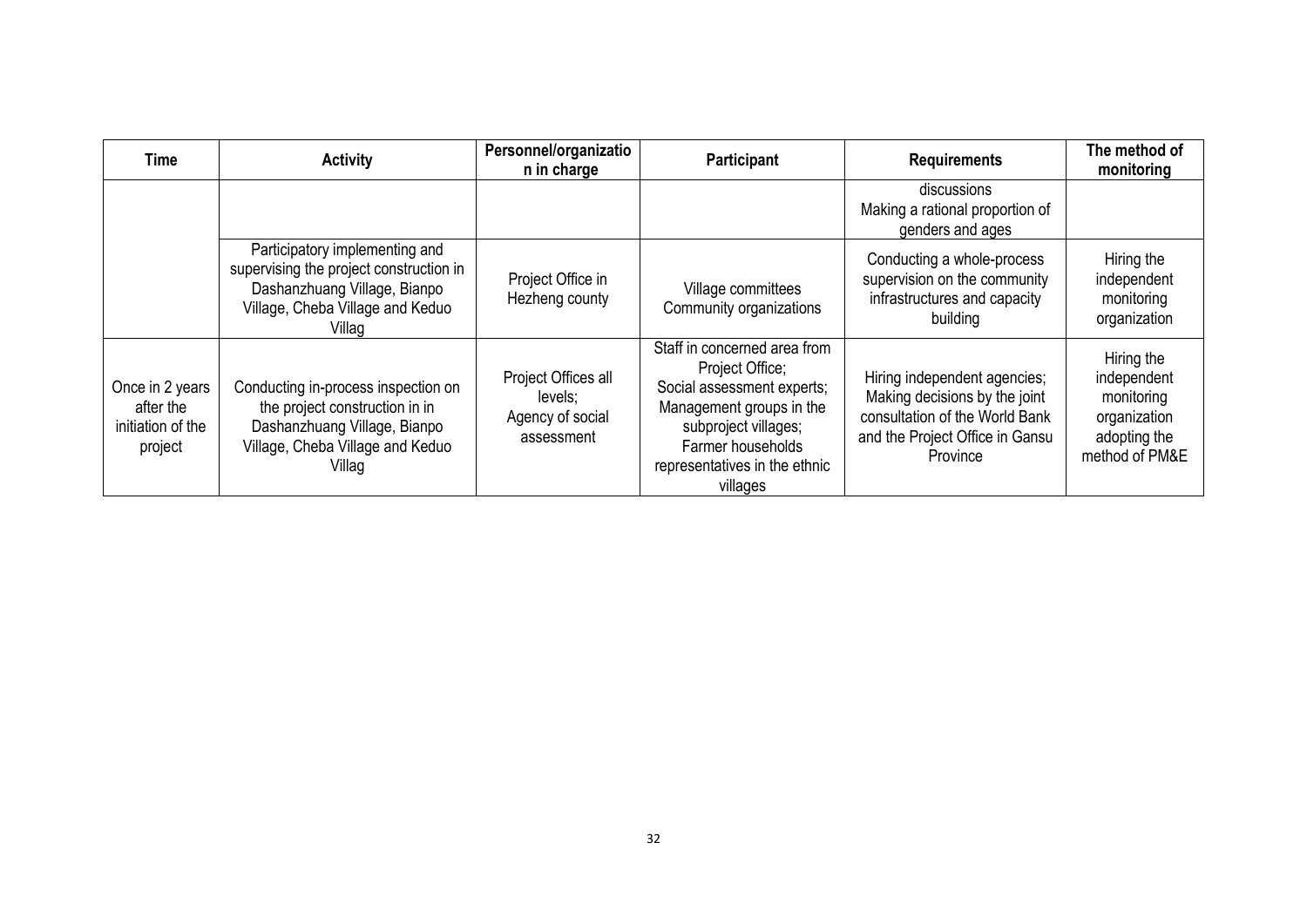## <span id="page-35-1"></span>**5. Action Plan of EMDP**

<span id="page-35-0"></span>A number of specific actions and activities are planned for general ethnic minority development and specific community development.

#### 5.1 General actions

(1) Road hardening, layout of community sewage pipeline network, newly installation of flush toilets and rubbish trucks, etc.

(2) Training under this project will be gender sensitive. Technical training such as repairing, pulling noodles and driving mainly will be mainly for men, craftsmanship such as Dongxiang embroidery which can be commercialized should be held for women. In addition, those who involved in the vocational skills training and community consultation will use local languages in order to ensure the benefit and participation of ethnic minority people.

(3) Job opportunities will be offered for minority residents and priorities will be given to disadvantaged ethnic groups. The following principles should be obeyed while allocating local residents work opportunities: (a) 40% of the non-technical posts will be provided for minority ethnic groups, women and poverty stricken groups where applicable. (b) The employment will be in accordance with labor law, the provisions on salary and personal safety. At the same time, ethnic women will be encouraged to engage in a haircutting and the third industry such as food and beverage service in order to increase their income.

(4) Promoting the development of minority communities through project activities in project-related area: (a) Improving traffic infrastructure and the environment of local minority communities such as drainage facilities, broadening of road; (b) Giving priority to local minority communities in local ethnic minority development projects such as developing minority embroidery for local residents to increase income.

(5) Promoting the participation of minority women at all stages of the Subproject. Listening to minority women's needs and suggestions at the design stage of project. 40% of the non-technical posts will be allocated to minority ethnic groups, women and poverty stricken groups. The equal pay for men and women for the same work will be ensured. The related clauses of Law on personal safety in the Labor will be obeyed.

(6) Monitoring & evaluation of EMDP. It will be conducted by both internal and external organizations so as to make sure that the project will be well implemented and that the ethnic minority groups will really benefit from the project.

## (7) Capacity Building for the EMDP implementing agency

Training will be provided on subproject management including project overview and background, the World Bank and the domestic relevant laws and regulations, public participation method, the details of the ethnic minority development plan of the project, management, reporting procedures, monitoring and evaluation, reporting and complaint handling, etc. in order to facilitate capacity building of the implementing agencies.

## 5.2 community level activities

(1)Intangible cultural conservation in ethnic minority communities. The conservation activities will cover establishment of Hua'er exercise and performance halls, investigation and research on intangible cultural resource and modern heritage of Hua'er, and compilation of Hua'er cultural promotion and publicity pamphlets making.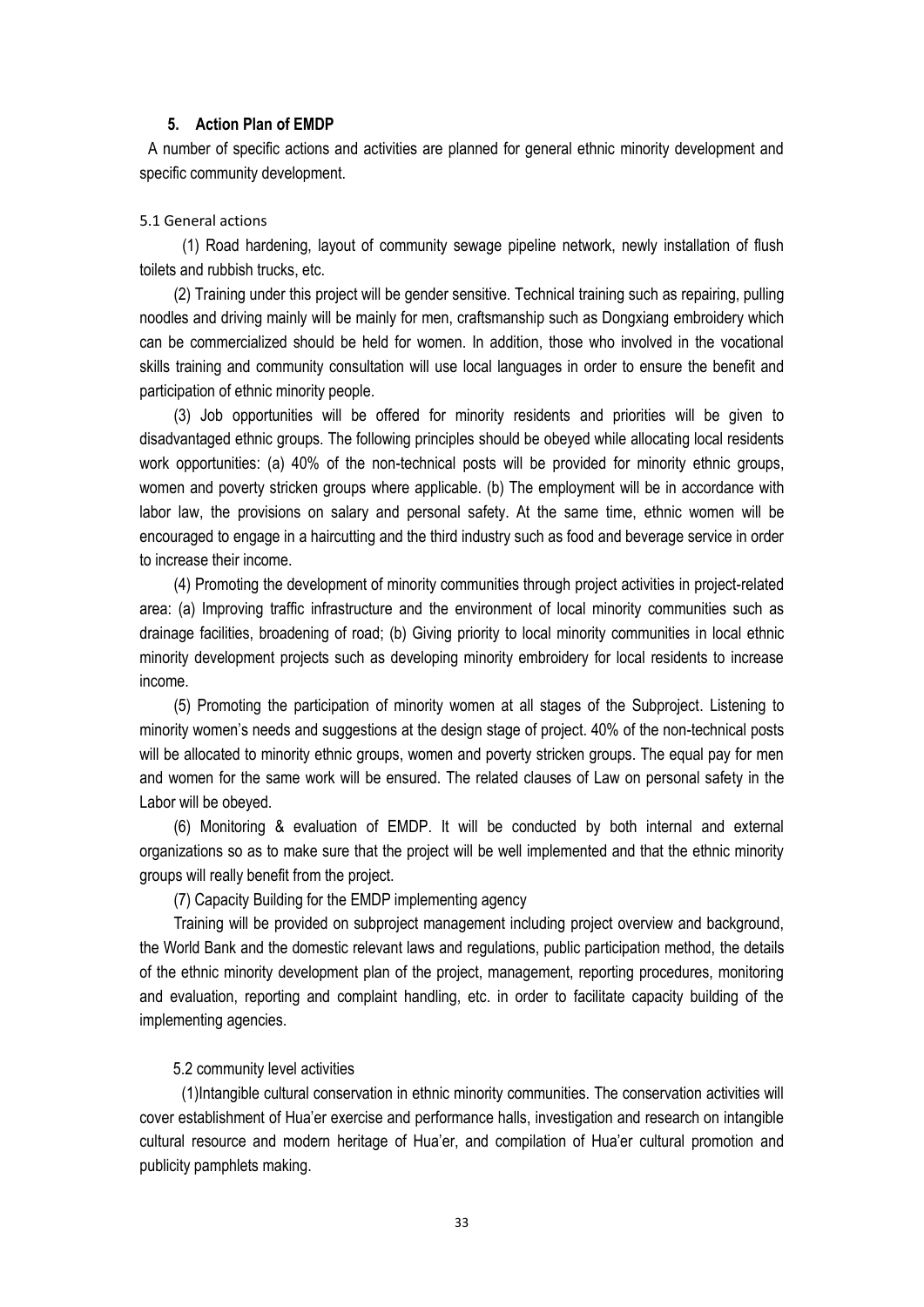(2)Improvement of community infrastructure. This component consists of road hardening, construction of drainage works and sewage treatment plants, community solar energy courtyard lamps.

 (3) Community skill and know-how training such as integrated tourism training, professional training of homestay s. capacity building in specialized products development and services, which will not only enhance community residents especially women's employment capacity but also assist poverty households to lift themselves out of poverty.

 (4)Incubation of community organizations (COs). It is planned to set up four COs in Hezheng county, of which one CO will be given priority in incubation so as to ensure that at least one CO will function after the project is terminated. In addition, capacity building will be conducted for the COs including peer mentoring, communications among COs in capacity, experience, public participation, etc. so that the capable COs will assist backward COs to develop.

(5)Peer mentoring training. Capacity, experience, public participation relative to COs will be communicated in a way of peer mentoring so that capable and experienced COs would help the newly born COs develop.

| Project    | Name of COs<br>Village |                                                               |  |  |
|------------|------------------------|---------------------------------------------------------------|--|--|
| area       |                        |                                                               |  |  |
| Songming   | Diaotan                | Diaotan village tourism service association (including Yangko |  |  |
| yan Scenic |                        | performance)                                                  |  |  |
| spot       | Zhongxin               | Zhongxin village tourism service association                  |  |  |
|            | Dashan                 | Dashanzhuang and Cheba tourism service and community          |  |  |
|            | zhuang                 | development association.                                      |  |  |
|            | Ketuo                  | "Hua'er Cultural Performance Team                             |  |  |
|            |                        | Total                                                         |  |  |

Table 5.1 Incubation planning of COs in Hezheng county.

## <span id="page-36-0"></span>**5.2 Implementing Agency and Schedule**

## <span id="page-36-1"></span>**5.2.1 Implementing Agency**

The PPMO, established under the Gansu Provincial Development and Reform Commission (GDRC), will have overall responsibility for the implementation of this plan. This PPMO has good experience in implementing World Bank supported projects in the past. Hezheng County PMO will be responsible for daily management and implementation with the support of the project township government and village committees. The PMO will hire an experienced professional social consulting team to provide technical support in providing regular and timely advice on, and monitoring and evaluation of, the EMDP implementation.

The coordination group mainly be responsible for the overall work of the project implementation for world bank project has been established in Hezheng County. See Coordination Leading Group in table 5.1:

| post          | Name          | Responsibilities              | Original administrative post     |
|---------------|---------------|-------------------------------|----------------------------------|
| director      | Peilin Chen   | Directing the overall<br>work | Director of DRB                  |
| Vice-director | Zhanming Er   | Project work                  | Vice-director of DRB             |
| Vice-director | Shengli Jiang | Hua'er project                | Vice-director of CBC             |
| Vice-director | Tao Dong      | Fossil project                | vice curator of museum           |
| Vice-director | Zhi Kang      | Fossil project                | Vice-director of geological park |

**Table 5.2 The Coordination Leading Group for World Bank Project**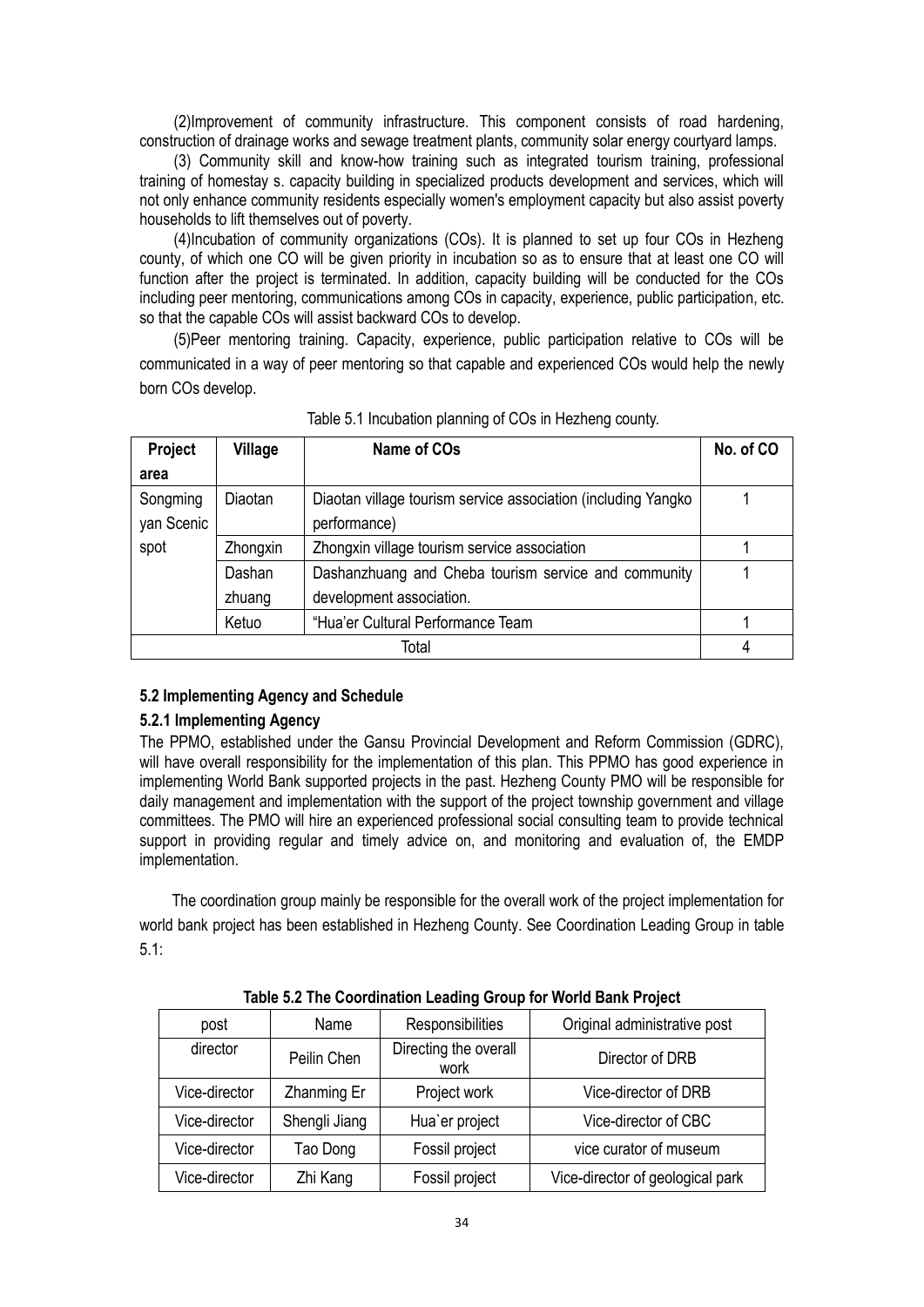|                             |              |                                                             | planning and building department |
|-----------------------------|--------------|-------------------------------------------------------------|----------------------------------|
| section<br>chief            | Wenhai Zhang | <b>Bidding</b><br>procurement,<br>engineering<br>technology | engineer of DRB                  |
| Officer                     | Dongze Li    | Project<br>management,<br>contract<br>management            | DRB officer                      |
| Xuepeng<br>Officer<br>Zhang |              | Engineering data<br>and document<br>management              | DRB officer                      |
| Officer                     | Bo Yang      | document managem<br>ent                                     | DRB officer                      |
| accountant                  | Jianyun Zhao | accounting                                                  | DRB officer                      |

## <span id="page-37-0"></span>**5.2.2 Implementation Schedule**

The implementation schedule of the EMDP has been drafted (see Table 5-4), and may be adjusted based on implementation progress. The main stages of project are as follows:

(1) Preparation stage: The EMDP contains: identification of impacts on minority population, minority attitude survey, EMDP preparation and consultation, distribution of the EMDP information booklet, etc.

(2) Implementation stage: Internal and external monitoring will be conducted, the internal monitoring will be performed by the Project Management Office (PMO) semiannually and reported to provincial project management agency and project working team for World Bank, and external monitoring will be performed annually by an independent agency until subproject completion and EMDP monitoring reports will be prepared.

An overall monitoring and evaluation report at the completion of EMDP implementation will be submitted to World Bank within half year after implementation finishes:

| Stage                | Activity                                                       | Time Schedule                                     |  |
|----------------------|----------------------------------------------------------------|---------------------------------------------------|--|
|                      | Identifying the Subproject's impacts on minority<br>population | Oct. 2015                                         |  |
|                      | Public participation of minority population                    | Whole process                                     |  |
|                      | Survey on attitudes of minority population                     | Nov. 2015                                         |  |
| Preparation stage    | Preparing the EMDP and soliciting comments                     | Nov. $-$ Dec. 2015                                |  |
|                      | from minority population                                       |                                                   |  |
|                      | <b>EMDP</b> disclosure                                         | Jan. 2016                                         |  |
|                      | <b>EMDP</b> approval                                           | Feb. 2016                                         |  |
|                      | <b>EMDP</b> information booklet                                | Feb. 2016                                         |  |
|                      |                                                                | 1-2 times a year of internal monitoring and       |  |
| Implementation stage | Monitoring & Evaluation                                        | evaluation report submitted to the provincial     |  |
|                      |                                                                | project office and the world bank project office; |  |
|                      |                                                                | External monitoring report by the independent     |  |

## **Table 5.3 Implementation Schedule**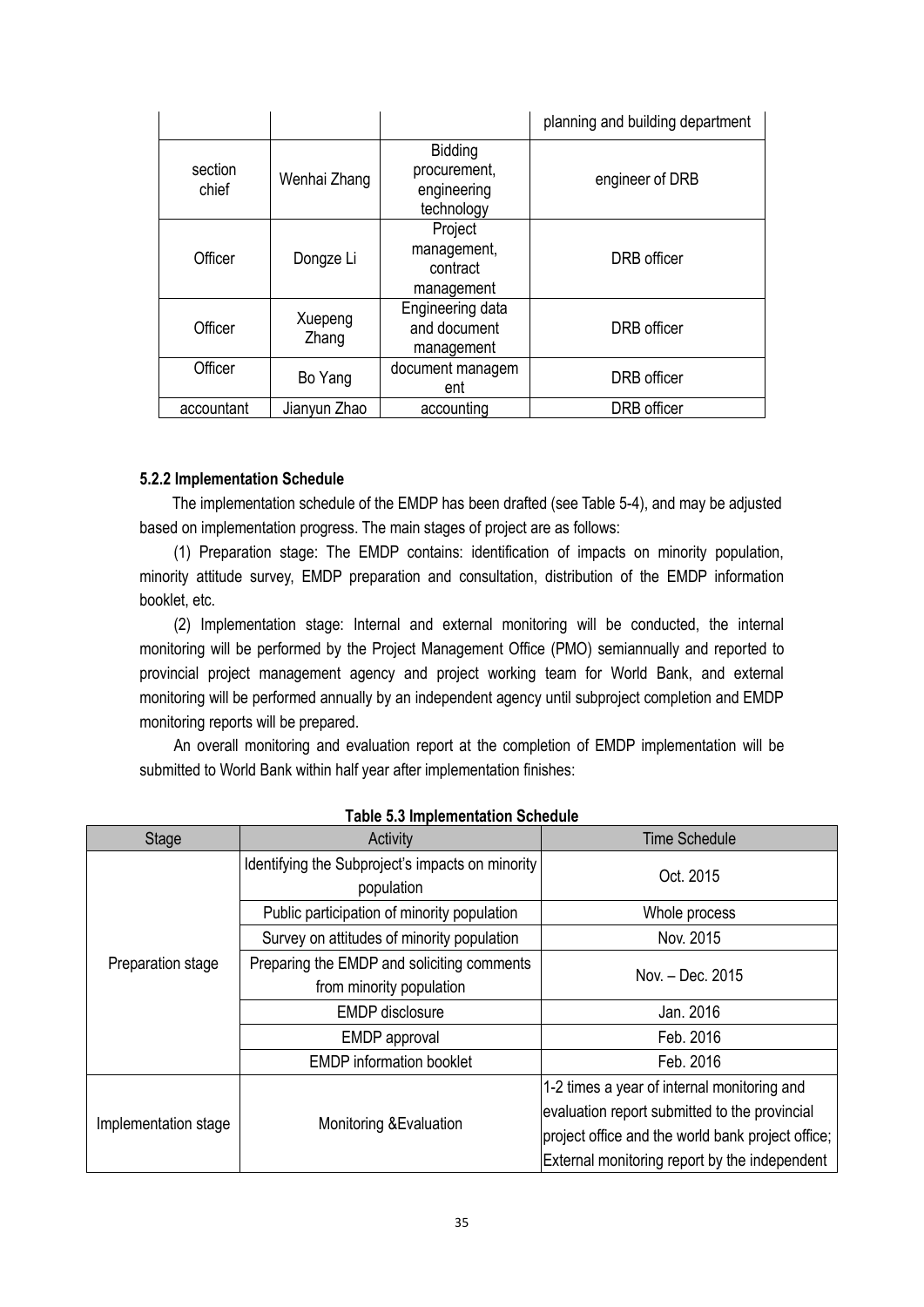|                          |                                    | monitoring and evaluation of institutions each  |
|--------------------------|------------------------------------|-------------------------------------------------|
|                          |                                    | year submitted to the provincial project office |
|                          |                                    | and the world bank project office               |
| Within half a year after | Completion monitoring & Evaluation | Submitting an ethnic minority development       |
| implementation finishes  |                                    | completion & evaluation report                  |

## <span id="page-38-0"></span>**5.3 Budget**

The capital budget of the ethnic minority communities mainly includes:

(1) Cost of project monitoring & evaluation, completed by an independent monitoring and evaluation organization. The main monitoring content includes all project construction components and community development projects.

(2) The monitoring fee of the EMDP.

(3) The development of ethnic minority communities. Main activities cover ancient village protection, community infrastructure, skills and service training, incubation of community organizations and procurement of goods. The project activities and budget of Hezheng EMDP can be seen in Tables 5.4 and 5.5.

Table 5.4 Annual plan of CO development in Hezheng county

| Proiect area | 2017 | 2018 | 2019 | 2020 | 2021 | 2022 |
|--------------|------|------|------|------|------|------|
| Guan'e Gou   |      |      |      |      |      |      |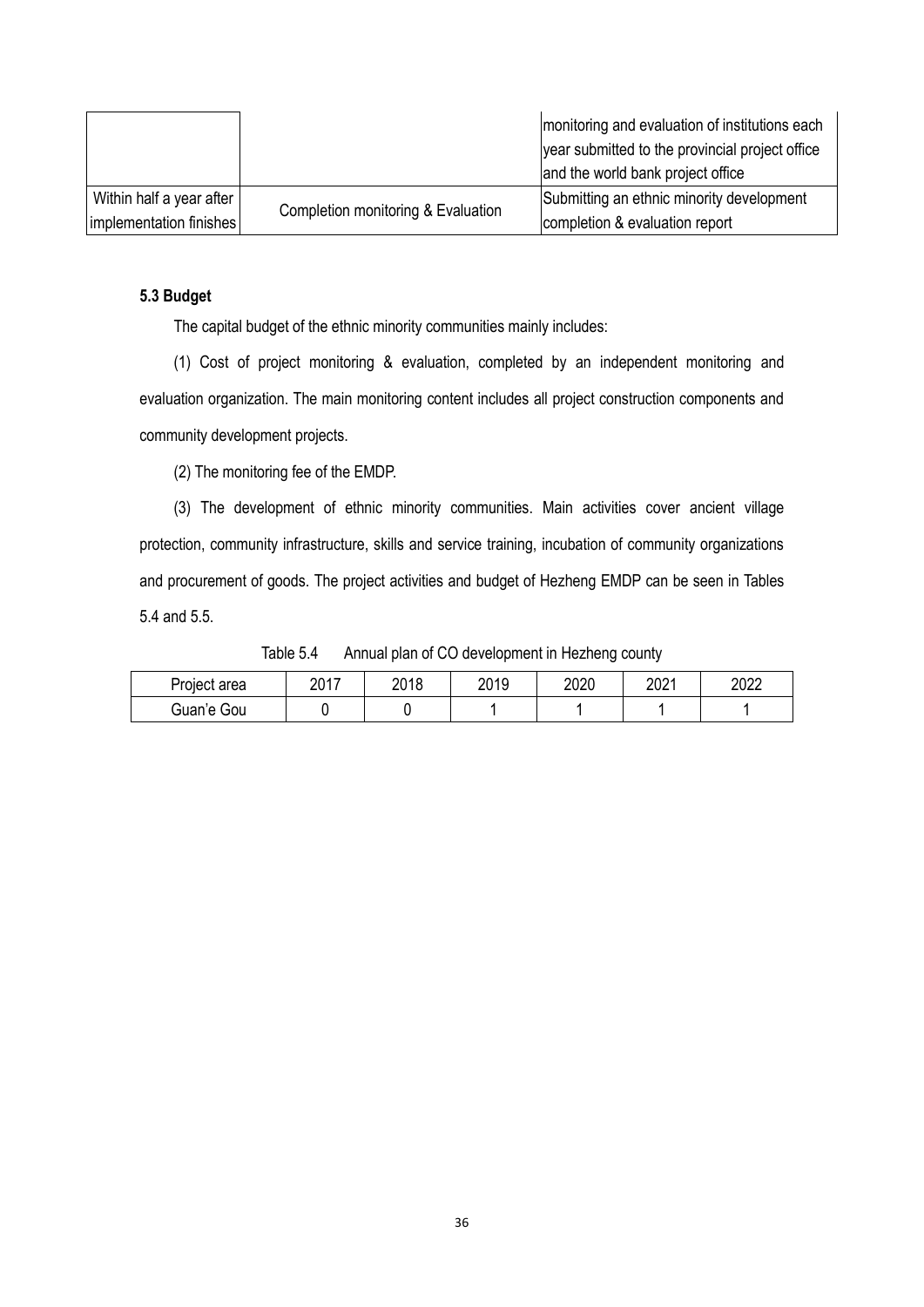## Table 5.5 The EMDP activities in Hezheng county

| Project Item                    | Project activity                             | Budget ('1000) | Total ('1000)                       | <b>Implementation Agency</b>  | Remark                    |
|---------------------------------|----------------------------------------------|----------------|-------------------------------------|-------------------------------|---------------------------|
| Intangible                      | Establishment of Hua'er exercise and         | 1396.5         | 2496.5                              | Design<br>institutions,       |                           |
| cultural                        | performance Halls                            |                |                                     | construction units and PMOs   |                           |
| conservation                    | Investigation and research on intangible     | 1000.0         |                                     |                               |                           |
|                                 | cultural resource and modern heritage of     |                |                                     |                               |                           |
|                                 | Hua'er.                                      |                |                                     |                               |                           |
|                                 | Compilation of Hua'er cultural promotion     | 100.0          |                                     |                               |                           |
|                                 | and publicity pamphlets making.              |                |                                     |                               |                           |
| Community                       | Road hardening                               | 17729.8        | 52265.6                             | Ditto                         |                           |
| infrastructure                  | Construction of drainage<br>works and        | 32855.8        |                                     |                               |                           |
|                                 | sewage treatment plant                       |                |                                     |                               |                           |
|                                 | Community solar energy courtyard lamps.      | 1680.0         |                                     |                               |                           |
|                                 |                                              |                |                                     |                               |                           |
| Community                       | Integrated tourism training                  | 30.00          | 120,000/CO*4COs=                    | PMO and villages              | Detailed budget can be    |
| skill<br>and                    | Professional training of home stays.         | 40.0           | 480,000                             |                               | seen in the appendix 5 of |
| know-how                        | capacity building in specialized products    | 50.0           |                                     |                               | SA report                 |
| training                        | development and service                      |                |                                     |                               |                           |
| Incubation of                   | Incubation fees of COs                       | 240.0          | 44                                  | Incubation<br>organizations,  |                           |
| CO <sub>s</sub>                 | Peer mentoring                               | 200.0          |                                     | <b>PMOs</b><br>Village<br>and |                           |
|                                 |                                              |                |                                     | committees                    |                           |
| Goods                           | folk<br>Village<br>cultural<br>team<br>basic | 480.0          | 68                                  | <b>PMO</b><br>relevant<br>and | Detailed budget can be    |
| procurement                     | configuration fee (clothing, props, etc.)    |                |                                     | organizations                 | seen in the appendix 5 of |
|                                 | Basic operation fees of COs including        | 200.0          |                                     |                               | SA report                 |
|                                 | office facilities                            |                |                                     |                               |                           |
|                                 | Project monitoring & evaluation              | 30.00          | 30<br>Internal supervision unit and |                               |                           |
|                                 |                                              |                |                                     | external monitoring unit      |                           |
| Monitoring & evaluation of EMDP |                                              | 15.00          | 15                                  | External independent org.     |                           |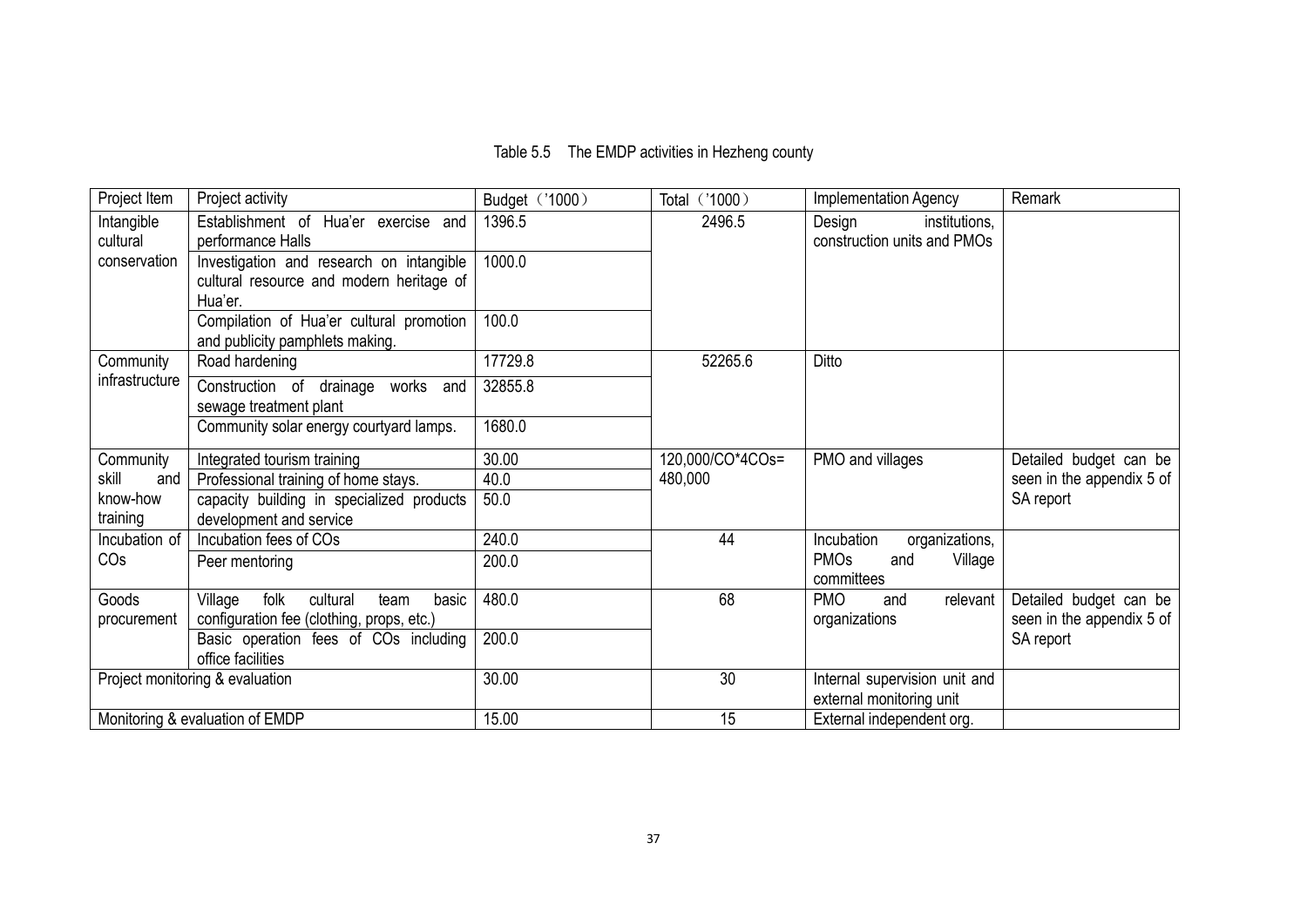## **6. Monitoring and Evaluation**

<span id="page-40-1"></span><span id="page-40-0"></span>It is necessary to monitor and evaluate the implementation of the project in order to ensure that this EMDP is implemented effectively as expected. Table 6.1 elaborates the monitoring and evaluation methods, indexes and relevant issues.

|                                                                                                                                                                                                                                                                                                                                                                                                                                                                         |                                            | rapid 0.1 monitoring and Evaluation Framework in Hoznong County                                                                                                                                                                                                                                                                                                                                                                                                                                                                                                                                                                                                                                                                                         |                                                                                                                                                      |                                                                                                                                                                                                                                    |
|-------------------------------------------------------------------------------------------------------------------------------------------------------------------------------------------------------------------------------------------------------------------------------------------------------------------------------------------------------------------------------------------------------------------------------------------------------------------------|--------------------------------------------|---------------------------------------------------------------------------------------------------------------------------------------------------------------------------------------------------------------------------------------------------------------------------------------------------------------------------------------------------------------------------------------------------------------------------------------------------------------------------------------------------------------------------------------------------------------------------------------------------------------------------------------------------------------------------------------------------------------------------------------------------------|------------------------------------------------------------------------------------------------------------------------------------------------------|------------------------------------------------------------------------------------------------------------------------------------------------------------------------------------------------------------------------------------|
| <b>Monitoring Methods</b>                                                                                                                                                                                                                                                                                                                                                                                                                                               |                                            | Monitoring Indexes                                                                                                                                                                                                                                                                                                                                                                                                                                                                                                                                                                                                                                                                                                                                      | PM&E<br>agency                                                                                                                                       | Interval<br>and<br>reporting                                                                                                                                                                                                       |
| TM&E methods<br>include field survey,<br>sampling survey,<br>computational<br>analysis and overall<br>expert assessment;<br>2The field survey will<br>be conducted<br>comprehensively on<br>the implementation of<br>the EMDP, availability<br>and effectiveness of                                                                                                                                                                                                     | Inspection<br>on<br>long-term<br>goal      | <b>Quantity of ethnic minority people</b><br>out of poverty. Overcoming<br>poverty population; change of<br>poor family income; degree of<br>farmers' participation in the<br>scenic spot affairs<br>2 Poverty population employed in<br>Scenic spot<br><b>30</b> uantity of ethnic minority<br>community people employed by<br>the scenic spot.<br>40 uantity of employed ethnic                                                                                                                                                                                                                                                                                                                                                                       | Internal<br>monitoring<br>will be<br>performed<br>by the<br>PMO and<br>community<br>organizatio<br>n, external<br>M&E by a<br>qualified<br>independe | Semiannual<br>internal<br>monitoring and<br>evaluation reports<br>will be submitted<br>by the PMO to the<br>provincial project<br>office and the<br>world bank project<br>office; External<br>monitoring report<br>prepared by the |
| funds, institutional<br>and management<br>aspects;<br><b>3Family (from the</b><br>project favored area<br>and project impacted<br>area especially<br>project impactsarea                                                                                                                                                                                                                                                                                                |                                            | minority people.<br><b>Esatisfaction degree of minority</b><br>ethnic and women<br><b>Community</b><br>infrastructure<br>construction improvement<br>⑦The<br>development<br>οf<br>association cooperative                                                                                                                                                                                                                                                                                                                                                                                                                                                                                                                                               | nt M&E<br>agency.                                                                                                                                    | independent<br>monitoring and<br>evaluation agency<br>will be submitted<br>each year to the<br>provincial project<br>office and the<br>world bank project                                                                          |
| family and the<br>minority family)<br>sampling survey.<br>Sampling survey<br>using classification<br>methods such as<br>random sampling, the<br>typical sample points<br>tracking investigation<br>of ethnic minorities.<br><b>4The sampling ratio</b><br>shall not be less than<br>20% of the affected<br>population, in which<br>the proportion of<br>ethnic minority<br>households shall not<br>be less than 40% of<br>all sample<br>households; a<br>socio-economic | Inspection<br>on<br>planning<br>objectives | (1) building new road<br>(2) number of village health center<br>(3) construction of waste water<br>treatment facility and its operation<br>in good condition<br>$(4)$ multi-channel<br>οf<br>income<br>increase (breeding industry, going<br>out to work for others, farmhouse<br>restaurant, providing service in<br>scenic spot) instead of traditional<br>grain production<br>(5)training for residents<br>(6) Number of times of training<br>satisfaction<br>degree<br>οf<br>(7)<br>residents'<br>community<br>to<br>alternative livelihoods and scenic<br>spot management.<br>(8) Number of ethnic minority<br>community organizations;<br>(9) number and types of ethnic<br>minority tourism cultural products.<br>(10) number of ethnic minority |                                                                                                                                                      | office                                                                                                                                                                                                                             |

## Table 6.1 Monitoring and Evaluation Framework in Hezheng county